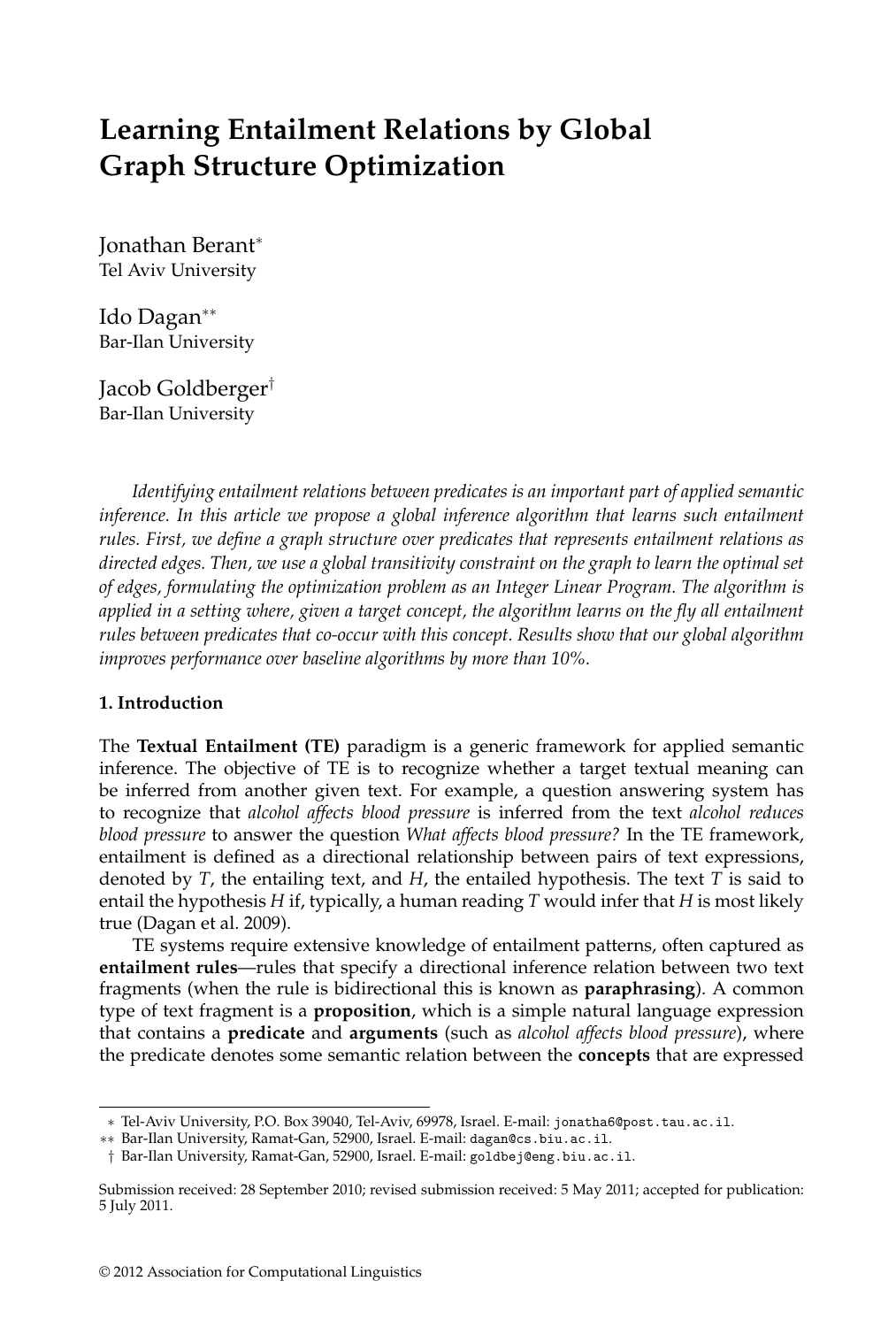by the arguments. One important type of entailment rule specifies entailment between **propositional templates**, that is, propositions where the arguments are possibly replaced by variables. A rule corresponding to the aforementioned example may be *X reduce blood pressure*  $\rightarrow X$  *affect blood pressure*. Because facts and knowledge are mostly expressed by propositions, such entailment rules are central to the TE task. This has led to active research on broad-scale acquisition of entailment rules for predicates (Lin and Pantel 2001; Sekine 2005; Szpektor and Dagan 2008; Yates and Etzioni 2009; Schoenmackers et al. 2010).

Previous work has focused on learning each entailment rule in isolation. It is clear, however, that there are interactions between rules. A prominent phenomenon is that entailment is inherently a transitive relation, and thus the rules  $X \to Y$  and  $Y \to Z$  imply the rule  $X \to Z.^1$  In this article we take advantage of these global interactions to improve entailment rule learning.

After reviewing relevant background (Section 2), we describe a structure termed an **entailment graph** that models entailment relations between propositional templates (Section 3). Next, we motivate and discuss a specific type of entailment graph, termed a **focused entailment graph**, where a **target concept** instantiates one of the arguments of all propositional templates. For example, a focused entailment graph about the target concept *nausea* might specify the entailment relations between propositional templates like *X induce nausea*, *X prevent nausea*, and *nausea is a symptom of X*.

In the core section of the article, we present an algorithm that uses a global approach to learn the entailment relations, which comprise the edges of focused entailment graphs (Section 4). We define a global objective function and look for the graph that maximizes that function given scores provided by a local entailment classifier and a global transitivity constraint. The optimization problem is formulated as an **Integer Linear Program (ILP)** and is solved with an ILP solver, which leads to an optimal solution with respect to the global function. In Section 5 we demonstrate that this algorithm outperforms by 12–13% methods that utilize only local information as well as methods that employ a greedy optimization algorithm (Snow, Jurafsky, and Ng 2006) rather than an ILP solver.

The article also includes a comprehensive investigation of the algorithm and its components. First, we perform manual comparison between our algorithm and the baselines and analyze the reasons for the improvement in performance (Sections 5.3.1 and 5.3.2). Then, we analyze the errors made by the algorithm against manually prepared gold-standard graphs and compare them to the baselines (Section 5.4). Last, we perform a series of experiments in which we investigate the local entailment classifier and specifically experiment with various sets of features (Section 6). We conclude and suggest future research directions in Section 7.

This article is based on previous work (Berant, Dagan, and Goldberger 2010), while substantially expanding upon it. From a theoretical point of view, we reformulate the two ILPs previously introduced by incorporating a prior. We show a theoretical relation between the two ILPs and prove that the optimization problem tackled is NP-hard. From an empirical point of view, we conduct many new experiments that examine both the local entailment classifier as well as the global algorithm. Last, a rigorous analysis of the algorithm is performed and an extensive survey of previous work is provided.

<sup>1</sup> Assuming that *Y* has the same sense in both  $X \to Y$  and  $Y \to Z$ , as we discuss later in Section 3.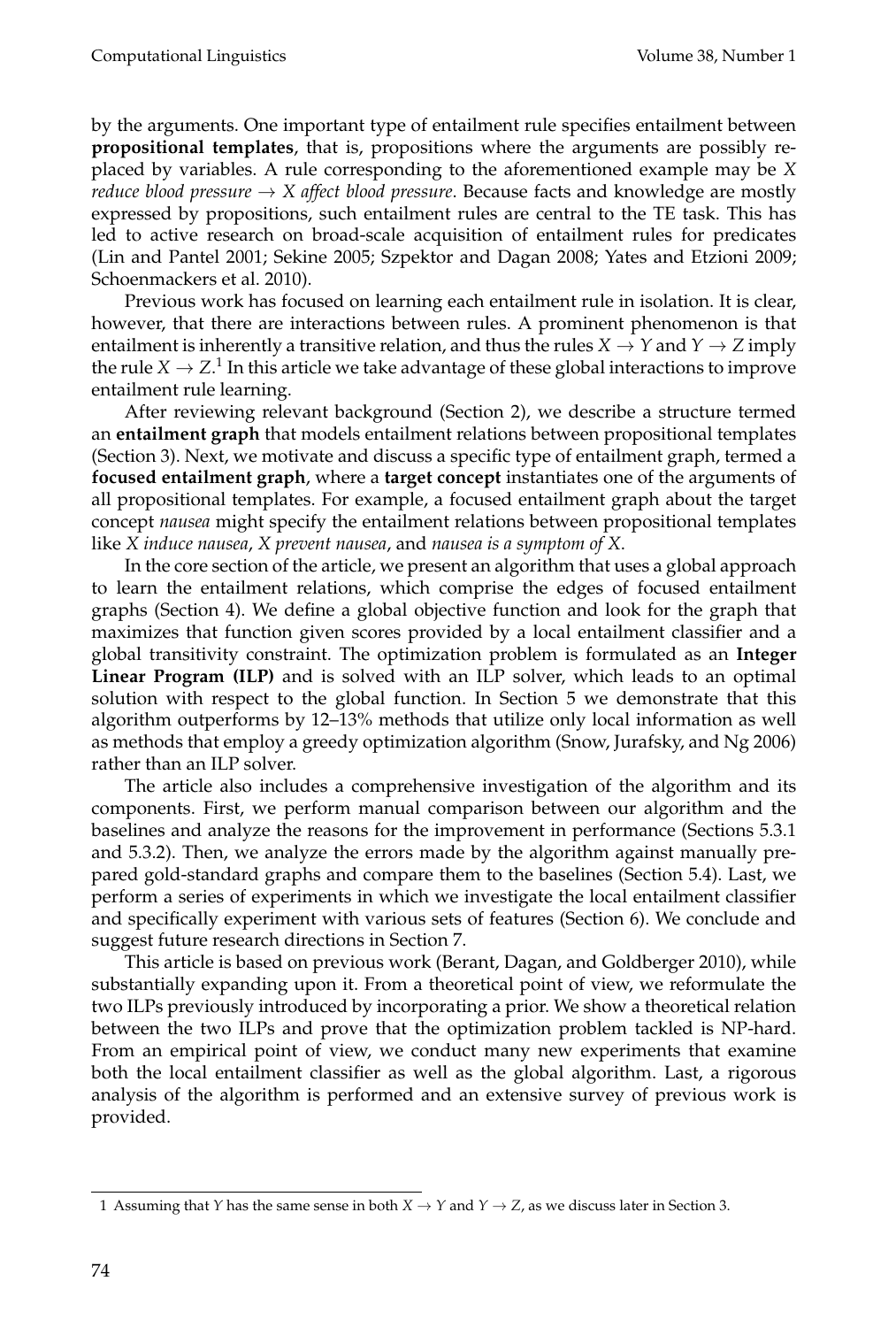# **2. Background**

In this section we survey methods proposed in past literature for learning entailment rules between predicates. First, we discuss local methods that assess entailment given a pair of predicates, and then global methods that perform inference over a larger set of predicates.

# **2.1 Local Learning**

Three types of information have primarily been utilized in the past to learn entailment rules between predicates: lexicographic methods, distributional similarity methods, and pattern-based methods.

**Lexicographic methods** use manually prepared knowledge bases that contain information about semantic relations between lexical items. WordNet (Fellbaum 1998b), by far the most widely used resource, specifies relations such as hyponymy, synonymy, **derivation**, and **entailment** that can be used for semantic inference (Budanitsky and Hirst 2006). For example, if WordNet specifies that *reduce* is a hyponym of *affect*, then one can infer that *X reduces*  $Y \rightarrow X$  *affects Y*. WordNet has also been exploited to automatically generate a training set for a hyponym classifier (Snow, Jurafsky, and Ng 2004), and we make a similar use of WordNet in Section 4.1.

A drawback of WordNet is that it specifies semantic relations for words and terms but not for more complex expressions. For example, WordNet does not cover a complex predicate such as *X causes a reduction in Y*. Another drawback of WordNet is that it only supplies semantic relations between lexical items, but does not provide any information on how to map arguments of predicates. For example, WordNet specifies that there is an entailment relation between the predicates *pay* and *buy*, but does not describe the way in which arguments are mapped: if *X pays Y for Z* then *X buys Z from Y*. Thus, using WordNet directly to derive entailment rules between predicates is possible only for semantic relations such as hyponymy and synonymy, where arguments typically preserve their syntactic positions on both sides of the rule.

Some knowledge bases try to overcome this difficulty: Nomlex (Macleod et al. 1998) is a dictionary that provides the mapping of arguments between verbs and their nominalizations and has been utilized to derive predicative entailment rules (Meyers et al. 2004; Szpektor and Dagan 2009). FrameNet (Baker, Fillmore, and Lowe 1998) is a lexicographic resource that is arranged around "frames": Each frame corresponds to an event and includes information on the predicates and arguments relevant for that specific event supplemented with annotated examples that specify argument positions. Consequently, FrameNet was also used to derive entailment rules between predicates (Coyne and Rambow 2009; Ben Aharon, Szpektor, and Dagan 2010). Additional manually constructed resources for predicates include PropBank (Kingsbury, Palmer, and Marcus 2002) and VerbNet (Kipper, Dang, and Palmer 2000).

**Distributional similarity methods** are used to learn broad-scale resources, because lexicographic resources tend to have limited coverage. Distributional similarity algorithms employ "the distributional hypothesis" (Harris 1954) and predict a semantic relation between two predicates by comparing the arguments with which they occur. Quite a few methods have been suggested (Lin and Pantel 2001; Szpektor et al. 2004; Bhagat, Pantel, and Hovy 2007; Szpektor and Dagan 2008; Yates and Etzioni 2009; Schoenmackers et al. 2010), which differ in terms of the specifics of the ways in which predicates are represented, the features that are extracted, and the function used to compute feature vector similarity. Next, we elaborate on some of the prominent methods.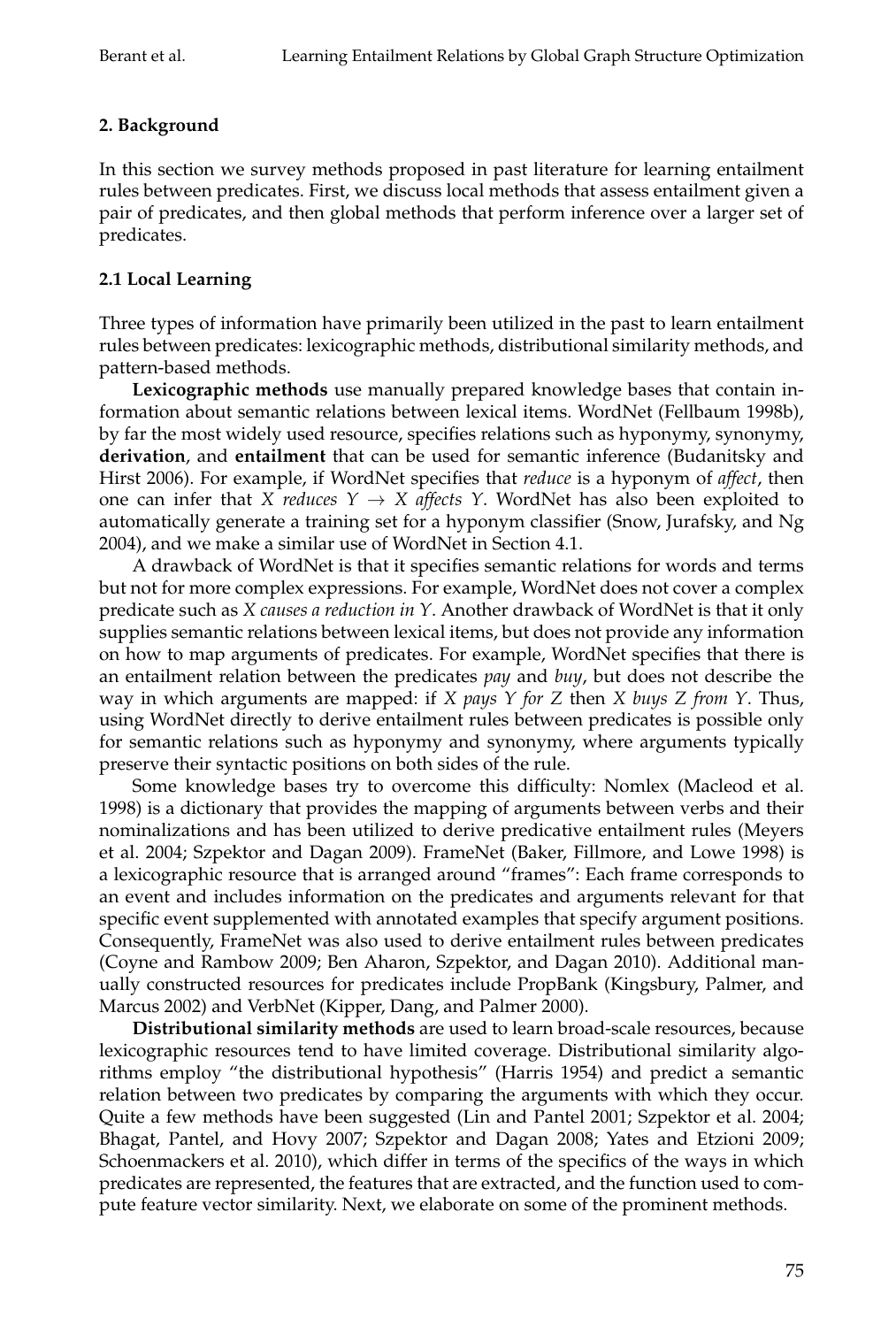Lin and Pantel (2001) proposed an algorithm that is based on a mutual information criterion. A predicate is represented by a **binary template**, which is a dependency path between two arguments of a predicate where the arguments are replaced by variables. Note that in a dependency tree, a path between two arguments must pass through their common predicate. Also note that if a predicate has more than two arguments, then it is represented by more than one binary template, where each template corresponds to a different aspect of the predicate. For example, the proposition *I bought a gift for her* contains a predicate and three arguments, and therefore is represented by the following three binary templates:  $X \stackrel{subj}{\longleftrightarrow} buys \stackrel{obj}{\longrightarrow} Y$ ,  $X \stackrel{obj}{\longleftrightarrow} burst \stackrel{prep}{\longrightarrow} for \stackrel{pcomp-n}{\longrightarrow} Y$  and  $X \stackrel{subj}{\longleftrightarrow} buys$  $\xrightarrow{\text{prep}}$  *for*  $\xrightarrow{\text{pcomp}-n} Y$ .

For each binary template Lin and Pantel compute two sets of features  $F_x$  and  $F_y$ , which are the words that instantiate the arguments *X* and *Y*, respectively, in a large corpus. Given a template *t* and its feature set for the *X* variable  $F^t_x$ , every  $f_x \in F^t_x$  is weighted by the pointwise mutual information between the template and the feature:  $w_x^t(f_x) = \log \frac{Pr(f_x|t)}{Pr(f_x)}$ , where the probabilities are computed using maximum likelihood over the corpus. Given two templates *u* and *v*, the *Lin* measure (Lin 1998a) is computed for the variable *X* in the following manner:

$$
Lin_{x}(u,v) = \frac{\sum_{f \in F_{x}^{u} \cap F_{x}^{v}} [w_{x}^{u}(f) + w_{x}^{v}(f)]}{\sum_{f \in F_{x}^{u}} w_{x}^{u}(f) + \sum_{f \in F_{x}^{v}} w_{x}^{v}(f)}
$$
(1)

The measure is computed analogously for the variable *Y* and the final distributional similarity score, termed *DIRT*, is the geometric average of the scores for the two variables:

$$
DIRT(u, v) = \sqrt{Lin_x(u, v) \cdot Lin_y(u, v)}
$$
\n(2)

If  $DIR(T(u, v)$  is high, this means that the templates *u* and *v* share many "informative" arguments and so it is possible that  $u \rightarrow v$ . Note, however, that the *DIRT* similarity measure computes a symmetric score, which is appropriate for modeling synonymy but not entailment, an inherently directional relation.

To remedy that, Szpektor and Dagan (2008) suggested a directional distributional similarity measure. In their work, Szpektor and Dagan chose to represent predicates with **unary templates**, which are identical to binary templates, only they contain a predicate and a single argument, such as: *X* <sup>kubj</sup> *buys*. Szpektor and Dagan explain that unary templates are more expressive than binary templates, and that some predicates can only be encoded using unary templates. They propose that if for two unary templates  $u \rightarrow v$ , then relatively many of the features of *u* should be covered by the features of *v*. This is captured by the asymmetric *Cover* measure suggested by Weeds and Weir (2003) (we omit the subscript *x* from  $F_x^u$  and  $F_x^v$  because in their setting there is only one argument):

$$
Cover(u, v) = \frac{\sum_{f \in F^u \cap F^v} w^u(f)}{\sum_{f \in F^u} w^u(f)}
$$
(3)

The final directional score, termed *BInc* (Balanced Inclusion), is the geometric average of the *Lin* measure and the *Cover* measure:

$$
BInc(u, v) = \sqrt{Lin(u, v) \cdot Cover(u, v)}
$$
\n(4)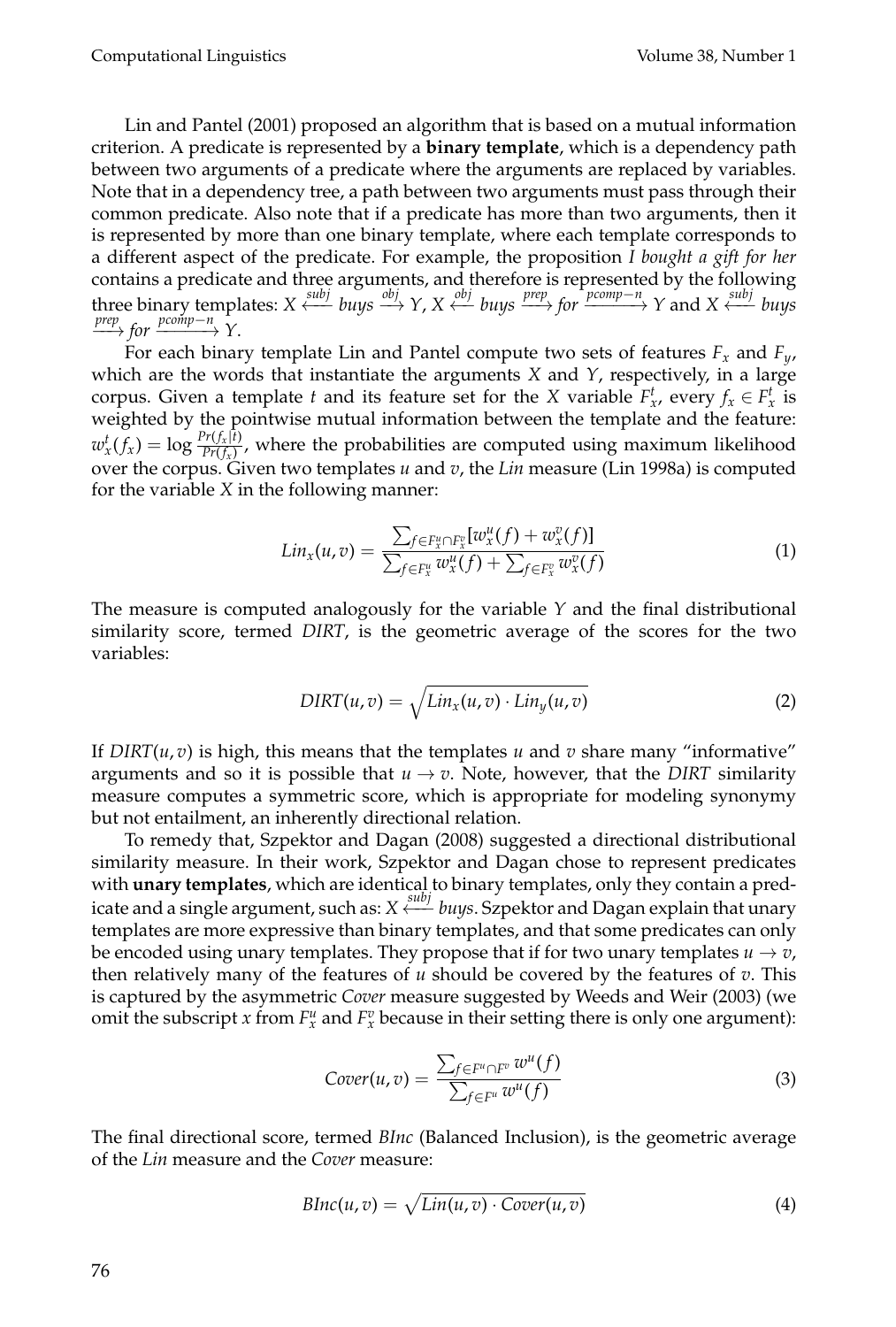Both Lin and Pantel as well as Szpektor and Dagan compute a similarity score for each argument separately, effectively decoupling the arguments from one another. It is clear, however, that although this alleviates sparsity problems, it disregards an important piece of information, namely, the co-occurrence of arguments. For example, if one looks at the following propositions: *coffee increases blood pressure*, *coffee decreases fatigue*, *wine decreases blood pressure*, *wine increases fatigue*, one can notice that the predicates occur with similar arguments and might mistakenly infer that  $\textit{decrease} \rightarrow \textit{increase}$ . However, looking at pairs of arguments reveals that the predicates do not share a single pair of arguments.

Yates and Etzioni (2009) address this issue and propose a generative model that estimates the probability that two predicates are synonymous (synonymy is simply bidirectional entailment) by comparing pairs of arguments. They represent predicates and arguments as strings and compute for every predicate a feature vector that counts that number of times it occurs with any ordered pair of words as arguments. Their main modeling decision is to assume that two predicates are synonymous if the number of pairs of arguments they share is maximal. An earlier work by Szpektor et al. (2004) also tried to learn entailment rules between predicates by using pairs of arguments as features. They utilized an algorithm that learns new rules by searching for distributional similarity information on the Web for candidate predicates.

**Pattern-based methods.** Although distributional similarity measures excel at identifying the existence of semantic similarity between predicates, they are often unable to discern the exact type of semantic similarity and specifically determine whether it is entailment. Pattern-based methods are used to automatically extract pairs of predicates for a specific semantic relation. Pattern-based methods identify a semantic relation between two predicates by observing that they co-occur in specific patterns in sentences. For example, from the single proposition *He scared and even startled me* one might infer that *startle* is semantically stronger than *scare* and thus *startle* → *scare*. Chklovski and Pantel (2004) manually constructed a few dozen patterns and learned semantic relations between predicates by looking for these patterns on the Web. For example, the pattern *X and even Y* implies that *Y* is stronger than *X*, and the pattern *to X and then Y* indicates that *Y* follows *X*. The main disadvantage of pattern-based methods is that they are based on the co-occurrence of two predicates in a single sentence in a specific pattern. These events are quite rare and require working on a very large corpus, or preferably, the Web.

Pattern-based methods were mainly utilized so far to extract semantic relations between nouns, and there has been some work on automatically learning patterns for nouns (Snow, Jurafsky, and Ng 2004). Although these methods can be expanded for predicates, we are unaware of any attempt to automatically learn patterns that describe semantic relations between predicates (as opposed to the manually constructed patterns suggested by Chklovski and Pantel [2004]).

## **2.2 Global Learning**

It is natural to describe entailment relations between predicates (or language expressions in general) by a graph. Nodes represent predicates, and edges represent entailment between nodes. Nevertheless, using a graph for global learning of all entailment relations within a set of predicates, rather then between pairs of predicates, has attracted little attention. Recently, Szpektor and Dagan (2009) presented the resource Argumentmapped WordNet, providing entailment relations for predicates in WordNet. This resource was built on top of WordNet and augments it with mapping of arguments for predicates using NomLex (Macleod et al. 1998) and a corpus-based resource (Szpektor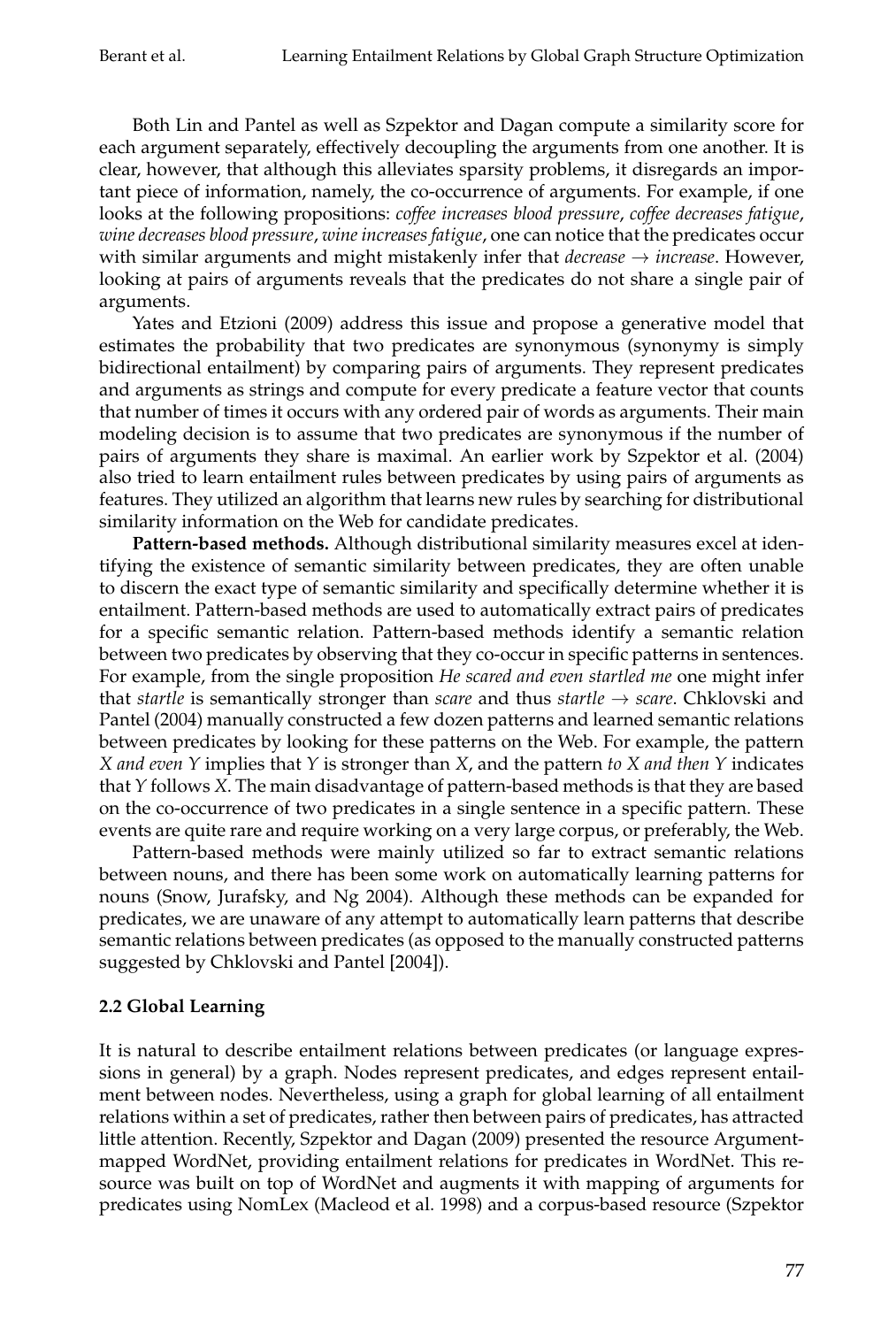and Dagan 2008). Their resource makes simple use of WordNet's global graph structure: New rules are suggested by transitively chaining graph edges, and then verified using distributional similarity measures. Effectively, this is equivalent to using the intersection of the set of rules derived by this transitive chaining and the set of rules in a distributional similarity knowledge base.

The most similar work to ours is Snow, Jurafsky, and Ng's (2006) algorithm for taxonomy induction, although it involves learning the hyponymy relation between nouns, which is a special case of entailment, rather than learning entailment between predicates. We provide here a brief review of a simplified form of this algorithm.

Snow, Jurafsky, and Ng define a taxonomy *T* to be a set of pairs of words, expressing the hyponymy relation between them. The notation  $H_{uv} \in T$  means that the noun *u* is a hyponym of the noun *v* in *T*. They define *D* to be the set of observed data over all pairs of words, and define  $D_{uv} \in D$  to be the observed evidence we have in the data for the event *H*<sub>*uv*</sub> ∈ *T*. Snow, Jurafsky, and Ng assume a model exists for inferring  $P(H_{uv} ∈ T|D_{uv})$ : the posterior probability of the event  $H_{uv} \in T$ , given the data. Their goal is to find the taxonomy that maximizes the likelihood of the data, that is, to find

$$
\hat{T} = \underset{T}{\operatorname{argmax}} P(D|T) \tag{5}
$$

Using some independence assumptions and Bayes rule, the likelihood  $P(D|T)$  is expressed:

$$
P(D|T) = \prod_{H_{uv}\in T} \frac{P(H_{uv}\in T|D_{uv})P(D_{uv})}{P(H_{uv}\in T)} \cdot \prod_{H_{uv}\notin T} \frac{P(H_{uv}\notin T|D_{u}v)P(D_{uv})}{P(H_{uv}\notin T)}
$$
(6)

Crucially, they demand that the taxonomy learned respects the constraint that hyponymy is a transitive relation. To ensure that, they propose the following greedy algorithm: At each step they go over all pairs of words  $(u, v)$  that are not in the taxonomy, and try to add the single hyponymy relation *Huv*. Then, they calculate the set of relations  $S_{uv}$  that  $H_{uv}$  will add to the taxonomy due to the transitivity constraint (all of the relations  $H_{uvw}$ , where *w* is a hypernym of *v* in the taxonomy). Last, they choose to add that set of relations  $S_{uv}$  that maximizes  $P(D|T)$  out of all the possible candidates. This iterative process stops when *P*(*D*|*T*) starts dropping. Their implementation of the algorithm uses a hyponym classifier presented in an earlier work (Snow, Jurafsky, and Ng 2004) as a model for  $P(H_{uv} \in T|D_{uv})$  and a single *sparsity* parameter  $k = \frac{P(H_{uv} \notin T)}{P(H_{uv} \in T)}$ . In this article we tackle a similar problem of learning a transitive relation, but we use linear programming (Vanderbei 2008) to solve the optimization problem.

## **2.3 Linear Programming**

A **Linear Program (LP)** is an optimization problem where a linear objective function is minimized (or maximized) under linear constraints.

$$
\min_{x \in \mathbb{R}^d} c^\top x \tag{7}
$$
\n
$$
\text{such that } Ax \le b
$$

where *c* ∈  $\mathbb{R}^d$  is a coefficient vector, and *A* ∈  $\mathbb{R}^n \times \mathbb{R}^d$  and *b* ∈  $\mathbb{R}^n$  specify the constraints. In short, we wish to find the optimal assignment for the *d* variables in the vector *x*, such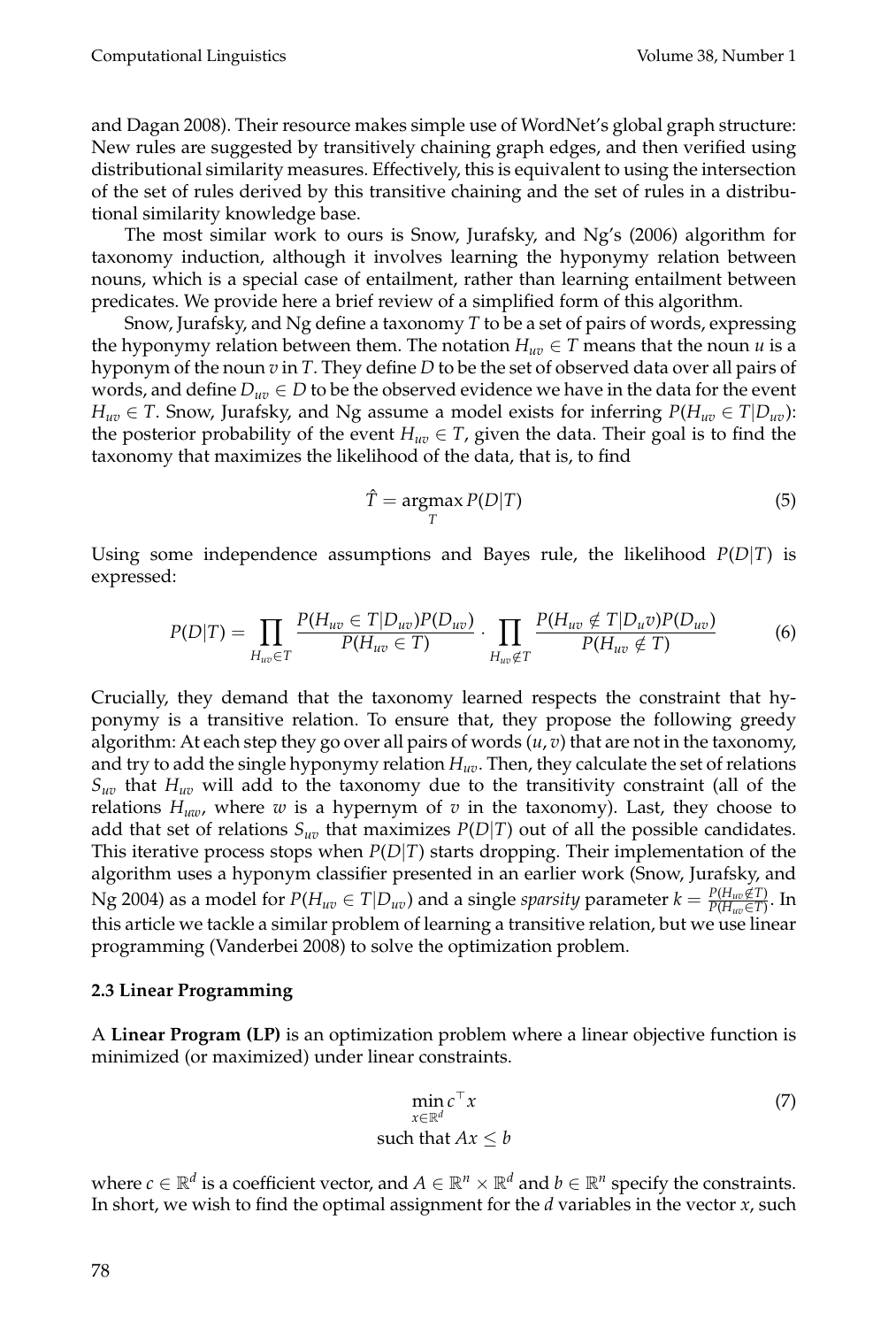that all *n* linear constraints specified by the matrix *A* and the vector *b* are satisfied by this assignment. If the variables are forced to be integers, the problem is termed an Integer Linear Program (ILP). ILP has attracted considerable attention recently in several fields of NLP, such as semantic role labeling, summarization, and parsing (Althaus, Karamanis, and Koller 2004; Roth and Yih 2004; Riedel and Clarke 2006; Clarke and Lapata 2008; Finkel and Manning 2008; Martins, Smith, and Xing 2009). In this article we formulate the entailment graph learning problem as an ILP, which leads to an optimal solution with respect to the objective function (vs. a greedy optimization algorithm suggested by Snow, Jurafsky, and Ng [2006]). Recently, Do and Roth (2010) used ILP in a related task of learning taxonomic relations between nouns, utilizing constraints between sibling nodes and ancestor–child nodes in small graphs of three nodes.

## **3. Entailment Graph**

In this section we define a structure termed the **entailment graph** that describes the entailment relations between propositional templates (Section 3.1), and a specific type of entailment graph, termed the **focused entailment graph**, that concentrates on entailment relations that are relevant for some pre-defined target concept (Section 3.2).

## **3.1 Entailment Graph: Definition and Properties**

The nodes of an entailment graph are **propositional templates**. A propositional template is a binary template<sup>2</sup> where at least one of the two arguments is a variable whereas the second may be instantiated. In addition, the sense of the predicate is specified (according to some sense inventory, such as WordNet) and so each sense of a polysemous predicate corresponds to a separate template (and a separate graph node). For example,  $X \stackrel{subj}{\longleftrightarrow}$  *treats#1*  $\stackrel{obj}{\longrightarrow}$  *Y* and  $X \stackrel{subj}{\longleftrightarrow}$  *treats#2*  $\stackrel{obj}{\longrightarrow}$  *nausea* are propositional templates for the first and second sense of the predicate *treat*, respectively. An edge  $(u, v)$  represents the fact that template  $u$  entails template  $v$ . Note that the entailment relation transcends hyponymy/troponomy. For example, the template *X is diagnosed with asthma* entails the template *X suffers from asthma*, although one is not a hyponym of the other. An example of an entailment graph is given in Figure 1.

Because entailment is a transitive relation, an entailment graph is **transitive**, that is, if the edges  $(u, v)$  and  $(v, w)$  are in the graph, so is the edge  $(u, w)$ . Note that the property of transitivity does not hold when the senses of the predicates are not specified. For example, *X* buys  $Y \to X$  acquires  $Y$  and  $X$  acquires  $Y \to X$  learns  $Y$ , but  $X$  buys  $Y \to X$  learns *Y*. This violation occurs because the predicate *acquire* has two distinct senses in the two templates, but this distinction is lost when senses are not specified.

Transitivity implies that in each strongly connected component<sup>3</sup> of the graph all nodes entail each other. For example, in Figure 1 the nodes *X-related-to-nausea* and *Xassociated-with-nausea* form a strongly connected component. Moreover, if we merge every strongly connected component to a single node, the graph becomes a Directed Acyclic Graph (DAG), and a hierarchy of predicates can be obtained.

<sup>2</sup> We restrict our discussion to templates with two arguments, but generalization is straightforward.

<sup>3</sup> A strongly connected component is a subset of nodes in the graph where there is a path from any node to any other node.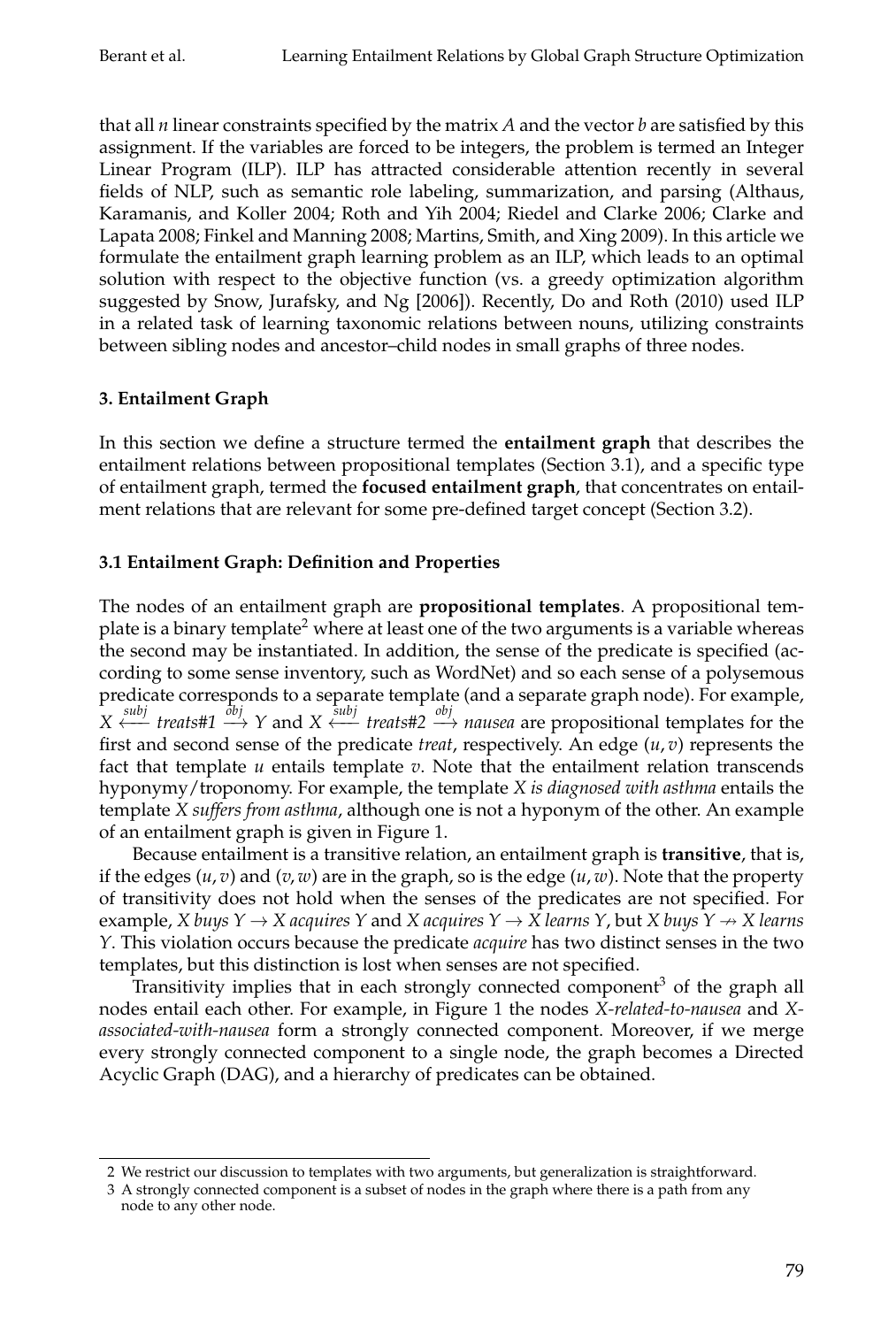

#### **Figure 1**

A focused entailment graph. For clarity, edges that can be inferred by transitivity are omitted. The single strongly connected component is surrounded by a dashed line.

#### **3.2 Focused Entailment Graphs**

In this article we concentrate on learning a type of entailment graph, termed the focused entailment graph. Given a target concept, such as *nausea*, a focused entailment graph describes the entailment relations between propositional templates for which the target concept is one of the arguments (see Figure 1). Learning such entailment rules in real time for a target concept is useful in scenarios such as information retrieval and question answering, where a user specifies a query about the target concept. The need for such rules has been also motivated by Clark et al. (2007), who investigated what types of knowledge are needed to identify entailment in the context of the RTE challenge, and found that often rules that are specific to a certain concept are required. Another example for a semantic inference algorithm that is utilized in real time is provided by Do and Roth (2010), who recently described a system that, given two terms, determines the taxonomic relation between them on the fly. Last, we have recently suggested an application that uses focused entailment graphs to present information about a target concept according to a hierarchy of entailment (Berant, Dagan, and Goldberger 2010).

The benefit of learning focused entailment graphs is three-fold. First, the target concept that instantiates the propositional template usually disambiguates the predicate and hence the problem of predicate ambiguity is greatly reduced. Thus, we do not employ any form of disambiguation in this article, but assume that every node in a focused entailment graph has a single sense (we further discuss this assumption when describing the experimental setting in Section 5.1), which allows us to utilize transitivity constraints.

An additional (albeit rare) reason that might also cause violations of transitivity constraints is the notion of **probabilistic entailment**. Whereas troponomy rules (Fellbaum 1998a) such as *X walks*  $\rightarrow$  *X moves* can be perceived as being almost always correct, rules such as *X coughs*  $\rightarrow$  *X is sick* might only be true with some probability. Consequently, chaining a few probabilistic rules such as  $A \rightarrow B$ ,  $B \rightarrow C$ , and  $C \rightarrow D$ might not guarantee the correctness of  $A \rightarrow D$ . Because in focused entailment graphs the number of nodes and diameter<sup>4</sup> are quite small (for example, in the data set we

<sup>4</sup> The distance between two nodes in a graph is the number of edges in a shortest path connecting them. The diameter of a graph is the maximal distance between any two nodes in the graph.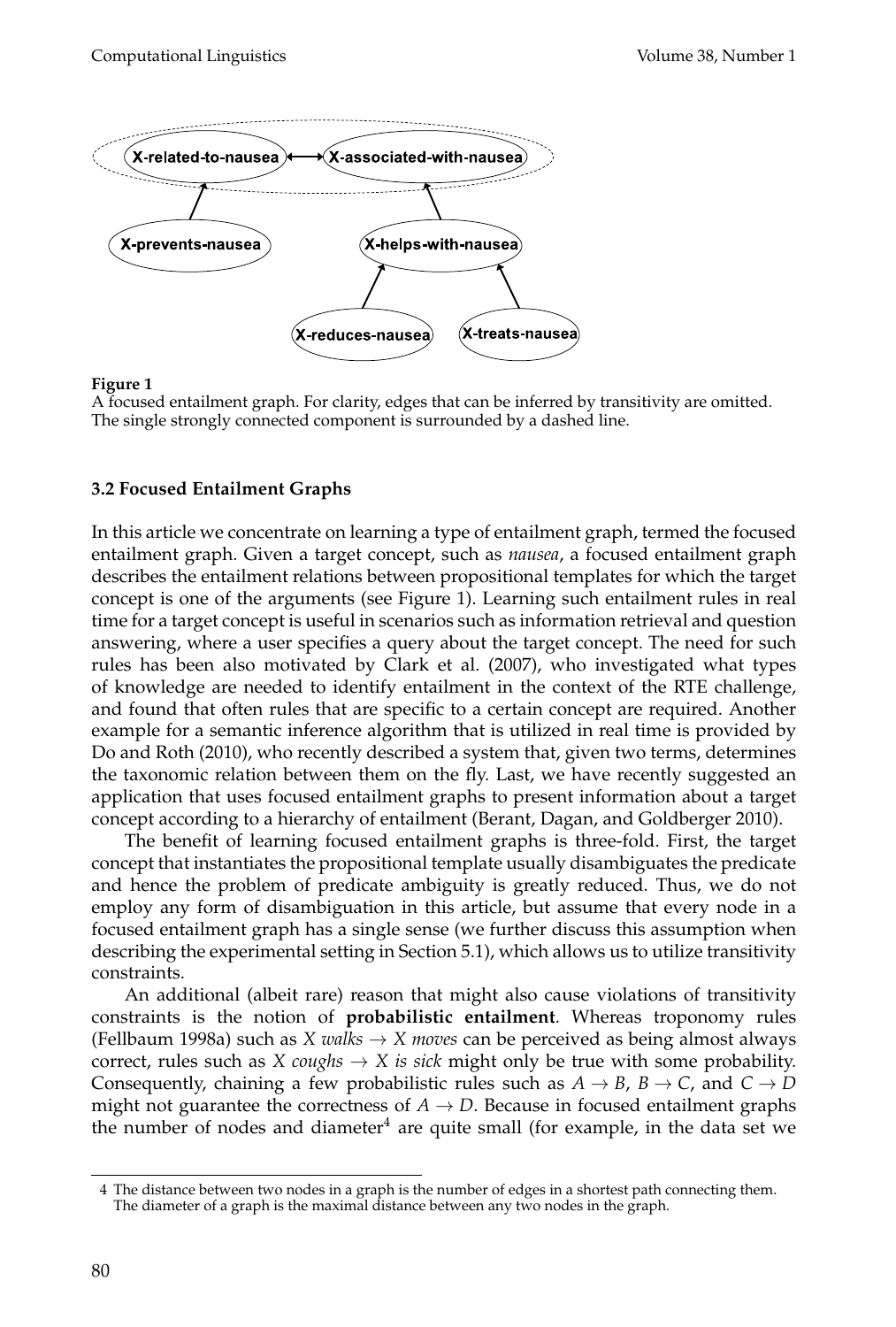present in Section 5 the maximal number of nodes is 26, the average number of nodes is 22.04, the maximal diameter is 5, and the average diameter is 2.44), we do not find this to be a problem in our experiments in practice.

Last, the optimization problem that we formulate is NP-hard (as we show in Section 4.2). Because the number of nodes in focused entailment graphs is rather small, a standard ILP solver is able to quickly reach the optimal solution.

To conclude, the algorithm we suggest next is applied in our experiments on focused entailment graphs. However, we believe that it is suitable for any entailment graph whose properties are similar to those of focused entailment graphs. For brevity, from now on the term *entailment graph* will stand for *focused entailment graph*.

# **4. Learning Entailment Graph Edges**

In this section we present an algorithm that, given the set of propositional templates constituting the nodes of an entailment graph, learns its edges (i.e., the entailment relations between all pairs of nodes). The algorithm comprises two steps (described in Sections 4.1 and 4.2): In the first step we use a large corpus and a lexicographic resource (WordNet) to train a generic **entailment classifier** that given any pair of propositional templates estimates the likelihood that one template entails the other. This generic step is performed only once, and is independent of the specific nodes of the target entailment graph whose edges we want to learn. In the second step we learn on the fly the edges of a specific target graph: Given the graph nodes, we use a global optimization approach that determines the set of edges that maximizes the probability (or score) of the entire graph. The global graph decision is determined by the given edge probabilities (or scores) supplied by the entailment classifier and by the graph constraints (transitivity and others).

# **4.1 Training an Entailment Classifier**

We describe a procedure for learning a generic entailment classifier, which can be used to estimate the entailment likelihood for any given pair of templates. The classifier is constructed based on a corpus and a lexicographic resource (WordNet) using the following four steps:

- (1) Extract a large set of propositional templates from the corpus.
- (2) Use WordNet to automatically generate a training set of pairs of templates—both positive and negative examples.
- (3) Represent each training set example with a feature vector of various distributional similarity scores.
- (4) Train a classifier over the training set.

**(1)Template extraction.** We parse the corpus with the Minipar dependency parser (Lin 1998b) and use the Minipar representation to extract all binary templates from every parse tree, employing the procedure described by Lin and Pantel (2001), which considers all dependency paths between every pair of nouns in the parse tree. We also apply over the extracted paths the syntactic normalization procedure described by Szpektor and Dagan (2007), which includes transforming passive forms into active forms and removal of conjunctions, appositions, and abbreviations. In addition, we use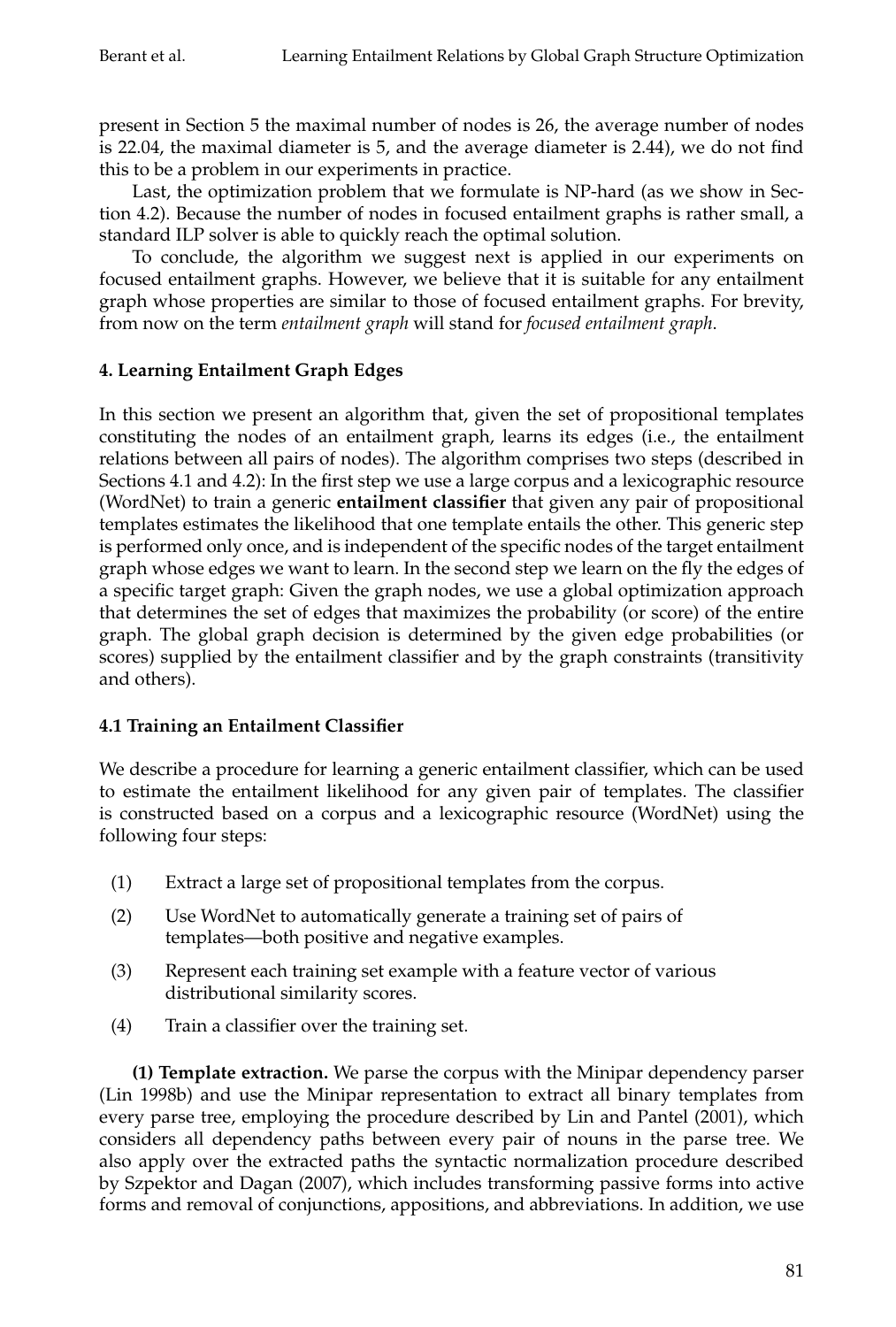#### **Table 1**

Positive and negative examples for entailment in the training set. The direction of entailment is from the left template to the right template.

| Positive examples                                                                                                                                                                                                                                                                                                                                         | Negative examples |
|-----------------------------------------------------------------------------------------------------------------------------------------------------------------------------------------------------------------------------------------------------------------------------------------------------------------------------------------------------------|-------------------|
| $(X \xleftarrow{subj} desires \xrightarrow{obj} Y, X \xleftarrow{subj} wants \xrightarrow{obj} Y)$ $(X \xleftarrow{subj} pushes \xrightarrow{obj} Y, X \xleftarrow{subj} blows \xrightarrow{obj} Y)$                                                                                                                                                      |                   |
| $(X \stackrel{subj}{\longleftarrow} \textit{causes} \stackrel{verb}{\longleftarrow} Y, X \stackrel{subj}{\longleftarrow} \textit{creates} \stackrel{vrel}{\longleftarrow} Y)$ $(X \stackrel{subj}{\longleftarrow} \textit{issues} \stackrel{vrel}{\longleftarrow} Y, X \stackrel{subj}{\longleftarrow} \textit{signs} \stackrel{vrel}{\longleftarrow} Y)$ |                   |

a simple heuristic to filter out templates that probably do not include a predicate: We omit "uni-directional" templates where the root of template has a single child, such as *therapy* <u>*prep*</u> *p*−*comp −*−→*patient nn*</sub> *nn*<sup>2</sup> *nn*<sup>2</sup> *nn*<sup>2</sup> *nn*<sup>2</sup> *nn*<sup>2</sup> *nn*<sup>2</sup> *nn*<sup>2</sup> *nn*<sup>2</sup> *nn*<sup>2</sup> *nn*<sup>2</sup> *nn*<sup>2</sup> *nn*<sup>2</sup> *nn*<sup>2</sup> *nn*<sup>2</sup> *nn*<sup>2</sup> *nn*<sup>2</sup> *nn*<sup>2</sup> *nn*<sup>2</sup> *nn*<sup>2</sup> *nn*<sup>2</sup> *nn*<sup>2</sup> *n* relation, such as in the template *nausea* <sup>«prel</sup>characterized<sup>«</sup> *poisoning*, which contains the Minipar passive label *vrel*. <sup>5</sup> Last, the arguments are replaced by variables, resulting in propositional templates such as  $X \stackrel{subj}{\longleftrightarrow} \text{affect} \stackrel{obj}{\longrightarrow} Y$ . The lexical items that remain in the template after replacing the arguments by variables are termed **predicate words**.

**(2)Training set generation.** WordNet is used to automatically generate a training set of positive (entailing) and negative (non-entailing) template pairs. Let *T* be the set of propositional templates extracted from the corpus. For each  $t_i \in T$  with two variables and a single predicate word *w*, we extract from WordNet the set *H* of direct hypernyms (distance of one in WordNet) and synonyms of *w*. For every  $h \in H$ , we generate a new template  $t_i$  from  $t_i$  by replacing *w* with *h*. If  $t_i \in T$ , we consider  $(t_i, t_i)$  to be a positive example. Negative examples are generated analogously, only considering direct cohyponyms of *w*, which are direct hyponyms of direct hypernyms of *w* that are not synonymous to *w*. It has been shown in past work that in most cases co-hyponym terms do not entail one another (Mirkin, Dagan, and Gefet 2006). A few examples for positive and negative training examples are given in Table 1.

This generation method is similar to the "distant supervision" method proposed by Snow, Jurafsky, and Ng (2004) for training a noun hypernym classifier. It differs in some important aspects, however: First, Snow, Jurafsky, and Ng consider a positive example to be any Wordnet hypernym, irrespective of the distance, whereas we look only at direct hypernyms. This is because predicates are mainly verbs and precision drops quickly when looking at verb hypernyms in WordNet at a longer distance. Second, Snow, Jurafsky, and Ng generate negative examples by looking at any two nouns where one is not the hypernym of the other. In the spirit of "contrastive estimation" (Smith and Eisner 2005), we prefer to generate negative examples that are "hard," that is, negative examples that, although not entailing, are still semantically similar to positive examples and thus focus the classifier's attention on determining the boundary of the entailment class. Last, we use a balanced number of positive and negative examples, because classifiers tend to perform poorly on the minority class when trained on imbalanced data (Van Hulse, Khoshgoftaar, and Napolitano 2007; Nikulin 2008).

**(3)Distributional similarity representation.** We aim to train a classifier that for an input template pair  $(t_1, t_2)$  determines whether  $t_1$  entails  $t_2$ . Our approach is to represent a template pair by a feature vector where each coordinate is a different distributional similarity score for the pair of templates. The different distributional similarity scores

<sup>5</sup> This passive construction is not handled by the normalization scheme employed by Szpektor and Dagan (2007).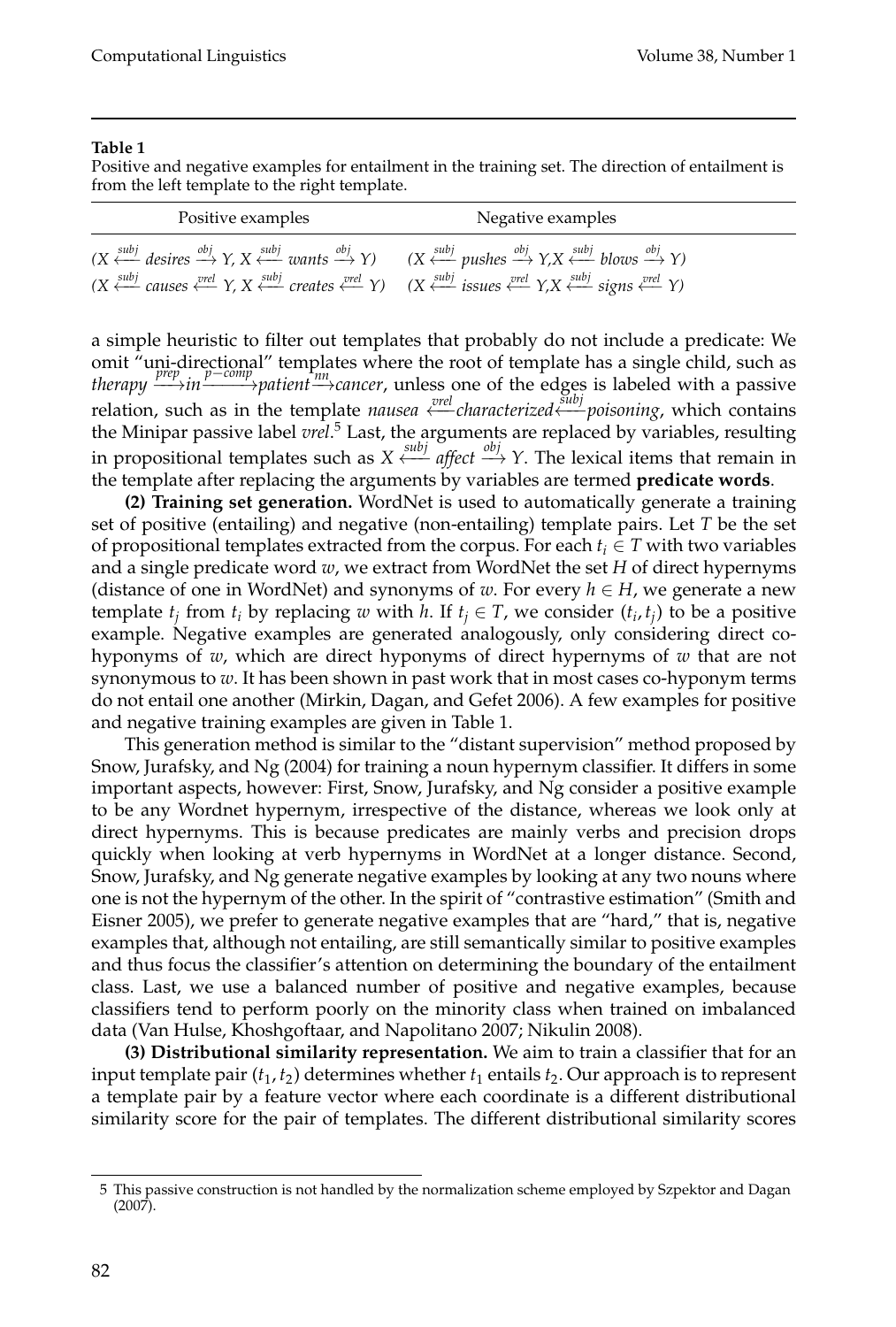are obtained by utilizing various distributional similarity algorithms that differ in one or more of their characteristics. In this way we hope to combine the various methods proposed in the past for measuring distributional similarity. The distributional similarity algorithms we employ vary in one or more of the following dimensions: the way the predicate is represented, the way the features are represented, and the function used to measure similarity between the feature representations of the two templates.

*Predicate representation.* As mentioned, we represent predicates over dependency tree structures. However, some distributional similarity algorithms measure similarity between binary templates directly (Lin and Pantel 2001; Szpektor et al. 2004; Bhagat, Pantel, and Hovy 2007; Yates and Etzioni 2009), whereas others decompose binary templates into two unary templates, estimate similarity between two pairs of unary templates, and combine the two scores into a single score (Szpektor and Dagan 2008).

*Feature representation.* The features of a template are some function of the terms that instantiated the argument variables in a corpus. Two representations that are used in our experiments are derived from an ontology that maps natural language phrases to semantic identifiers (see Section 5). Another variant occurs when using binary templates: a template may be represented by a pair of feature vectors, one for each variable as in the DIRT algorithm (Lin and Pantel 2001), or by a single vector, where features represent pairs of instantiations (Szpektor et al. 2004; Yates and Etzioni 2009). The former variant reduces sparsity problems, whereas Yates and Etzioni showed the latter is more informative and performs favorably on their data.

*Similarity function.* We consider two similarity functions: The symmetric *Lin* (Lin and Pantel 2001) similarity measure, and the directional *BInc* (Szpektor and Dagan 2008) similarity measure, reviewed in Section 2. Thus, information about the direction of entailment is provided by the *BInc* measure.

We compute for any pair of templates  $(t_1, t_2)$  12 distributional similarity scores using all possible combinations of the aforementioned dimensions. These scores are then used as 12 features representing the pair  $(t_1, t_2)$ . (A full description of the features is given in Section 5.) This is reminiscent of Connor and Roth (2007), who used the output of unsupervised classifiers as features for a supervised classifier in a verb disambiguation task.

**(4)Training a classifier** Two types of classifiers may be trained in our scheme over the training set: margin classifiers (such as SVM) and probabilistic classifiers. Given a pair of templates  $(u, v)$  and their feature vector  $F_{uv}$ , we denote by an indicator variable *Iuv* the event that *u* entails *v*. A margin classifier estimates a score *Suv* for the event  $I_{uv} = 1$ , which indicates the positive or negative distance of the feature vector  $F_{uv}$  from the separating hyperplane. A probabilistic classifier provides the posterior probability  $P_{uv} = P(I_{uv} = 1 | F_{uv}).$ 

#### **4.2 Global Learning of Edges**

In this step we get a set of propositional templates as input, and we would like to learn all of the entailment relations between these propositional templates. For every pair of templates we can compute the distributional similarity features and get a score from the trained entailment classifier. Once all the scores are calculated we try to find the optimal graph—that is, the best set of edges over the propositional templates. Thus, in this scenario the input is the nodes of the graph and the output are the edges.

To learn edges we consider global constraints, which allow only certain graph topologies. Because we seek a global solution under transitivity and other constraints, ILP is a natural choice, enabling the use of state-of-the-art ILP optimization packages. Given a set of nodes *V* and a weighting function  $f: V \times V \to \mathbb{R}$  (derived from the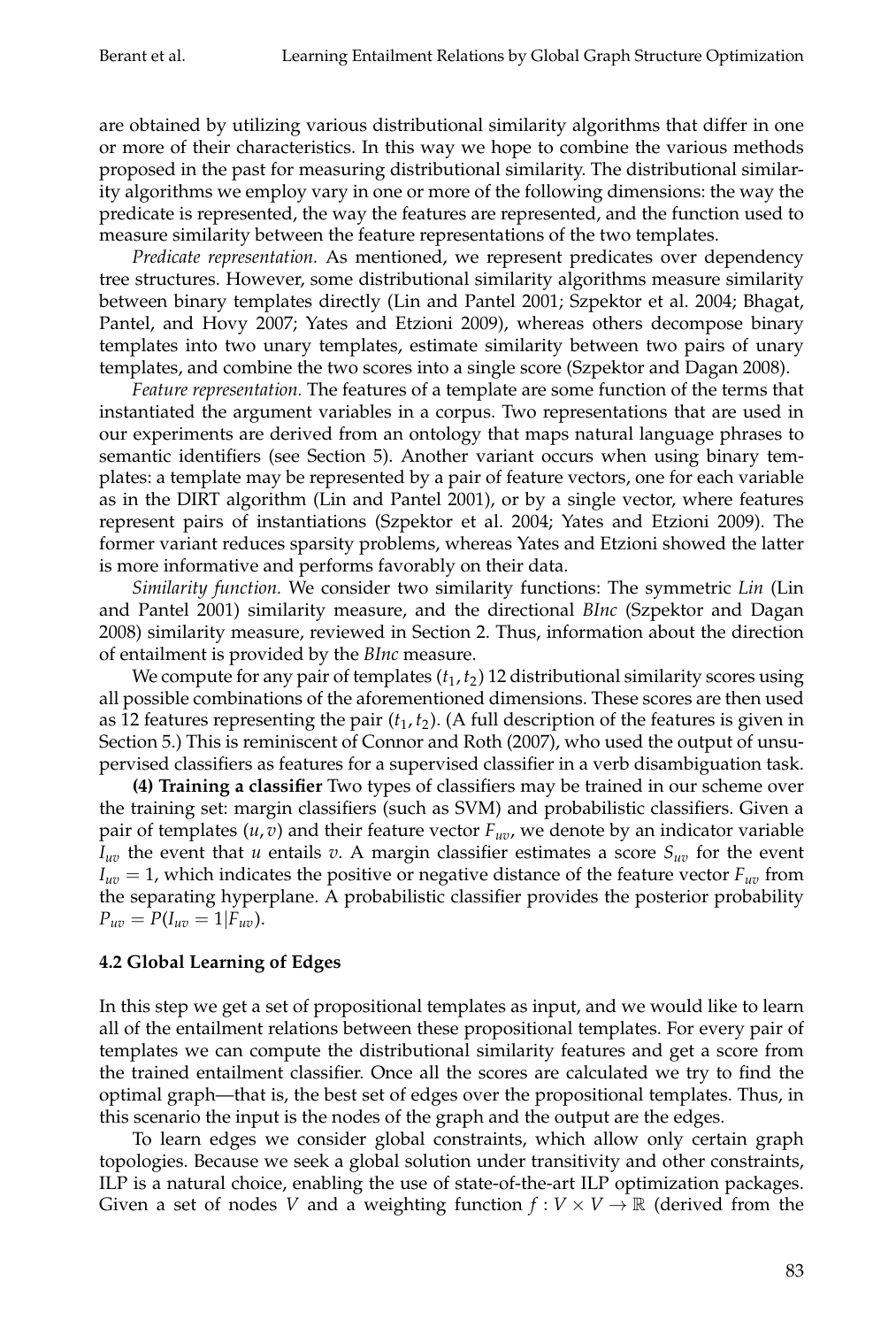entailment classifier in our case), we want to learn the directed graph  $G = (V, E)$ , where  $E = \{(u, v) | I_{uv} = 1\}$ , by solving the following ILP over the variables  $I_{uv}$ :

$$
\hat{G} = \underset{G}{\text{argmax}} \sum_{u \neq v} f(u, v) \cdot I_{uv} \tag{8}
$$

$$
\text{s.t. } \forall_{u,v,w \in V} \ I_{uv} + I_{vw} - I_{uw} \leq 1 \tag{9}
$$

$$
\forall_{u,v \in A_{yes}} I_{uv} = 1 \tag{10}
$$

$$
\forall_{u,v \in A_{no}} I_{uv} = 0 \tag{11}
$$

$$
\forall_{u \neq v} \, I_{uv} \in \{0, 1\} \tag{12}
$$

The objective function in Equation (8) is simply a sum over the weights of the graph edges. The global constraint is given in Equation (9) and states that the graph must respect transitivity. This constraint is equivalent to the one suggested by Finkel and Manning (2008) in a coreference resolution task, except that the edges of our graph are directed. The constraints in Equations (10) and (11) state that for a few node pairs, defined by the sets *Ayes* and *Ano*, respectively, we have prior knowledge that one node does or does not entail the other node. Note that if  $(u, v) \in A_{no}$ , then due to transitivity there must be no path in the graph from  $u$  to  $v$ , which rules out additional edge combinations. We elaborate on how the sets *Ayes* and *Ano* are computed in our experiments in Section 5. Altogether, this Integer Linear Program contains  $O(|V|^2)$  variables and  $O(|V|^3)$ constraints, and can be solved using state-of-the-art optimization packages.

A theoretical aspect of this optimization problem is that it is NP-hard. We can phrase it as a decision problem in the following manner: Given *V*, *f*, and a threshold *k*, we wish to know if there is a set of edges  $E$  that respects transitivity and  $\;\;\sum\;$  $f(u,v) \geq k$ .

(*u*,*v*)∈*E* Yannakakis (1978) has shown that the simpler problem of finding in a graph  $G' =$  $(V',E')$  a subset of edges  $A\subseteq E'$  that respects transitivity and  $|A|\geq k$  is NP-hard. Thus, we can conclude that our optimization problem is also NP-hard by the trivial polynomial reduction defining the function *f* that assigns the score 0 for node pairs (*u*, *v*)  $\notin E'$ and the score 1 for node pairs  $(u,v) \in E'$ . Because the decision problem is NP-hard, it is clear that the corresponding maximization problem is also NP-hard. Thus, obtaining a solution using ILP is quite reasonable and in our experiments also proves to be efficient (Section 5).

Next, we describe two ways of obtaining the weighting function *f*, depending on the type of entailment classifier we prefer to train.

*4.2.1 Score-Based Weighting Function.* In this case, we assume that we choose to train a margin entailment classifier estimating the score *Suv* (a positive score if the classifier predicts entailment, and a negative score otherwise) and define  $f_{score}(u, v) = S_{uv} - \lambda$ . This gives rise to the following objective function:

$$
\hat{G}_{SCO\text{re}} = \underset{G}{\text{argmax}} \sum_{u \neq v} (S_{uv} - \lambda) \cdot I_{uv} = \underset{G}{\text{argmax}} \left( \sum_{u \neq v} S_{uv} \cdot I_{uv} \right) - \lambda \cdot |E| \tag{13}
$$

The term  $\lambda \cdot |E|$  is a regularization term reflecting the fact that edges are sparse. Intuitively, this means that we would like to insert into the graph only edges with a score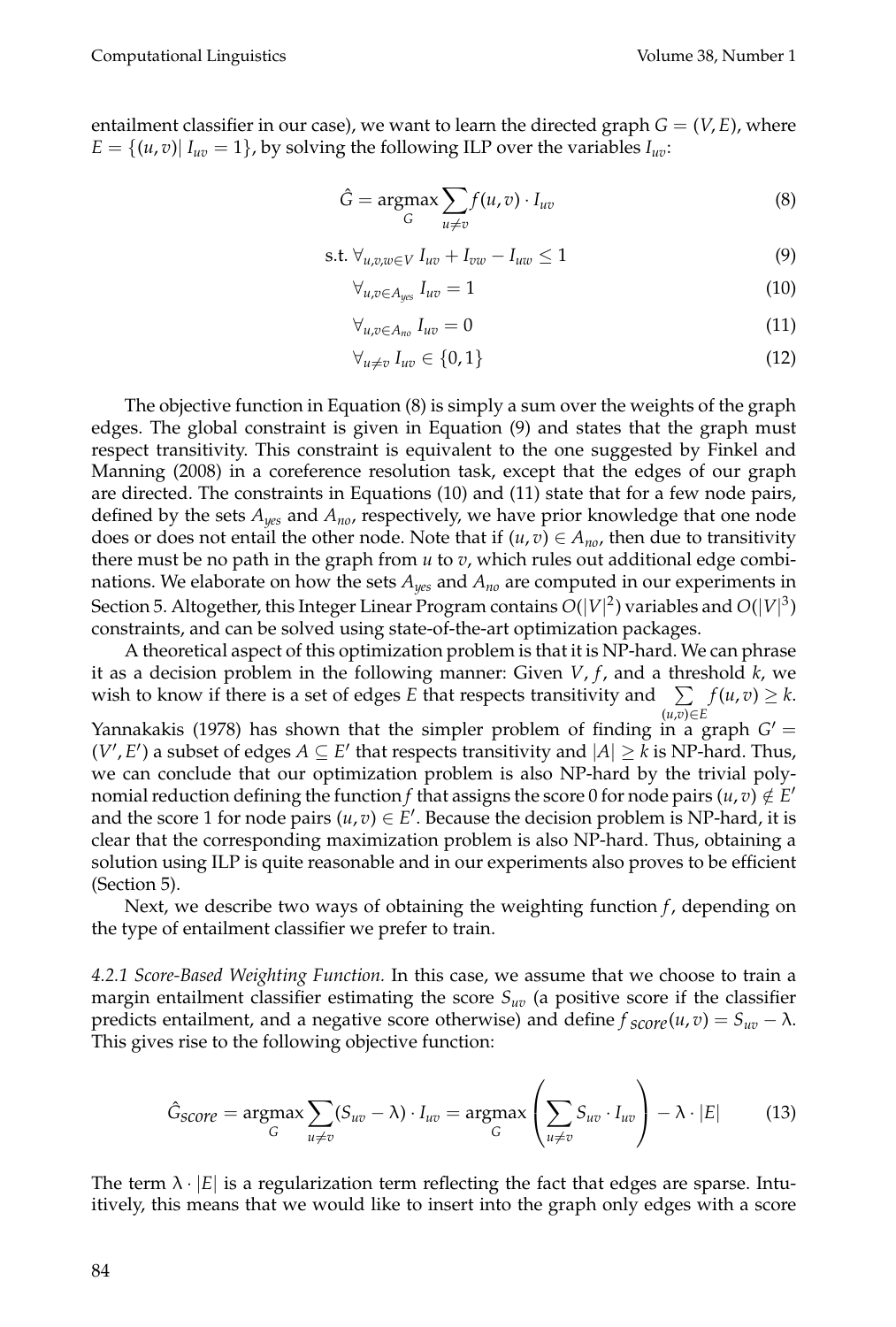$S_{uv} > \lambda$ , or in other words to "push" the separating hyperplane towards the positive half space by  $\lambda$ . Note that the constant  $\lambda$  is a parameter that needs to be estimated and we discuss ways of estimating it in Section 5.2.

*4.2.2 Probabilistic Weighting Function.* In this case, we assume that we choose to train a probabilistic entailment classifier. Recall that  $I_{uv}$  is an indicator variable denoting whether *u* entails *v*, that  $F_{uv}$  is the feature vector for the pair of templates *u* and *v*, and define *F* to be the set of feature vectors for all pairs of templates in the graph. The classifier estimates the posterior probability of an edge given its features:  $P_{uv} = P(I_{uv} = 1|F_{uv})$ , and we would like to look for the graph *G* that maximizes the posterior probability *P*(*G*|*F*). In Appendix A we specify some simplifying independence assumptions under which this graph maximizes the following linear objective function:

$$
\hat{G}_{prob} = \underset{G}{\operatorname{argmax}} \sum_{u \neq v} (\log \frac{P_{uv}}{1 - P_{uv}} + \log \eta) \cdot I_{uv} = \underset{G}{\operatorname{argmax}} \sum_{u \neq v} \log \frac{P_{uv}}{1 - P_{uv}} \cdot I_{uv} + \log \eta \cdot |E|
$$
\n(14)

where  $\eta = \frac{P(I_{uv}=1)}{P(I_{uv}=0)}$  is the prior odds ratio for an edge in the graph, which needs to be estimated in some manner. Thus, the weighting function is defined by  $f_{prob}(u, v) =$ log *Puv* <sup>1</sup>−*Puv* <sup>+</sup> log <sup>η</sup>.

Both the score-based and the probabilistic objective functions obtained are quite similar: Both contain a weighted sum over the edges and a regularization component reflecting the sparsity of the graph. Next, we show that we can provide a probabilistic interpretation for our score-based function (under certain conditions), which will allow us to use a margin classifier and interpret its output probabilistically.

*4.2.3 Probabilistic Interpretation of Score-Based Weighting Function.* We would like to use the score  $S_{uv}$ , which is bounded in  $(\infty, -\infty)$ , and derive from it a probability  $P_{uv}$ . To that end we project  $S_{uv}$  onto (0,1) using the sigmoid function, and define  $P_{uv}$  in the following manner:

$$
P_{uv} = \frac{1}{1 + \exp(-S_{uv})}
$$
 (15)

Note that under this definition the log probability ratio is equal to the inverse of the sigmoid function:

$$
\log \frac{P_{uv}}{1 - P_{uv}} = \log \frac{\frac{1}{1 + \exp(-S_{uv})}}{\frac{\exp(-S_{uv})}{1 + \exp(-S_{uv})}} = \log \frac{1}{\exp(-S_{uv})} = S_{uv}
$$
(16)

Therefore, when we derive  $P_{uv}$  from  $S_{uv}$  with the sigmoid function, we can rewrite  $\hat{G}_{prob}$  as:

$$
\hat{G}_{prob} = \underset{G}{\text{argmax}} \sum_{u \neq v} S_{uv} \cdot I_{uv} + \log \eta \cdot |E| = \hat{G}_{score}
$$
\n(17)

where we see that in this scenario the two objective functions are identical and the regularization term  $\lambda$  is related to the edge prior odds ratio by:  $\lambda = -\log \eta$ .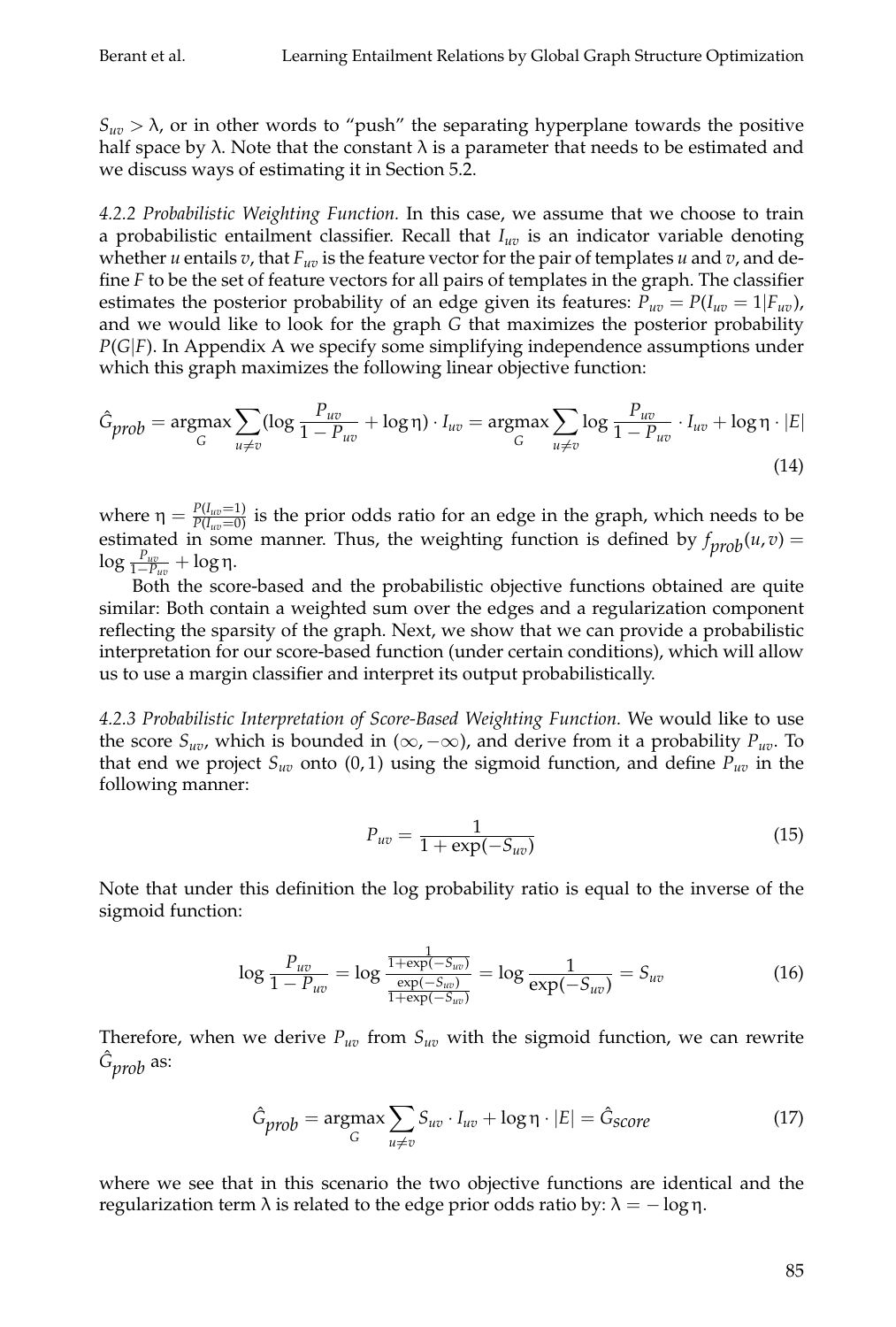Moreover, assume that the score  $S_{uv}$  is computed as a linear combination over *n* features (such as a linear-kernel SVM), that is,  $\dot{S}_{uv} = \sum_{i=1}^{n} S_{uv}^i \cdot \alpha_i$ , where  $S_{uv}^i$  denotes feature values and  $\alpha_i$  denotes feature weights. In this case, the projected probability acquires the standard form of a logistic classifier:

$$
P_{uv} = \frac{1}{1 + \exp(-\sum_{i=1}^{n} S_{uv}^i \cdot \alpha_i)}
$$
(18)

Hence, we can train the weights α*<sup>i</sup>* using a margin classifier and interpret the output of the classifier probabilistically, as we do with a logistic classifier. In our experiments in Section 5 we indeed use a linear-kernel SVM to train the weights  $\alpha_i$  and then we can interchangeably interpret the resulting ILP as either score-based or probabilistic optimization.

*4.2.4 Comparison to Snow, Jurafsky, and Ng (2006).* Our work resembles Snow, Jurafsky, and Ng's work in that both try to learn graph edges given a transitivity constraint. There are two key differences in the model and in the optimization algorithm, however. First, they employ a greedy optimization algorithm that incrementally adds hyponyms to a large taxonomy (WordNet), whereas we simultaneously learn all edges using a global optimization method, which is more sound and powerful theoretically, and leads to the optimal solution. Second, Snow, Jurafsky, and Ng's model attempts to determine the graph that maximizes the likelihood  $P(F|G)$  and not the posterior  $P(G|F)$ . If we cast their objective function as an ILP we get a formulation that is almost identical to ours, only containing the *inverse* prior odds ratio log  $\frac{1}{\eta} = -\log \eta$  rather than the prior odds ratio as the regularization term (cf. Section 2):

$$
\hat{G}_{\text{Snow}} = \underset{G}{\text{argmax}} \sum_{u \neq v} \log \frac{P_{uv}}{(1 - P_{uv})} \cdot I_{uv} - \log \eta \cdot |E| \tag{19}
$$

This difference is insignificant when  $\eta \sim 1$ , or when  $\eta$  is tuned empirically for optimal performance on a development set. If, however,  $\eta$  is statistically estimated, this might cause unwarranted results: Their model will favor dense graphs when the prior odds ratio is low  $(\eta < 1 \text{ or } P(I_{uv} = 1) < 0.5)$ , and sparse graphs when the prior odds ratio is high ( $\eta > 1$  or  $P(I_{uv} = 1) > 0.5$ ), which is counterintuitive. Our model does not suffer from this shortcoming because it optimizes the posterior rather than the likelihood. In Section 5 we show that our algorithm significantly outperforms the algorithm presented by Snow, Jurafsky, and Ng.

## **5. Experimental Evaluation**

This section presents an evaluation and analysis of our algorithm.

## **5.1 Experimental Setting**

A health-care corpus of 632MB was harvested from the Web and parsed using the Minipar parser (Lin 1998b). The corpus contains 2,307,585 sentences and almost 50 million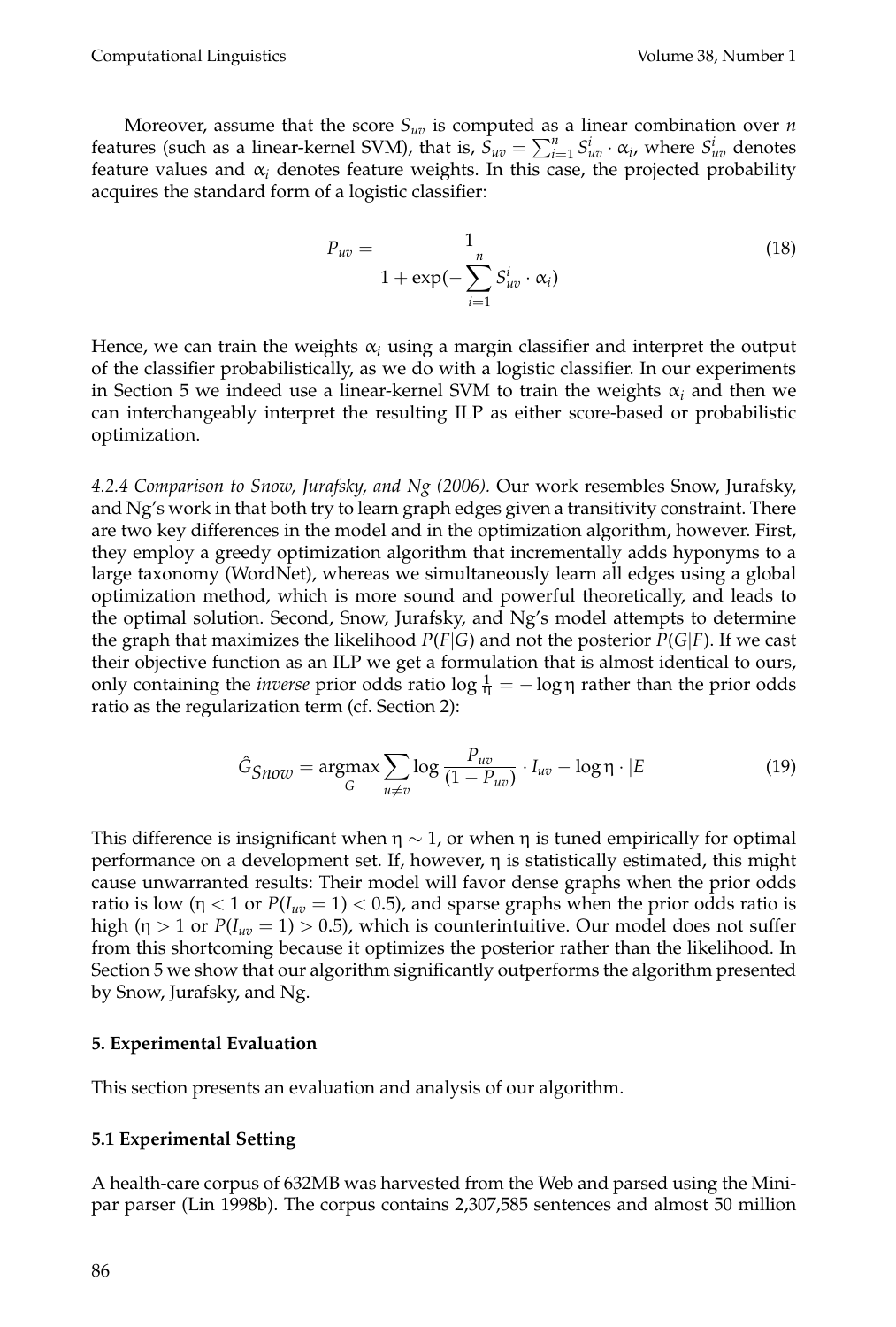#### **Table 2**

The similarity score features used to represent pairs of templates. The columns specify the corpus over which the similarity score was computed, the template representation, the similarity measure employed, and the feature representation (as described in Section 4.1).

| #  | Corpus           | Template | Similarity measure | Feature representation |  |
|----|------------------|----------|--------------------|------------------------|--|
| 1  | health-care      | binary   | <b>BInc</b>        | pair of CUI tuples     |  |
| 2  | health-care      | binary   | BInc               | pair of CUIs           |  |
| 3  | health-care      | binary   | <b>BInc</b>        | CUI tuple              |  |
| 4  | health-care      | binary   | <b>BInc</b>        | <b>CUI</b>             |  |
| 5  | health-care      | binary   | Lin                | pair of CUI tuples     |  |
| 6  | health-care      | binary   | Lin                | pair of CUIs           |  |
| 7  | health-care      | binary   | Lin                | CUI tuple              |  |
| 8  | health-care      | binary   | Lin                | CUI                    |  |
| 9  | health-care      | unary    | BInc               | CUI tuple              |  |
| 10 | health-care      | unary    | BInc               | CUI                    |  |
| 11 | health-care      | unary    | Lin                | CUI tuple              |  |
| 12 | health-care      | unary    | Lin                | CUI                    |  |
| 13 | RCV <sub>1</sub> | binary   | Lin                | lexical items          |  |
| 14 | RCV <sub>1</sub> | unary    | Lin                | lexical items          |  |
| 15 | RCV <sub>1</sub> | unary    | BInc               | lexical items          |  |
| 16 | Lin & Pantel     | binary   | Lin                | lexical items          |  |

word tokens. We used the Unified Medical Language System  $(UMLS)^6$  to annotate medical concepts in the corpus. The UMLS is a database that maps natural language phrases to over one million **concept identifiers** in the health-care domain (termed **CUIs**). We annotated all nouns and noun phrases that are in the UMLS with their (possibly multiple) CUIs. We now provide the details of training an entailment classifier as explained in Section 4.1.

We extracted all templates from the corpus where both argument instantiations are medical concepts, that is, annotated with a CUI (∼50,000 templates). This was done to increase the likelihood that the extracted templates are related to the health-care domain and reduce problems of ambiguity.

As explained in Section 4.1, a pair of templates constitutes an input example for the entailment classifier, and should be represented by a set of features. The features we used were different distributional similarity scores for the pair of templates, as summarized in Table 2. Twelve distributional similarity measures were computed over the health-care corpus using the aforementioned variations (Section 4.1), where two feature representations were considered: in the UMLS each natural language phrase may be mapped not to a *single* CUI, but to a *tuple* of CUIs. Therefore, in the first representation, each feature vector coordinate counts the number of times a tuple of CUIs was mapped to the term instantiating the template argument, and in the second representation it counts the number of times each single CUI was *one* of the CUIs mapped to the term instantiating the template argument. In addition, we obtained the original template similarity lists learned by Lin and Pantel (2001), and had available three distributional similarity measures learned by Szpektor and Dagan (2008), over the RCV1 corpus, $^7$  as detailed in Table 2. Thus, each pair of templates is represented by a total of 16 distributional similarity scores.

<sup>6</sup> http://www.nlm.nih.gov/research/umls.

<sup>7</sup> http://trec.nist.gov/data/reuters/reuters.html.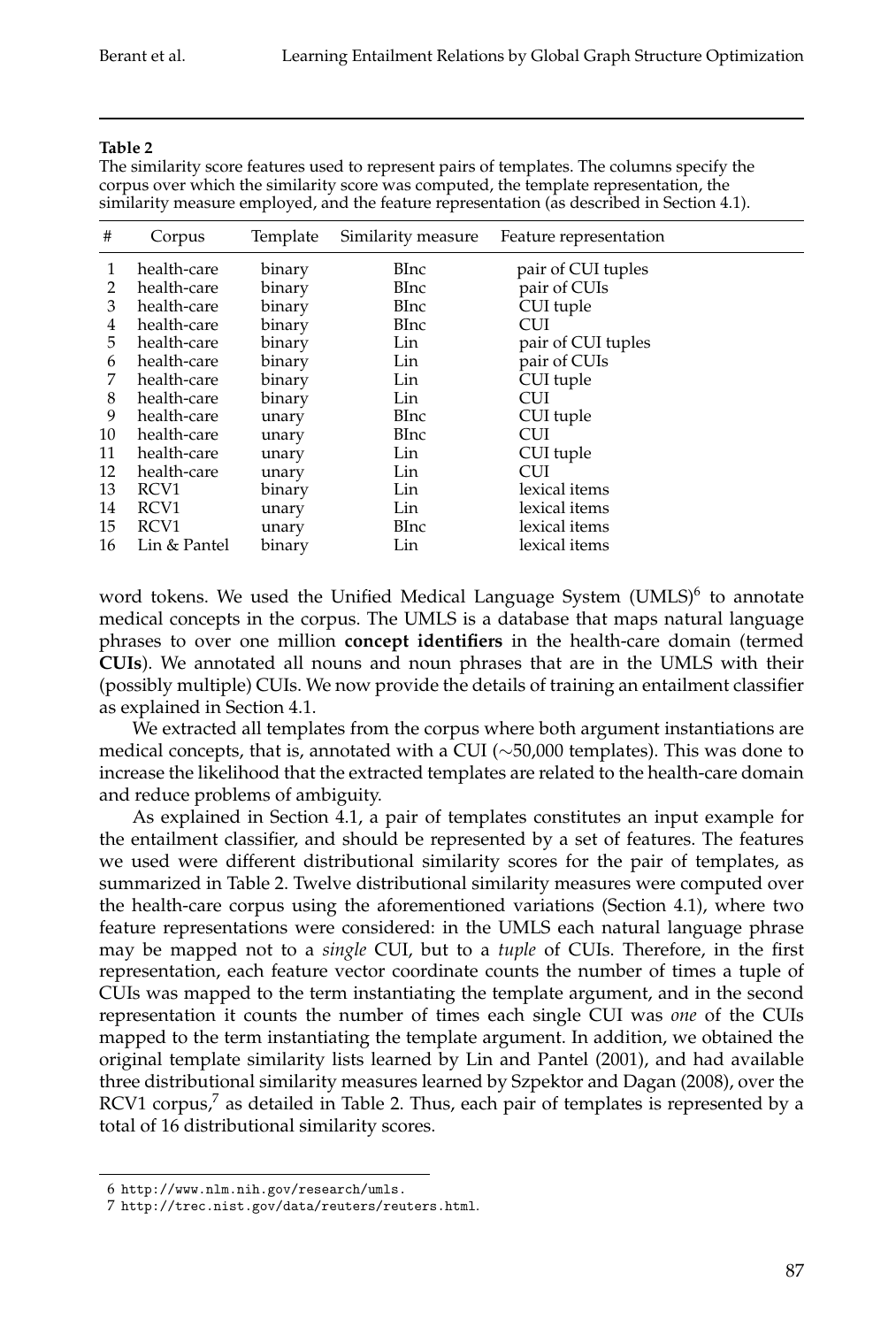We automatically generated a balanced training set of 20,144 examples using Word-Net and the procedure described in Section 4.1, and trained the entailment classifier with SVMperf (Joachims 2005). We use the trained classifier to obtain estimates for  $P_{uv}$ and *Suv*, given that the score-based and probabilistic scoring functions are equivalent (cf. Section 4.2.3).

To evaluate the performance of our algorithm, we manually constructed goldstandard entailment graphs. First, 23 medical target concepts, representing typical topics of interest in the medical domain, were manually selected from a (longer) list of the most frequent concepts in the health-care corpus. The 23 target concepts are: *alcohol*, *asthma*, *biopsy*, *brain*, *cancer*, *CDC*, *chemotherapy*, *chest*, *cough*, *diarrhea*, *FDA*, *headache*, *HIV*, *HPV*, *lungs*, *mouth*, *muscle*, *nausea*, *OSHA*, *salmonella*, *seizure*, *smoking*, and *x-ray*. For each concept, we wish to learn a focused entailment graph (cf. Figure 1). Thus, the nodes of each graph were defined by extracting all propositional templates in which the corresponding target concept instantiated an argument at least  $K(= 3)$  times in the healthcare corpus (average number of graph nodes  $= 22.04$ , std  $= 3.66$ , max  $= 26$ , min  $= 13$ ).

Ten medical students were given the nodes of each graph (propositional templates) and constructed the gold standard of graph edges using a Web interface. We gave an oral explanation of the annotation process to each student, and the first two graphs annotated by every student were considered part of the annotator training phase and were discarded. The annotators were able to select every propositional template and observe all of the instantiations of that template in our health-care corpus. For example, selecting the template *X helps with nausea* might show the propositions *relaxation helps with nausea*, *acupuncture helps with nausea*, and *Nabilone helps with nausea*. The concept of *entailment* was explained under the framework of TE (Dagan et al. 2009), that is, the template  $t_1$  entails the template  $t_2$  if given that the instantiation of  $t_1$  with some concept is true then the instantiation of  $t_2$  with the same concept is most likely true.

As explained in Section 3.2, we did not perform any disambiguation because a target concept disambiguates the propositional templates in focused entailment graphs. In practice, cases of ambiguity were very rare, except for a single scenario where in templates such as *X treats asthma*, annotators were unclear whether *X* is a type of doctor or a type of drug. The annotators were instructed in such cases to select the template, read the instantiations of the template in the corpus, and choose the sense that is most prevalent in the corpus. This instruction was applicable to all cases of ambiguity.

Each concept graph was annotated by two students. Following the current recognizing TE (RTE) practice (Bentivogli et al. 2009), after initial annotation the two students met for a reconciliation phase. They worked to reach an agreement on differences and corrected their graphs. Inter-annotator agreement was calculated using the kappa statistic (Siegel and Castellan 1988) both before ( $\kappa = 0.59$ ) and after ( $\kappa = 0.9$ ) reconciliation. Each learned graph was evaluated against the two reconciliated graphs.

Summing the number of possible edges over all 23 concept graphs we get 10,364 possible edges, of which 882 on average were included by the annotators (averaging over the two gold-standard annotations for each graph). The concept graphs were randomly split into a development set (11 concepts) and a test set (12 concepts).

We used the *lpsolve*<sup>8</sup> package to learn the edges of the graphs. This package efficiently solves the model without imposing integer restrictions<sup>9</sup> and then uses the branch-and-bound method to find an optimal integer solution. We note that in the

<sup>8</sup> http://lpsolve.sourceforge.net/5.5/.

<sup>9</sup> While ILP is an NP-hard problem, LP is a polynomial problem and can be solved efficiently.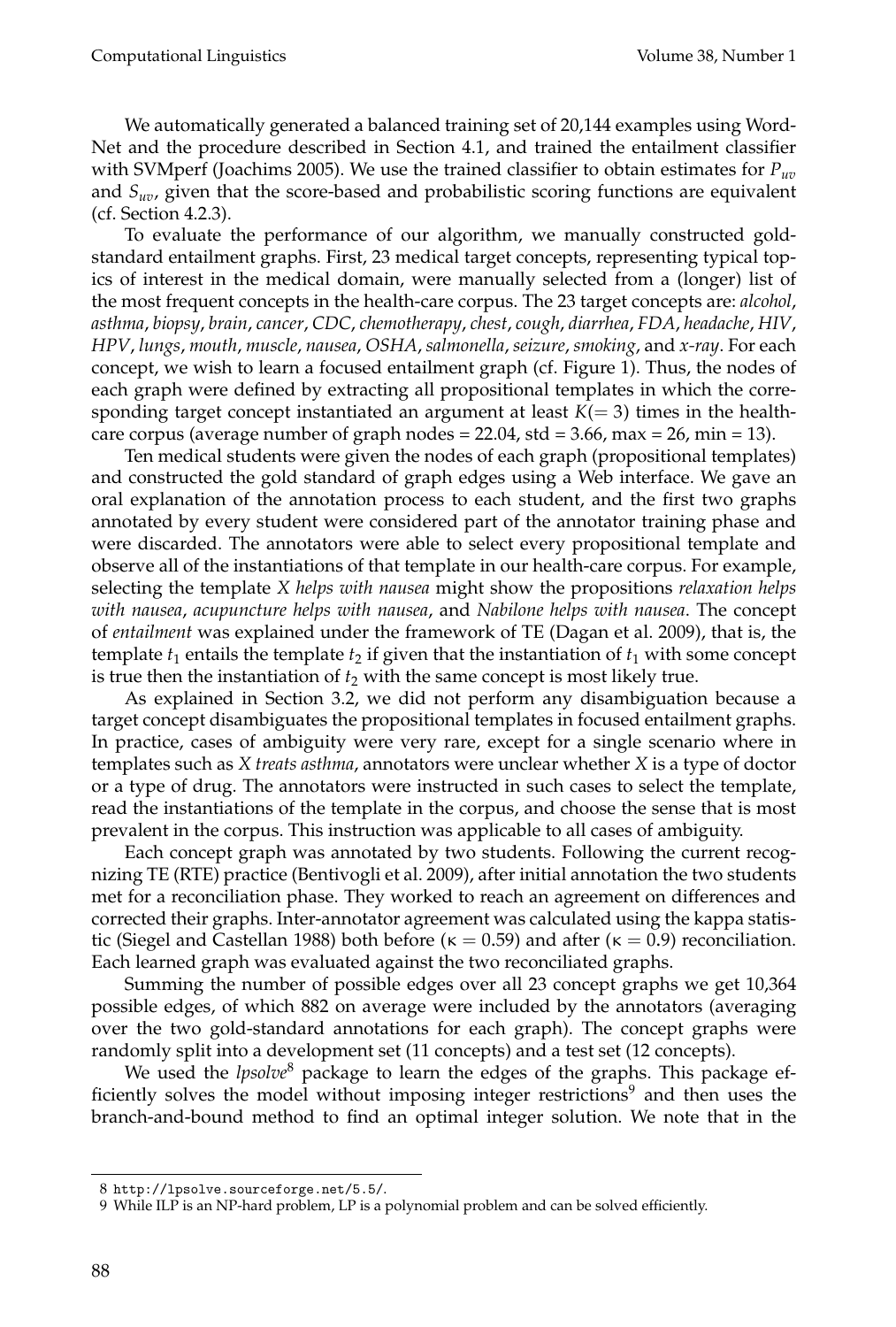experiments reported in this article the optimal solution without integer restrictions was already integer. Thus, although in general our optimization problem is NP-hard, in our experiments we were able to reach an optimal solution for the input graphs very efficiently (we note that in some scenarios not reported in this article the optimal solution was not integer and so an integer solution is not guaranteed a priori).

As mentioned in Section 4.2, we added a few constraints in cases where there was strong evidence that edges are not in the graph. This is done in the following scenarios (examples given in Table 3): (1) When two templates *u* and *v* are identical except for a pair of words  $w_u$  and  $w_v$ , and  $w_u$  is an antonym of  $w_v$ , or a hypernym of  $w_v$  at distance  $\geq$  2 in WordNet. (2) When two nodes *u* and *v* are transitive "opposites," that is, if  $u = \overline{X} \stackrel{subj}{\longleftarrow} w \stackrel{obj}{\longrightarrow} Y$  and  $v = X \stackrel{obj}{\longleftarrow} w \stackrel{subj}{\longrightarrow} Y$ , for any word w. We note that there are some transitive verbs that express a reciprocal activity, such as *X marries Y*, but usually reciprocal events are not expressed using a transitive verb structure.

In addition, in some cases we have strong evidence that edges do exist in the graph. This is done in a single scenario (see Table 3), which is specific to the output of Minipar: when two templates differ by a single edge and the first is of the type  $X \stackrel{obj}{\rightarrow} Y$  and the other is of the type  $X \xleftarrow{grid} Y$ , which expresses a passive verb modifier of nouns. Altogether, these initializations took place in less than 1% of the node pairs in the graphs. We note that we tried to use WordNet relations such as hypernym and synonym as "positive" hard constraints (using the constraint  $I_{uv} = 1$ ), but this resulted in reduced performance because the precision of WordNet was not high enough.

The graphs learned by our algorithm were evaluated by two measures. The first measure evaluates the graph edges directly, and the second measure is motivated by semantic inference applications that utilize the rules in the graph. The first measure is simply the  $F_1$  of the set of learned edges compared to the set of gold-standard edges. In the second measure we take the set of learned rules and infer new propositions by applying the rules over all propositions extracted from the health-care corpus. We apply the rules iteratively over all propositions until no new propositions are inferred. For example, given the corpus proposition *relaxation reduces nausea* and the edges *X reduces nausea*  $\rightarrow$  *X helps with nausea* and *X helps with nausea*  $\rightarrow$  *X related to nausea*, we evaluate the set {*relaxation reduces nausea, relaxation helps with nausea, relaxation related to nausea*}. For each graph we measure the  $F_1$  of the set of propositions inferred by the learned graphs when compared to the set of propositions inferred by the gold-standard graphs. For both measures the final score of an algorithm is a macro-average  $F_1$  over the 24 gold-standard test-set graphs (two gold-standard graphs for each of the 12 test concepts).

| labie |  |
|-------|--|
|       |  |

| Scenarios in which we added hard constraints to the ILP. |  |
|----------------------------------------------------------|--|
|----------------------------------------------------------|--|

| Scenario          | Example                                                                                                                                                                                  | Initialization  |  |
|-------------------|------------------------------------------------------------------------------------------------------------------------------------------------------------------------------------------|-----------------|--|
| antonym           | $(X \xleftarrow{subj} \text{decrease} \xrightarrow{obj} Y, X \xleftarrow{subj} \text{increase} \xrightarrow{obj} Y)$                                                                     | $I_{\nu\pi}=0$  |  |
| hypernym $\geq 2$ | $(X \xleftarrow{subj} \text{ affect} \xrightarrow{obj} Y, X \xleftarrow{subj} \text{irritate} \xrightarrow{obj} Y)$                                                                      | $I_{uv} = 0$    |  |
|                   | transitive opposite $(X \xleftarrow{\text{subj}} \text{cause} \xrightarrow{\text{obj}} Y, Y \xleftarrow{\text{subj}} \text{cause} \xrightarrow{\text{obj}} X)$                           | $I_{\nu z} = 0$ |  |
|                   | syntactic variation $(X \stackrel{subj}{\longleftrightarrow} follow \stackrel{obj}{\longrightarrow} Y, Y \stackrel{subj}{\longleftrightarrow} follow \stackrel{vrel}{\longleftarrow} X)$ | $I_{uv} = 1$    |  |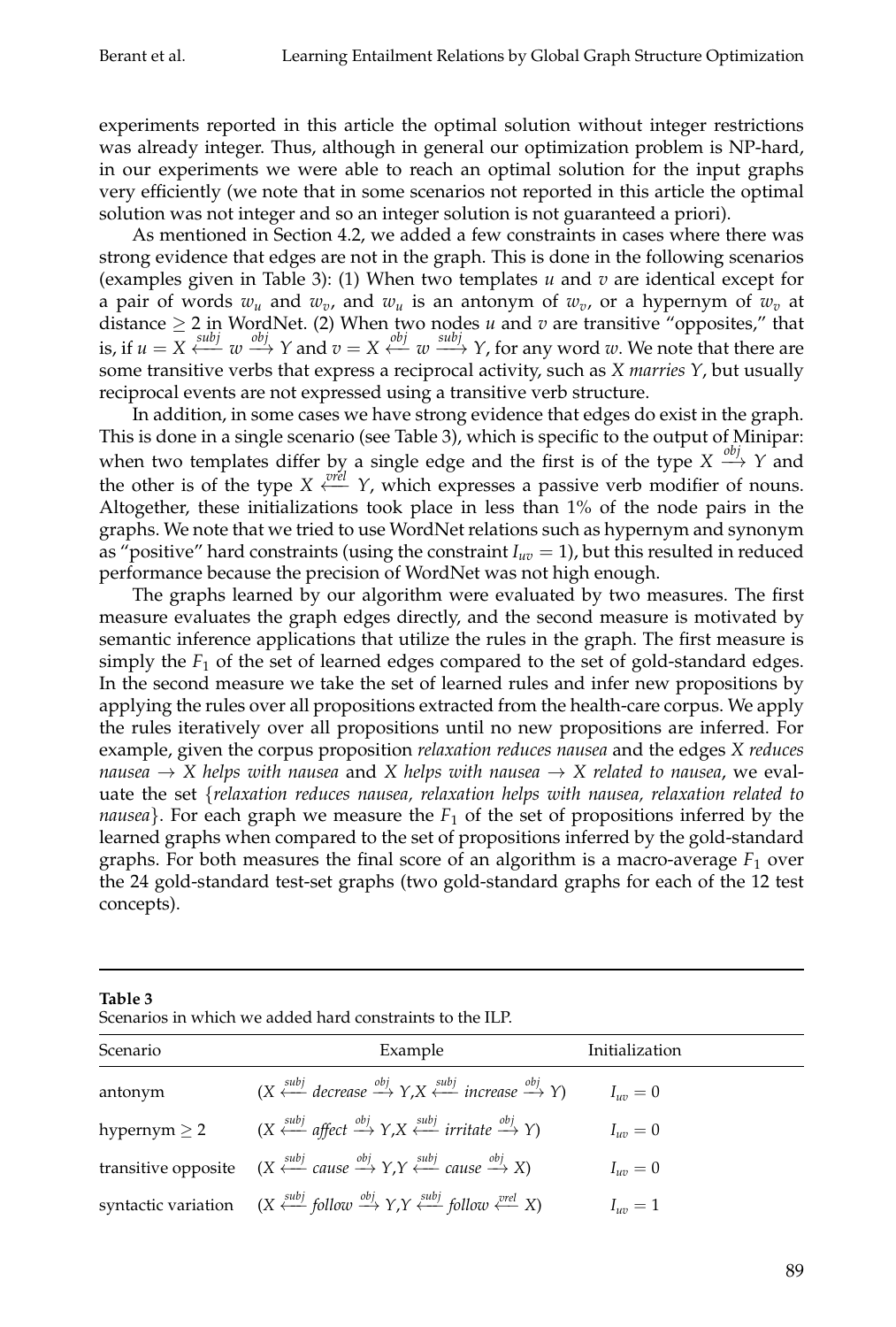Learning the edges of a graph given an input concept takes about 1–2 seconds on a standard desktop.

### **5.2 Evaluated Algorithms**

First, we describe some baselines that do not utilize the entailment classifier or the ILP solver. For each of the 16 distributional similarity measures (Table 2) and for each template *t*, we computed a list of templates most similar to *t* (or entailing *t* for directional measures). Then, for each measure we learned graphs by inserting an edge (*u*, *v*), when *u* is in the top *K* templates most similar to *v*. The parameter *K* can be optimized either on the automatically generated training set (from WordNet) or on the manually annotated development set. We also learned graphs using WordNet: We inserted an edge (*u*, *v*) when *u* and *v* differ by a single word  $w_u$  and  $w_u$ , respectively, and  $w_u$  is a direct hyponym or synonym of  $w_p$ . Next, we describe algorithms that utilize the entailment classifier.

Our algorithm, named **ILP-Global**, utilizes global information and an ILP formulation to find maximum a posteriori graphs. Therefore, we compare it to the following three variants: (1) **ILP-Local**: An algorithm that uses only local information. This is done by omitting the global transitivity constraints, and results in an algorithm that inserts an edge (*u*, *v*) if and only if  $(S_{uv} - \lambda) > 0$ . (2) **Greedy-Global**: An algorithm that looks for the maximum a posteriori graphs but only employs the greedy optimization procedure as described by Snow, Jurafsky, and Ng (2006). (3) **ILP-Global-Likelihood**: An ILP formulation where we look for the maximum likelihood graphs, as described by Snow, Jurafsky, and Ng (cf. Section 4.2).

We evaluate these algorithms in three settings which differ in the method by which the edge prior odds ratio, η (or λ), is estimated: (1)  $η = 1 (λ = 0)$ , which means that no prior is used. (2) Tuning η and using the value that maximizes performance over the development set. (3) Estimating η using maximum likelihood over the development set, which results in η ∼ 0.1 ( $\lambda$  ∼ 2.3), corresponding to the edge density  $P(I_{uv} = 1)$  ∼ 0.09.

For all local algorithms whose output does not respect transitivity constraints, we added all edges inferred by transitivity. This was done because we assume that the rules learned are to be used in the context of an inference or entailment system. Because such systems usually perform chaining of entailment rules (Raina, Ng, and Manning 2005; Bar-Haim et al. 2007; Harmeling 2009), we conduct this chaining as well. Nevertheless, we also measured performance when edges inferred by transitivity are not added: We once again chose the edge prior value that maximizes  $F_1$  over the development set and obtained macro-average recall/precision/*F*<sup>1</sup> of 51.5/34.9/38.3. This performance is comparable to the macro-average recall/precision/ $F_1$  of  $44.5/45.3/38.1$  we report next in Table 4.

## **5.3 Experimental Results and Analysis**

In this section we present experimental results and analysis that show that the ILP-Global algorithm improves performance over baselines, specifically in terms of precision.

Tables 4–7 and Figure 2 summarize the performance of the algorithms. Table 4 shows our main result when the parameters  $\lambda$  and  $K$  are optimized to maximize performance over the development set. Notice that the algorithm ILP-Global-Likelihood is omitted, because when optimizing  $\lambda$  over the development set it conflates with ILP-Global. The rows **Local**<sup>1</sup> and **Local**<sup>2</sup> present the best algorithms that use a single distributional similarity resource. Local<sub>1</sub> and Local<sub>2</sub> correspond to the configurations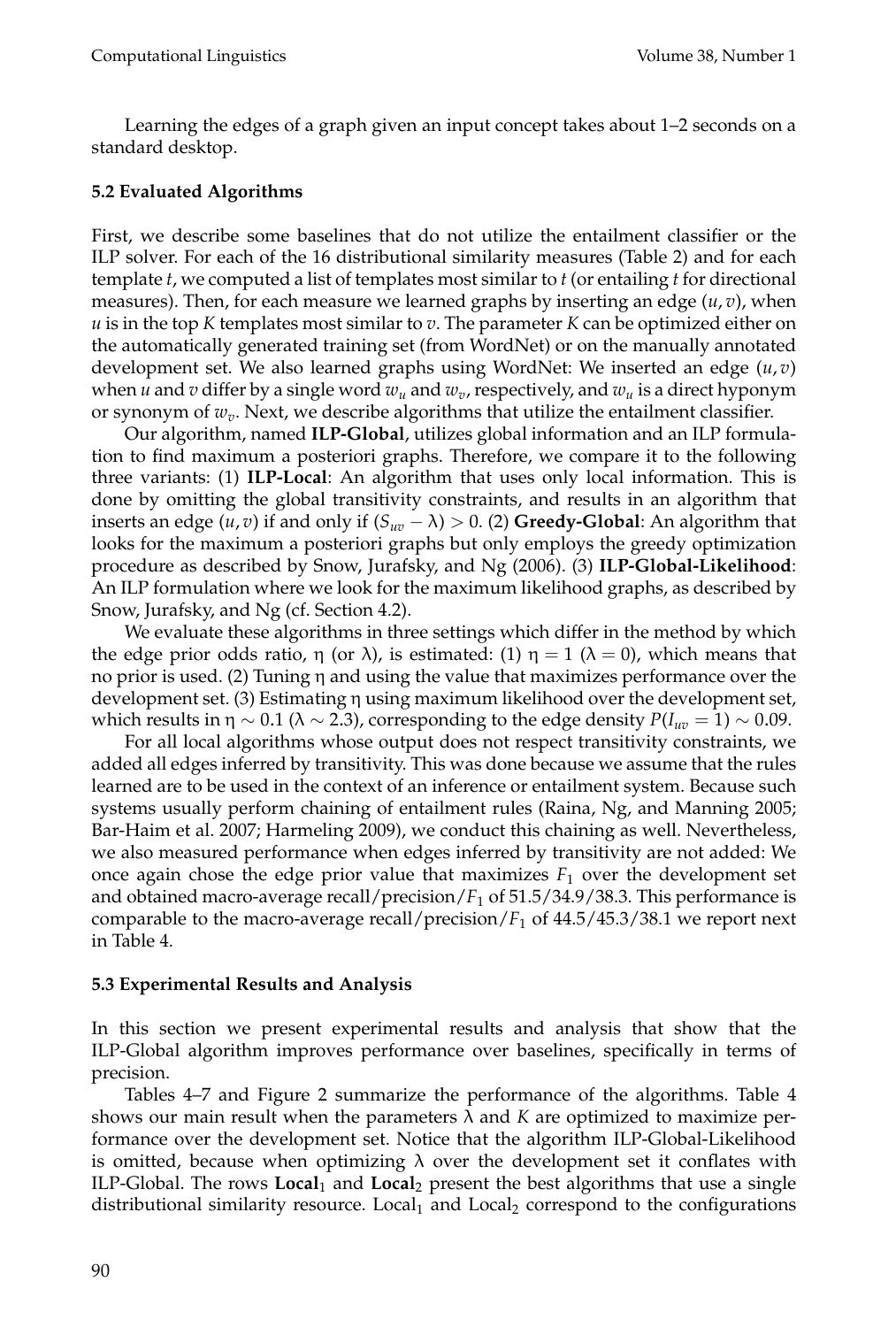| ۰.<br>×<br>- -<br>- -<br>۰, |  |
|-----------------------------|--|
|-----------------------------|--|

Results when tuning for performance over the development set.

|                                   | Edges  |           |      | Propositions |           |      |
|-----------------------------------|--------|-----------|------|--------------|-----------|------|
|                                   | Recall | Precision | F1   | Recall       | Precision | F1   |
| ILP-Global ( $\lambda = 0.45$ )   | 46.0   | 50.1      | 43.8 | 67.3         | 69.6      | 66.2 |
| Greedy-Global ( $\lambda = 0.3$ ) | 45.7   | 37.1      | 36.6 | 64.2         | 57.2      | 56.3 |
| ILP-Local ( $\lambda = 1.5$ )     | 44.5   | 45.3      | 38.1 | 65.2         | 61.0      | 58.6 |
| Local <sub>1</sub> $(K = 10)$     | 53.5   | 34.9      | 37.5 | 73.5         | 50.6      | 56.1 |
| Local <sub>2</sub> $(K = 55)$     | 52.5   | 31.6      | 37.7 | 69.8         | 50.0      | 57.1 |
|                                   |        |           |      |              |           |      |

#### **Table 5**

Results when the development set is not used to estimate λ and *K*.

|                                  | Edges  |           |         | Propositions |           |      |  |
|----------------------------------|--------|-----------|---------|--------------|-----------|------|--|
|                                  | Recall | Precision | $F_{1}$ | Recall       | Precision | F1   |  |
| ILP-Global                       | 58.0   | 28.5      | 35.9    | 76.0         | 46.0      | 54.6 |  |
| Greedy-Global                    | 60.8   | 25.6      | 33.5    | 77.8         | 41.3      | 50.9 |  |
| ILP-Local                        | 69.3   | 19.7      | 26.8    | 82.7         | 33.3      | 42.6 |  |
| Local <sub>1</sub> ( $K = 100$ ) | 92.6   | 11.3      | 20.0    | 95.3         | 18.9      | 31.1 |  |
| Local <sub>2</sub> ( $K = 100$ ) | 63.1   | 25.5      | 34.0    | 77.7         | 39.9      | 50.9 |  |
| WordNet                          | 10.8   | 44.1      | 13.2    | 39.9         | 72.4      | 47.3 |  |
|                                  |        |           |         |              |           |      |  |

#### **Table 6**

Results with prior estimated on the development set, that is  $\eta = 0.1$ , which is equivalent to  $\lambda = 2.3$ .

|                                                                                  | Edges                         |                            |                              | Propositions                  |                              |                              |
|----------------------------------------------------------------------------------|-------------------------------|----------------------------|------------------------------|-------------------------------|------------------------------|------------------------------|
|                                                                                  | Recall                        | Precision                  | F <sub>1</sub>               |                               | Recall Precision             | F <sub>1</sub>               |
| ILP-Global<br>ILP-Global-Likelihood<br>Greedy-Global<br>Greedy-Global-Likelihood | 16.8<br>91.8<br>14.7<br>100.0 | 67.1<br>9.8<br>62.9<br>9.3 | 24.4<br>17.5<br>21.2<br>16.8 | 43.9<br>94.0<br>43.5<br>100.0 | 86.8<br>16.7<br>86.6<br>15.5 | 56.3<br>28.0<br>56.2<br>26.5 |

described in Table 2 by features no. 5 and no. 1, respectively (see also Table 8). ILP-Global improves performance by at least 13%, and significantly outperforms all local methods, as well as the greedy optimization algorithm both on the edges  $F_1$  measure  $(p < 0.05)$  and on the propositions  $F_1$  measure  $(p < 0.01)$ .<sup>10</sup>

Table 5 describes the results when the development set is not used to estimate the parameters  $\lambda$  and *K*: A uniform prior ( $P_{uv} = 0.5$ ) is assumed for algorithms that use the entailment classifier, and the automatically generated training set is employed to estimate *K*. Again ILP-Global-Likelihood is omitted in the absence of a prior. ILP-Global outperforms all other methods in this scenario as well, although by a smaller margin for a few of the baselines. Comparing Table 4 to Table 5 reveals that excluding the

<sup>10</sup> We tested significance using the two-sided Wilcoxon rank test (Wilcoxon 1945).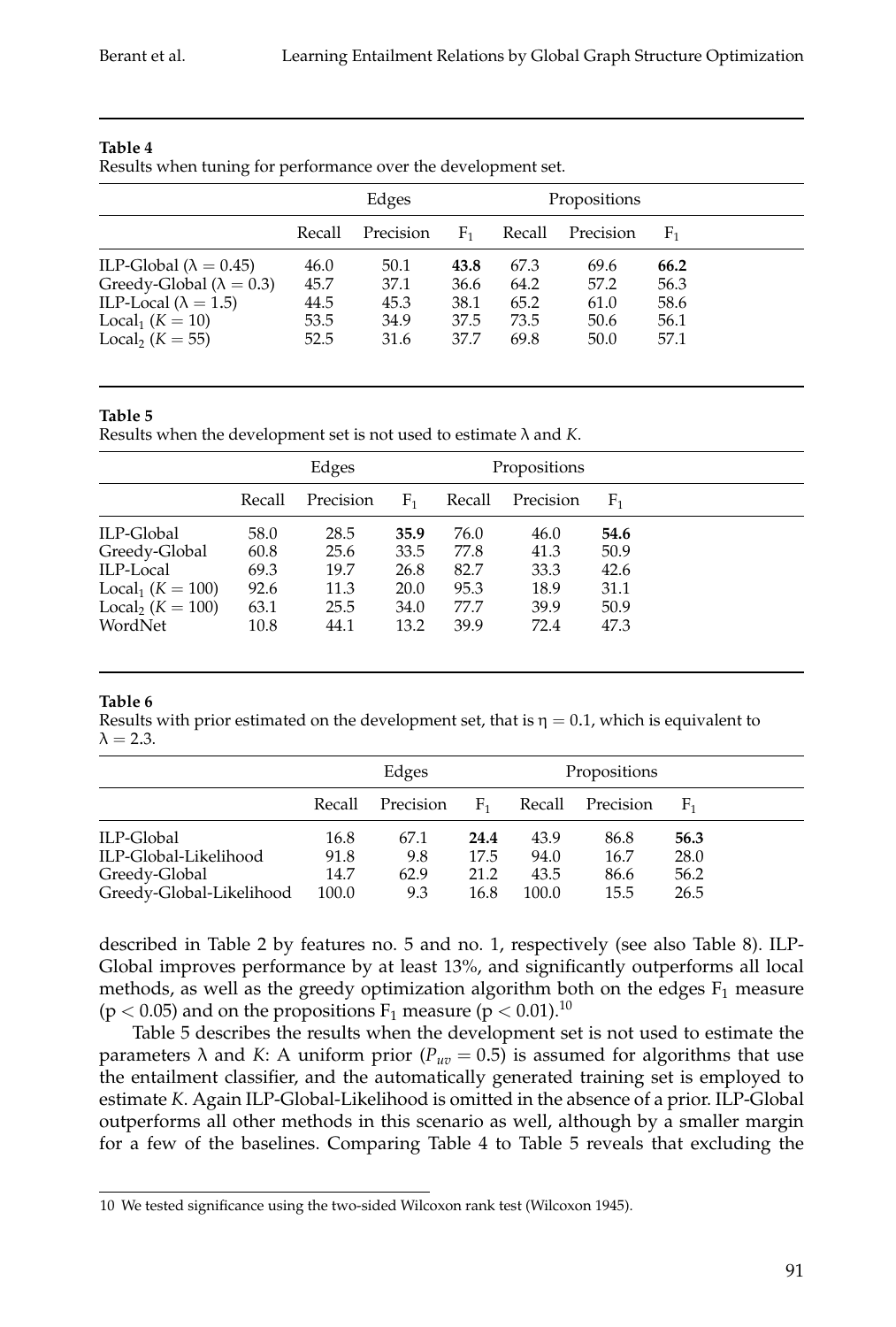| Concept      | R    | Р    | ${\rm F_1}$ |  |
|--------------|------|------|-------------|--|
| Smoking      | 58.1 | 81.8 | 67.9        |  |
| Seizure      | 64.7 | 51.2 | 57.1        |  |
| Headache     | 60.9 | 50.0 | 54.9        |  |
| Lungs        | 50.0 | 56.5 | 53.1        |  |
| Diarrhea     | 42.1 | 60.0 | 49.5        |  |
| Chemotherapy | 44.7 | 52.5 | 48.3        |  |
| <b>HPV</b>   | 35.2 | 76.0 | 48.1        |  |
| Salmonella   | 27.3 | 80.0 | 40.7        |  |
| $X$ -ray     | 75.0 | 23.1 | 35.3        |  |
| Asthma       | 23.1 | 30.6 | 26.3        |  |
| Mouth        | 17.7 | 35.5 | 23.7        |  |
| <b>FDA</b>   | 53.3 | 15.1 | 23.5        |  |

| Table 7 |                                         |  |
|---------|-----------------------------------------|--|
|         | Results per concept for the ILP-Global. |  |

sparse prior indeed increases recall at a price of a sharp decrease in precision. Note, however, that local algorithms are more vulnerable to this phenomenon. This makes sense because in local algorithms eliminating the prior adds edges that in turn add more edges due to the constraint of transitivity and so recall dramatically rises at the expense of precision. Global algorithms are not as prone to this effect because they refrain from adding edges that eventually lead to the addition of many unwarranted edges.

Table 5 also shows that WordNet, a manually constructed resource, has notably the highest precision and lowest recall. The low recall exemplifies how the entailment relations given by the gold-standard annotators transcend much beyond simple lexical relations that appear in WordNet: Many of the gold-standard entailment relations are missing from WordNet or involve multi-word phrases that do not appear in WordNet at all.

Note that although the precision of WordNet is the highest in Table 5, its absolute value (44.1%) is far from perfect. This illustrates that hierarchies of predicates are quite



**Figure 2** Recall-precision curve comparing ILP-Global with Greedy-Global and ILP-Local.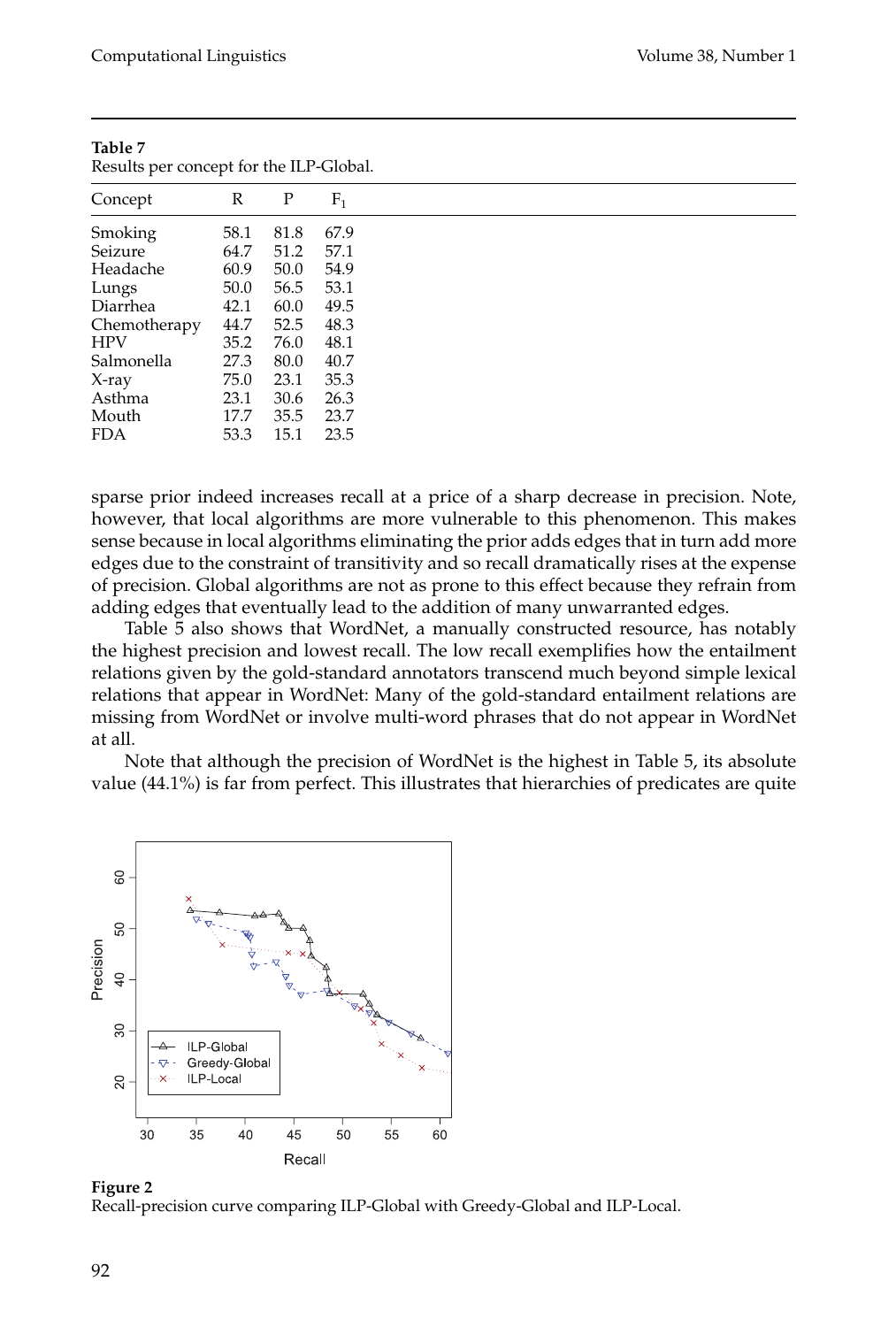#### **Table 8**

Results of all distributional similarity measures when tuning *K* over the development set. We encode the description of the measures presented in Table 2 in the following manner *h = health-care corpus*; *R = RCV1 corpus*; *b = binary templates*; *u = unary templates*; *L = Lin similarity measure*; *B = BInc similarity measure*; *pCt = pair of CUI tuples representation*; *pC = pair of CUIs representation*; *Ct = CUI tuple representation*; *C = CUI representation*; *Lin & Pantel = similarity lists learned by Lin and Pantel*.

|                    |        | Edges     |       |        | Propositions |       |  |
|--------------------|--------|-----------|-------|--------|--------------|-------|--|
| Dist. sim. measure | Recall | Precision | $F_1$ | Recall | Precision    | $F_1$ |  |
| h-b-B-pCt          | 52.5   | 31.6      | 37.7  | 69.8   | 50.0         | 57.1  |  |
| h-b-B-pC           | 50.5   | 26.5      | 30.7  | 67.1   | 43.5         | 50.1  |  |
| h-b-B-Ct           | 10.4   | 44.5      | 15.4  | 39.1   | 78.9         | 51.6  |  |
| h-b-B-C            | 7.6    | 42.9      | 11.1  | 37.9   | 79.8         | 50.7  |  |
| h-b-L-pCt          | 53.4   | 34.9      | 37.5  | 73.5   | 50.6         | 56.1  |  |
| h-b-L-pC           | 47.2   | 35.2      | 35.6  | 68.6   | 52.9         | 56.2  |  |
| h-b-L-Ct           | 47.0   | 26.6      | 30.2  | 64.9   | 47.4         | 49.6  |  |
| h-b-L-C            | 34.6   | 22.9      | 22.5  | 57.2   | 52.6         | 47.6  |  |
| h-u-B-Ct           | 5.1    | 37.4      | 8.5   | 35.1   | 91.0         | 49.7  |  |
| h-u-B-C            | 7.2    | 42.4      | 11.5  | 36.1   | 90.3         | 50.1  |  |
| h-u-L-Ct           | 22.8   | 22.0      | 18.3  | 49.7   | 49.2         | 44.5  |  |
| h-u-L-C            | 16.7   | 26.3      | 17.8  | 47.0   | 56.8         | 48.1  |  |
| $R-b-L-1$          | 49.4   | 21.8      | 25.2  | 72.4   | 39.0         | 45.5  |  |
| $R$ -u-L-l         | 24.1   | 30.0      | 16.8  | 47.1   | 55.2         | 42.1  |  |
| R-u-B-l            | 9.5    | 57.1      | 14.1  | 37.2   | 84.0         | 49.5  |  |
| Lin & Pantel       | 37.1   | 32.2      | 25.1  | 58.9   | 54.6         | 48.6  |  |

ambiguous and thus using WordNet directly yields relatively low precision. WordNet is vulnerable to such ambiguity because it is a generic domain-independent resource, whereas our algorithm learns from a domain-specific corpus. For example, the words *have* and *cause* are synonyms according to one of the senses in WordNet and so the erroneous rule *X have asthma*  $\leftrightarrow$  *X cause asthma* is learned using WordNet. Another example is the rule *X follows chemotherapy*  $\rightarrow$  *X takes chemotherapy*, which is incorrectly inferred because *follow* is a hyponym of *take* according to one of WordNet's senses (*she followed the feminist movement*). Due to these mistakes made by WordNet, the precision achieved by our automatically trained ILP-Global algorithm when tuning parameters on the development set (Table 4) is higher than that of WordNet.

Table 6 shows the results when the prior η is estimated using maximum likelihood over the development set (by computing the edge density over all the development set graphs), and not tuned empirically with grid search. This allows for a comparison between our algorithm that maximizes the a posteriori probability and Snow, Jurafsky, and Ng's (2006) algorithm that maximizes the likelihood. The gold-standard graphs are quite sparse ( $\eta \sim 0.1$ ); therefore, as explained in Section 4.2.4, the effect of the prior is substantial. ILP-Global and Greedy-Global learn sparse graphs with high precision and low recall, whereas ILP-Global-Likelihood and Greedy-Global-Likelihood learn dense graphs with high recall but very low precision. Overall, optimizing the a posteriori probability is substantially better than optimizing likelihood, but still leads to a large degradation in performance. This can be explained because our algorithm is not purely probabilistic: The learned graphs are the product of mixing a probabilistic objective function with non-probabilistic constraints. Thus, plugging the estimated prior into this model results in performance that is far from optimal. In future work, we will examine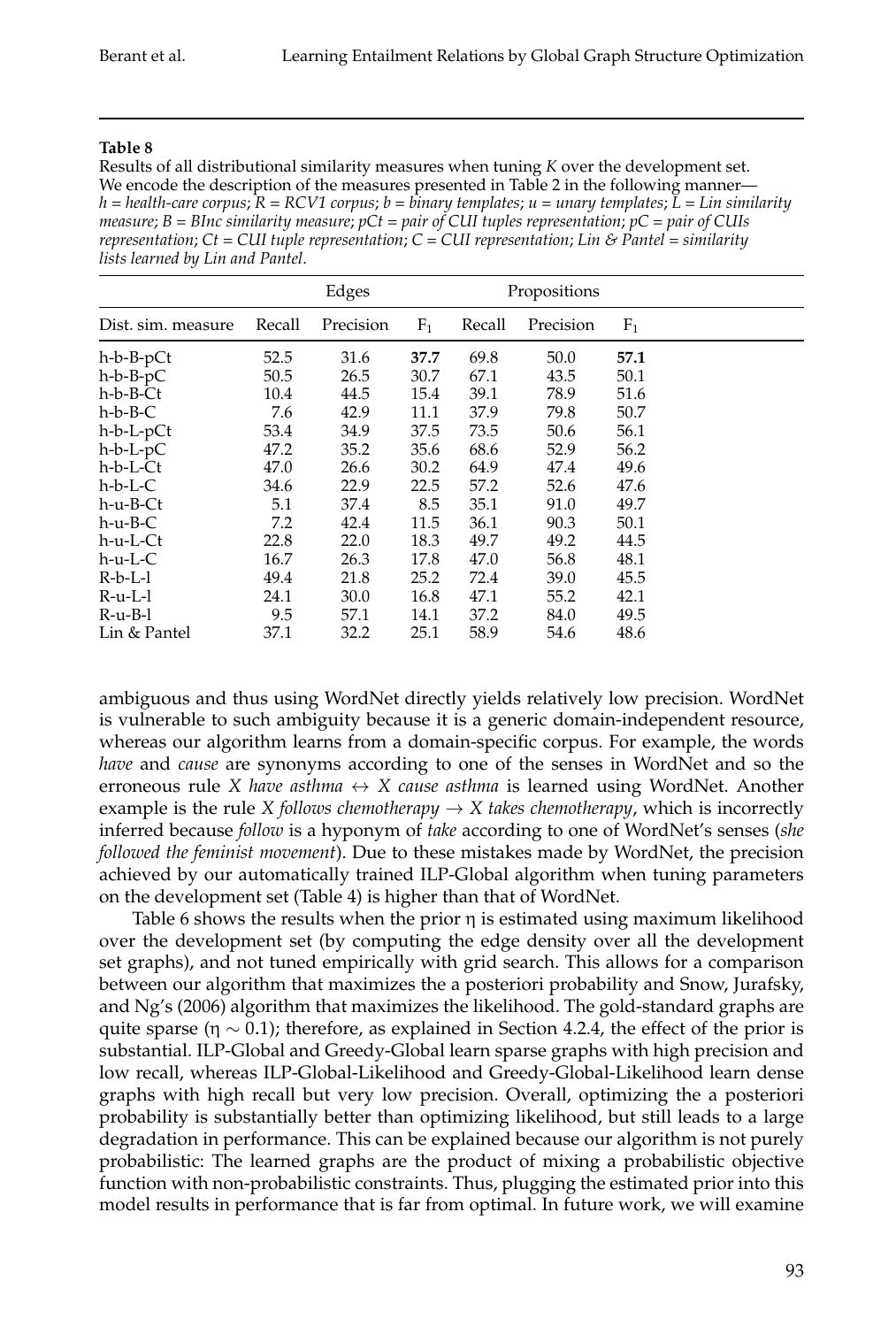a purely probabilistic approach that will allow us to reach good performance when estimating η directly. Nevertheless, currently optimal results are achieved when the prior η is tuned empirically.

Figure 2 shows a recall–precision curve for ILP-Global, Greedy-Global, and ILP-Local, obtained by varying the prior parameter,  $\lambda$ . The figure clearly demonstrates the advantage of using global information and ILP. ILP-Global is better than Greedy-Global and ILP-Local in almost every point of the recall–precision curve, regardless of the exact value of the prior parameter. Last, we present for completeness in Table 7 the results of ILP-Global for all concepts in the test set.

In Table 8 we present the results obtained for all 16 distributional similarity measures. The main conclusion we can derive from this table is that the best distributional similarity measures are those that represent templates using *pairs* of argument instantiations rather than each argument separately. A similar result was found by Yates and Etzioni (2009), who described the RESOLVER paraphrase learning system and have shown that it outperforms DIRT. In their analysis, they attribute this result to their representation that utilizes pairs of arguments comparing to DIRT, which computes a separate score for each argument.

In the next two sections we perform a more thorough qualitative and quantitative comparison trying to analyze the importance of using global information in graph learning (Section 5.3.1), as well as the contribution of using ILP rather than a greedy optimization procedure (Section 5.3.2). We note that the analysis presented in both sections is for the results obtained when optimizing parameters over the development set.

*5.3.1 Global vs. Local Information.* We looked at all edges in the test-set graphs where ILP-Global and ILP-Local disagree and checked which algorithm was correct. Table 9 presents the result. The main advantage of using ILP-Global is that it avoids inserting wrong edges into the graph. This is because ILP-Local adds any edge (*u*, *v*) such that *Puv* crosses a certain threshold, disregarding edges that will be consequently added due to transitivity (recall that for local algorithms we add edges inferred by transitivity, cf. Section 5.2). ILP-Global will avoid such edges of high probability if it results in inserting many low probability edges. This results in an improvement in precision, as exhibited by Table 4.

Figures 3 and 4 show fragments of the graphs learned by ILP-Global and ILP-Local (prior to adding transitive edges) for the test-set concepts *diarrhea* and *seizure*, and illustrate qualitatively how global considerations improve precision. In Figure 3, we witness that the single erroneous edge *X results in diarrhea*  $\rightarrow$  *X prevents diarrhea* inserted by the local algorithm because  $P_{uv}$  is high, effectively bridges two strongly connected components and induces a total of 12 wrong edges (all edges from the upper component to the lower component), whereas ILP-Global refrains from inserting this edge. Figure 4 depicts an even more complex scenario. First, ILP-Local induces a strongly connected component of five nodes for the predicates *control*, *treat*, *stop*,

**Table 9**

| Comparing disagreements between ILP-Global and ILP-Local against the gold-standard graphs. |  |
|--------------------------------------------------------------------------------------------|--|
|--------------------------------------------------------------------------------------------|--|

|                     | Global=True/Local=False Global=False/Local=True |     |  |
|---------------------|-------------------------------------------------|-----|--|
| Gold standard=true  | 48                                              | 42  |  |
| Gold standard=false | 78                                              | 494 |  |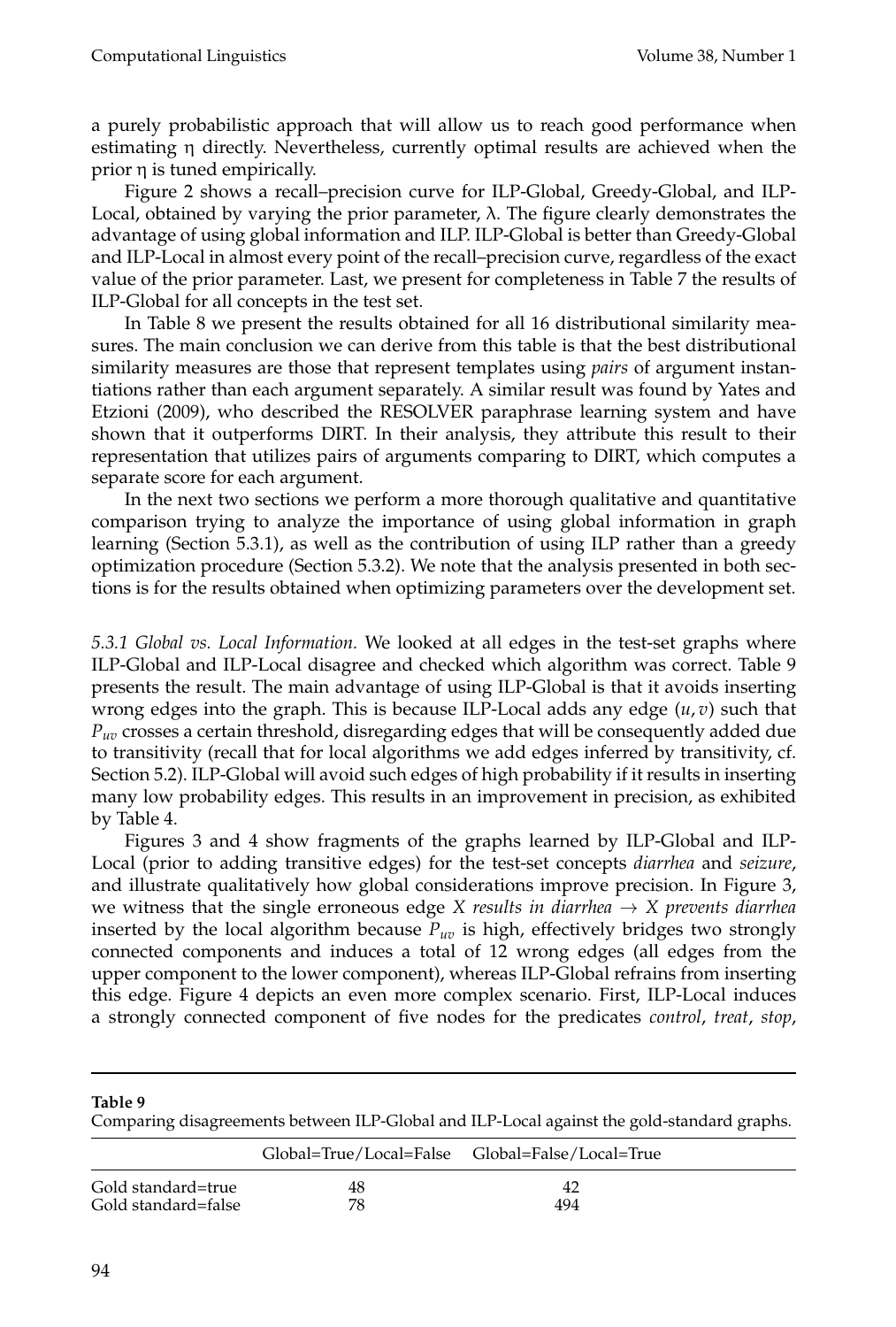

## **Figure 3**

A comparison between ILP-Global and ILP-local for two fragments of the test-set concept *diarrhea*.

*reduce*, and *prevent*, whereas ILP-Global splits this strongly connected component into two, which although not perfect, is more compatible with the gold-standard graphs. In addition, ILP-Local inserts four erroneous edges that connect two components of size 4 and 5, which results in adding eventually 30 wrong edges. On the other hand,



## **Figure 4**

A comparison between ILP-Global and ILP-Local for two fragments of the test-set concept *seizure*.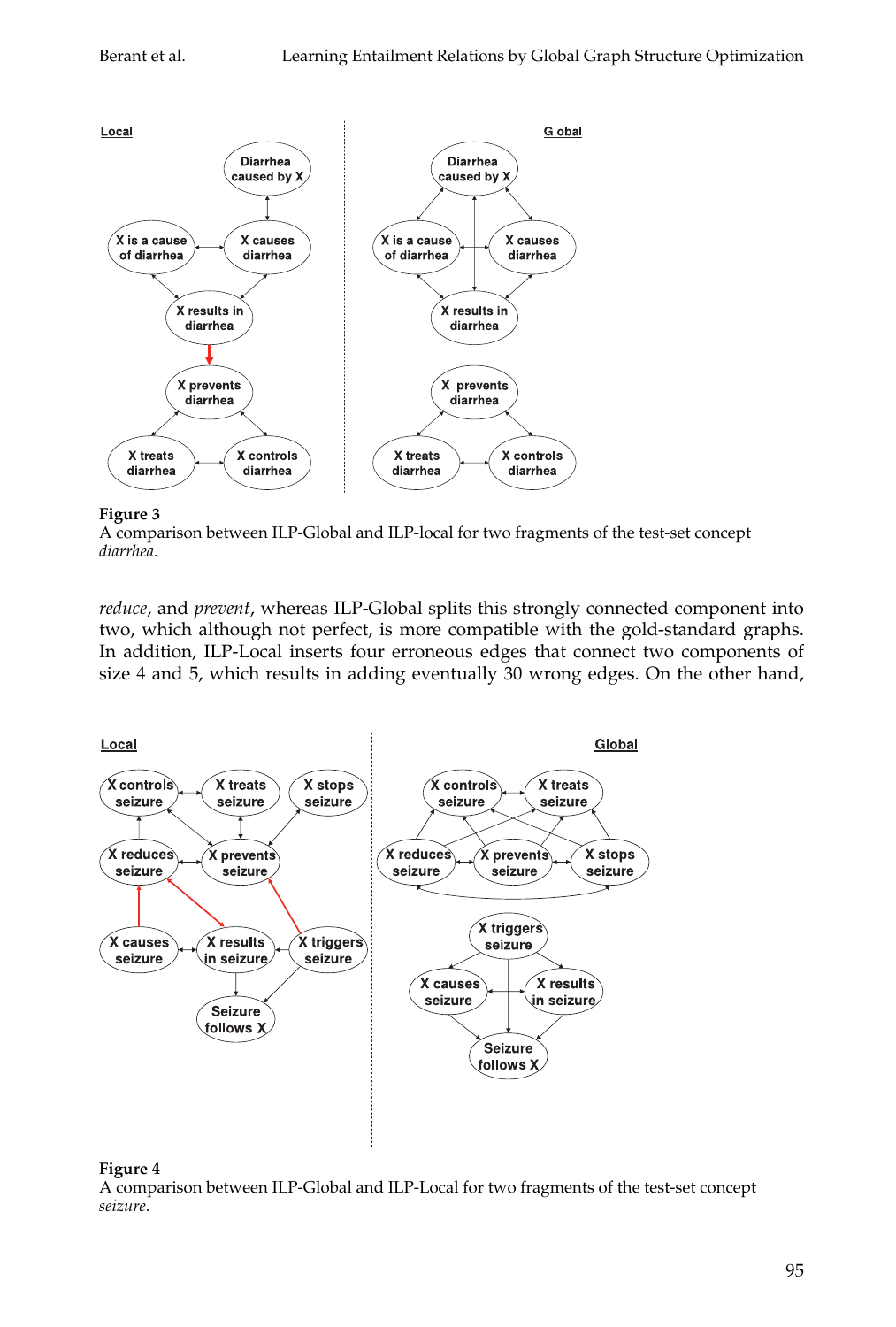ILP-Global is aware of the consequences of adding these four seemingly good edges, and prefers to omit them from the learned graph, leading to much higher precision.

Although the main contribution of ILP-Global, in terms of  $F_1$ , is in an increase in precision, we also notice an increase in recall in Table 4. This is because the optimal prior is  $\lambda = 0.45$  in ILP-Global but  $\lambda = 1.5$  in ILP-Local. Thus, any edge  $(u, v)$  such that 0.45 < *Suv* < 1.5 will have positive weight in ILP-Global and might be inserted into the graph, but will have negative weight in ILP-Local and will be rejected. The reason is that in a local setting, reducing false positives is handled only by applying a large penalty for every wrong edge, whereas in a global setting wrong edges can be rejected because they induce more "bad" edges. Overall, this leads to an improved recall in ILP-Global. This also explains why ILP-Local is severely harmed when no prior is used at all, as shown in Table 5.

Last, we note that across the 12 test-set graphs, ILP-Global achieves better  $F_1$  over the edges in 7 graphs with an average advantage of 11.7 points, ILP-Local achieves better  $F_1$  over the edges in 4 graphs with an average advantage of 3.0 points, and one performance is equal.

*5.3.2 Greedy vs. Non-Greedy Optimization.* We would like to understand how using an ILP solver improves performance compared with a greedy optimization procedure. Table 4 demonstrates that ILP-Global and Greedy-Global reach a similar level of recall, although ILP-Global achieves far better precision. Again, we investigated edges for which the two algorithms disagree and checked which one was correct. Table 10 demonstrates that the higher precision is because ILP-Global avoids inserting wrong edges into the graph.

Figure 5 illustrates some of the reasons ILP-Global performs better than Greedy-Global. Parts A1–A3 show the progression of Greedy-Global, which is an incremental algorithm, for a fragment of the *headache* graph. In part A1 the learning algorithm still separates the nodes *X prevents headache* and *X reduces headache* from the nodes *X causes headache* and *X results in headache* (nodes surrounded by a bold oval shape constitute a strongly connected component). After two iterations, however, the four nodes are joined into a single strongly connected component, which is an error in principle but at this point seems to be the best decision to increase the posterior probability of the graph. This greedy decision has two negative ramifications. First, the strongly connected component can no longer be untied. Thus, in A3 we observe that in future iterations the strongly connected component expands further and many more wrong edges are inserted into the graph. On the other hand, in B we see that ILP-Global takes into consideration the global interaction between the four nodes and other nodes of the graph, and decides to split this strongly connected component in two, which improves the precision of ILP-Global. Second, note that in A3 the nodes *Associate X with headache* and *Associate headache with X* are erroneously isolated. This is because connecting them to the strongly connected component that contains six nodes will add many edges with

#### **Table 10**

Comparing disagreements between ILP-Global and Greedy-Global against the gold-standard graphs.

|                     | $ILP=True/Greedy=False$ $ILP=False/Greedy=True$ |     |  |
|---------------------|-------------------------------------------------|-----|--|
| Gold standard=true  | 66                                              | 56  |  |
| Gold standard=false | 44                                              | 480 |  |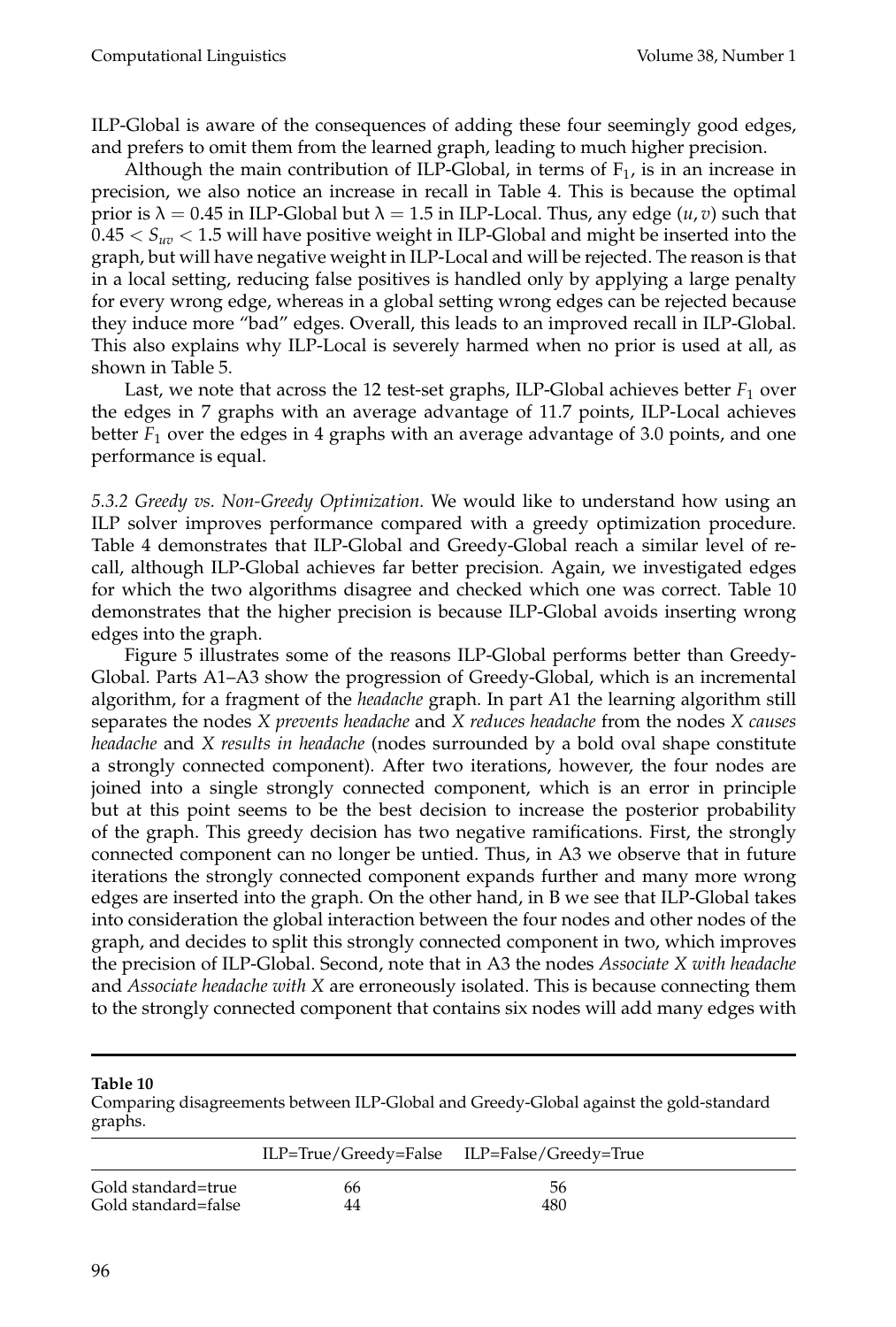

## **Figure 5**

A comparison between ILP-Global and Greedy-Global. Parts A1–A3 depict the incremental progress of Greedy Global for a fragment of the *headache* graph. Part B depicts the corresponding fragment in ILP-Global. Nodes surrounded by a bold oval shape are strongly connected components.

low probability and so this is avoided by Greedy-Global. Because in ILP-Global the strongly connected component was split in two, it is possible to connect these two nodes to some of the other nodes and raise the recall of ILP-Global. Thus, we see that greedy optimization might get stuck in local maxima and consequently suffer in terms of both precision and recall.

Last, we note that across the 12 test-set graphs, ILP-Global achieves better  $F_1$  over the edges in 9 graphs with an average advantage of 10.0 points, Greedy-Global achieves better  $F_1$  over the edges in 2 graphs with an average advantage of 1.5 points, and in one case performance is equal.

## **5.4 Error Analysis**

In this section, we compare the results of ILP-Global with the gold-standard graphs and perform error analysis. Error analysis was performed by comparing the 12 graphs learned by ILP-Global to the corresponding 12 gold-standard graphs (randomly sampling from the two available gold-standard graphs), and manually examining all edges for which the two disagree. We found that the number of false positives and false negatives is almost equal: 282 edges were learned by ILP-Global but are not in the goldstandard graphs (false positive) and 287 edges were in the gold-standard graphs but were not learned by ILP-Global (false negatives).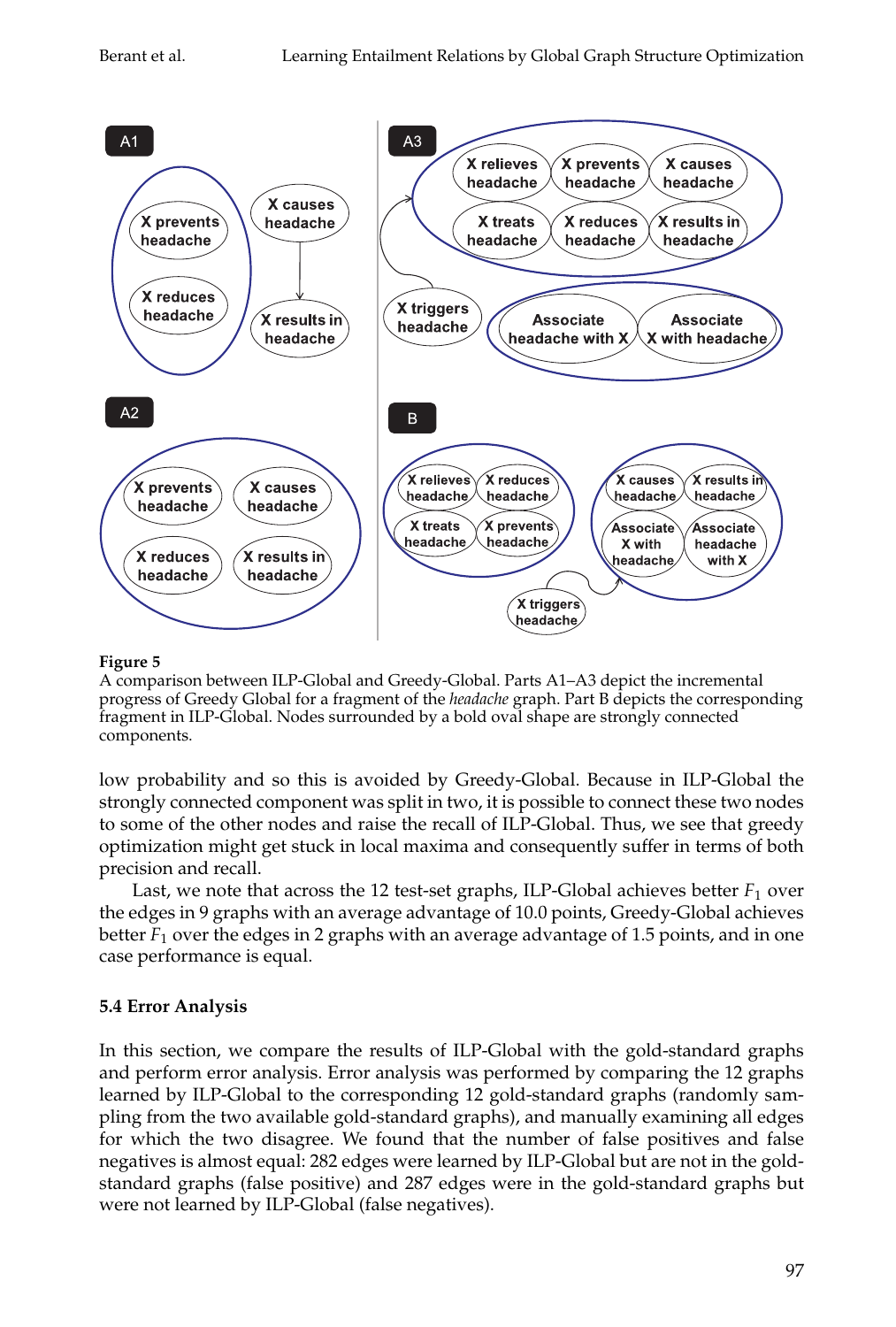| False positives  |          | False negatives      |          |  |
|------------------|----------|----------------------|----------|--|
| Total count      | 282      | Total count          | 287      |  |
| Classifier error | 84.8%    | Classifier error     | 73.5%    |  |
| Co-hyponym error | 18.0%    | Long-predicate error | $36.2\%$ |  |
| Direction error  | $15.1\%$ | Generality error     | 26.8%    |  |
|                  |          | String overlap error | 20.9%    |  |

#### **Table 11**

Error analysis for false positives and false negatives.

Table 11 presents the results of our manual error analysis. Most evident is the fact that the majority of mistakes are misclassifications of the entailment classifier. For 73.5% of the false negatives the classifier's probability was  $P_{uv}$  < 0.5 and for 84.8% of the false positives the classifier's probability was  $P_{uv} > 0.5$ . This shows that our current classifier struggles to distinguish between positive and negative examples. Figure 6 illustrates some of this difficulty by showing the distribution of the classifier's probability, *Puv*, over all node pairs in the 12 test-set graphs. Close to 80% of the scores are in the range 0.45–0.5, most of which are simply node pairs for which all distributional similarity features are zero. Although in the great majority of such node pairs  $(t_1, t_2)$   $t_1$  indeed does not entail  $t_2$ , there are also some cases where  $t_1$  does entail  $t_2$ . This implies that the current feature representation is not rich enough, and in the next section we explore a larger feature set.

Table 11 also shows some other reasons found for false positives. Many false positives are pairs of predicates that are semantically related, that is, 18% of false positives are templates that are hyponyms of a common predicate (co-hyponym error), and 15.1% of false positives are pairs where we err in the direction of entailment (direction error). For example ILP-Global learns that *place X in mouth*  $\rightarrow$  *remove X from mouth*, which is a



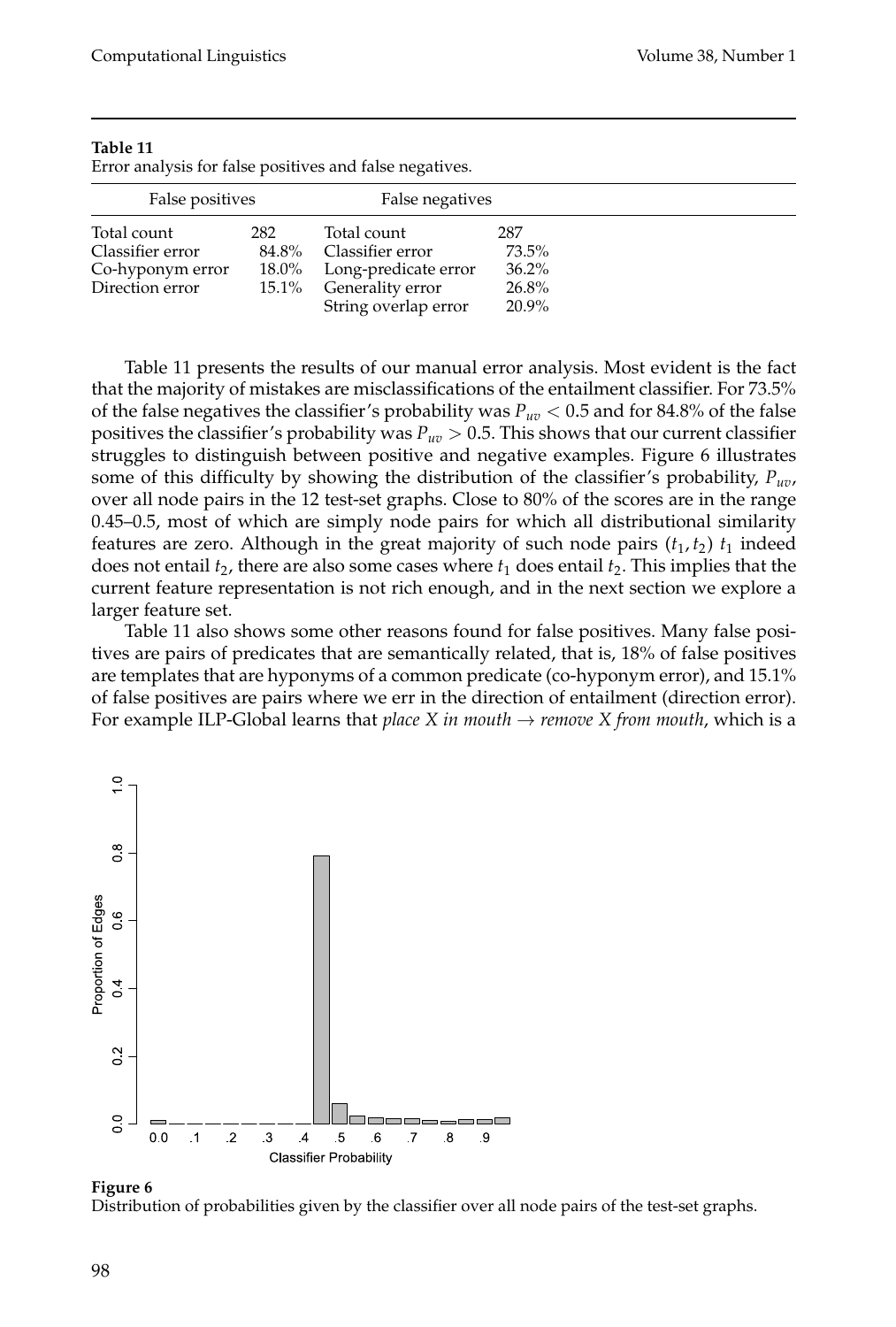co-hyponym error, and also that *X affects lungs*  $\rightarrow$  *X damages lungs*, which is a direction error because entailment holds in the other direction. This illustrates the infamous difficulty of distributional similarity features to discern the type of semantic relation between two predicates.

Table 11 also shows additional reasons for false negatives. We found that in 36.2% of false negatives one of the two templates contained a "long" predicate, that is a predicate composed of more than one content word, such as *Ingestion of X causes injury to Y*. This might indicate that the size of the health-care corpus is too small to collect sufficient statistics for complex predicates. In addition, 26.8% of false negatives were manually analyzed as "generality errors." An example is the edge  $HPV$  *strain causes*  $X \rightarrow$  *associate HPV with X* that is in the gold-standard graph but was missed by ILP-Global. Indeed, this edge falls within the definition of textual entailment and is correct: For example, if some HPV strain causes cervical cancer then cervical cancer is associated with HPV. Because the entailed template is much more general than the entailing template, however, they are not instantiated by similar arguments in the corpus and distributional similarity features fail to capture their semantic similarity. Last, we note that in 20.9% of the false negatives, there was some string overlap between the entailing and entailed templates, for example in *X controls asthma symptoms*  $\rightarrow$  *X controls asthma*. In the next section we experiment with a feature that is based on string similarity.

Tables 8 and 9 show that there are cases where ILP-Global makes a mistake, whereas ILP-Local or Greedy-Global are correct. An illustrating example for such a case is shown in Figure 7. Looking at ILP-Local we see that the entailment classifier correctly classifies the edges *X* triggers asthma  $\rightarrow$  *X causes asthma* and *X causes asthma*  $\rightarrow$  *Associate X with asthma*, but misclassifies *X triggers asthma* → *Associate X with asthma*. Because this configuration violates a transitivity constraint, ILP-Global must make a global decision whether to add the edge *X triggers asthma*  $\rightarrow$  *Associate X with asthma* or to omit one of



**Figure 7** A scenario where ILP-Global makes a mistake, but ILP-Local is correct.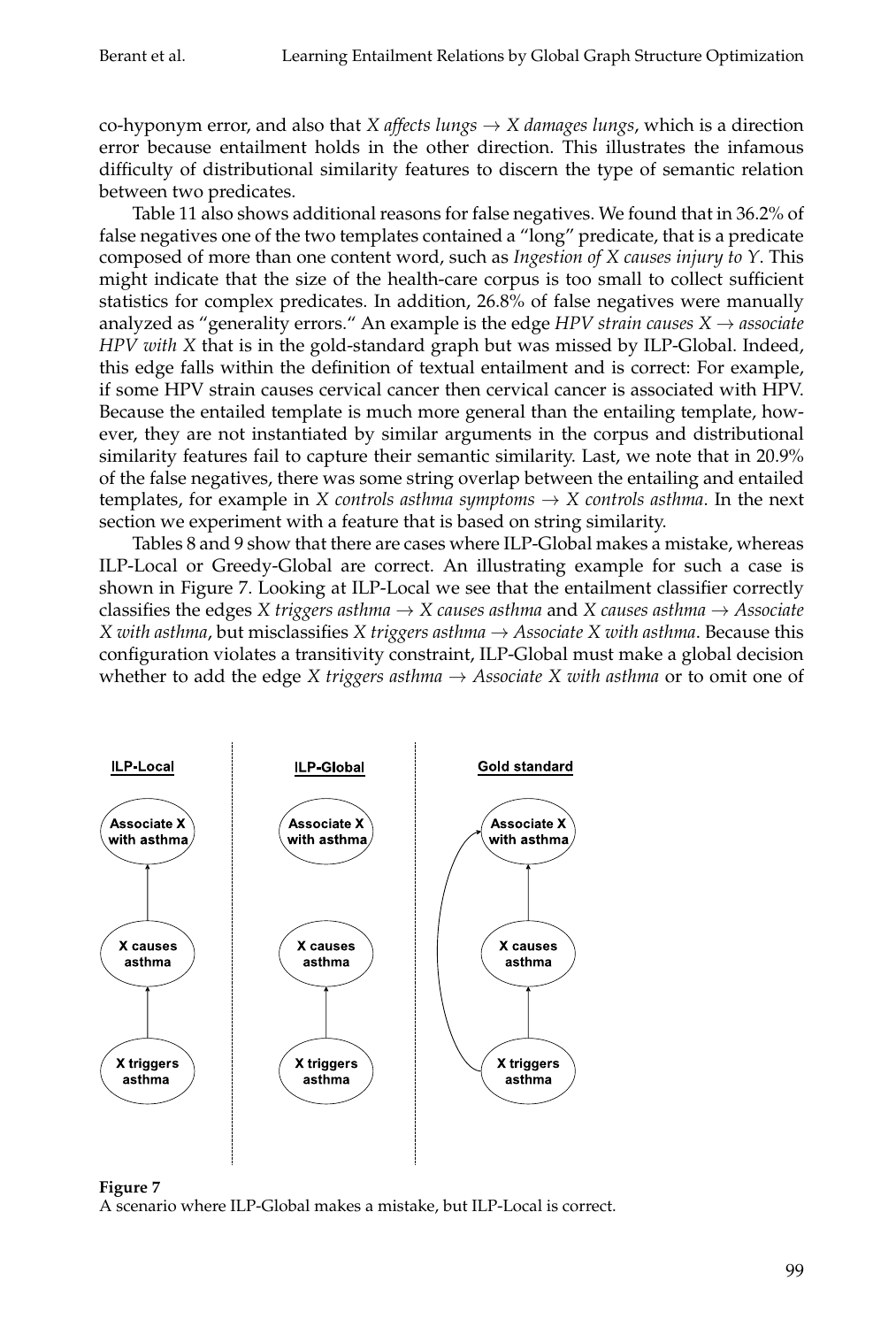the correct edges. The optimal global decision in this case causes a mistake with respect to the gold standard. More generally, a common phenomenon of ILP-Global is that it splits components that are connected in ILP-Local, for example, in Figures 3 and 4. ILP-Global splits the components in a way that is optimal according to the scores of the local entailment classifier, but these are not always accurate according to the gold standard.

Figure 5 exemplifies a scenario where ILP-Global errs, but Greedy-Global is (partly) correct. ILP-Global mistakenly learns entailment rules from the templates *Associate X with headache* and *Associate headache with X* to the templates *X causes headache* and *X results in headache*, whereas Greedy-Global isolates the templates *Associate X with headache* and *Associate headache with X* in a separate component. This happens because of the greedy nature of Greedy-Global. Notice that in step A2 the templates *X causes headache* and *X results in headache* are already included (erroneously) in a connected component with the templates *X prevents headache* and *X reduces headache*. Thus, adding the rules from *Associate X with headache* and *Associate headache with X* to *X causes headache* and *X results in headache* would also add the rules to *X reduces headache* and *X prevents headache* and the Greedy-Global avoids that. ILP-Global does not have that problem: It simply chooses the optimal choice according to the entailment classifier, which splits the connected component presented in A2. Thus, once again we see that mistakes made by ILP-Global are often due to the inaccuracies of the scores given by the local entailment classifier.

# **6. Local Classifier Extensions**

The error analysis in Section 5.4 exemplified that most errors are the result of misclassifications made by the local entailment classifier. In this section, we investigate the local entailment classifier component, focusing on the set of features used for classification. We first present an experimental setting in which we consider a wider set of features, then we present the results of the experiment, and last we perform feature analysis and draw conclusions.

# **6.1 Feature Set and Experimental Setting**

In previous sections we employed a distant supervision framework: We generated training examples automatically with WordNet, and represented each example with distributional similarity features. Distant supervision comes with a price, however—it prevents us from utilizing all sources of information. For example, looking at the pair of gold-standard templates *X manages asthma* and *X improves asthma management*, one can exploit the fact that *management* is a derivation of *manage* to improve the estimation of entailment. The automatically generated training set was generated by looking at Word-Net's hypernym, synonym, and co-hyponyms relations, however, and hence no such examples appear in the training set, rendering this type of feature useless. Moreover, one cannot use WordNet's hypernym, synonym, and co-hyponym relations as features because the generated training set is highly biased—all positive training examples are either hypernyms or synonyms and all negative examples are co-hyponyms.

In this section we would like to examine the utility of various features, while avoiding the biases that occur due to distant supervision. Therefore, we use the 23 manually annotated gold-standard graphs for both training and testing, in a cross-validation setting. Although this reduces the size of the training set it allows us to estimate the utility of various features in a setting where the training set and test set are sampled from the same underlying distribution, without the aforementioned biases.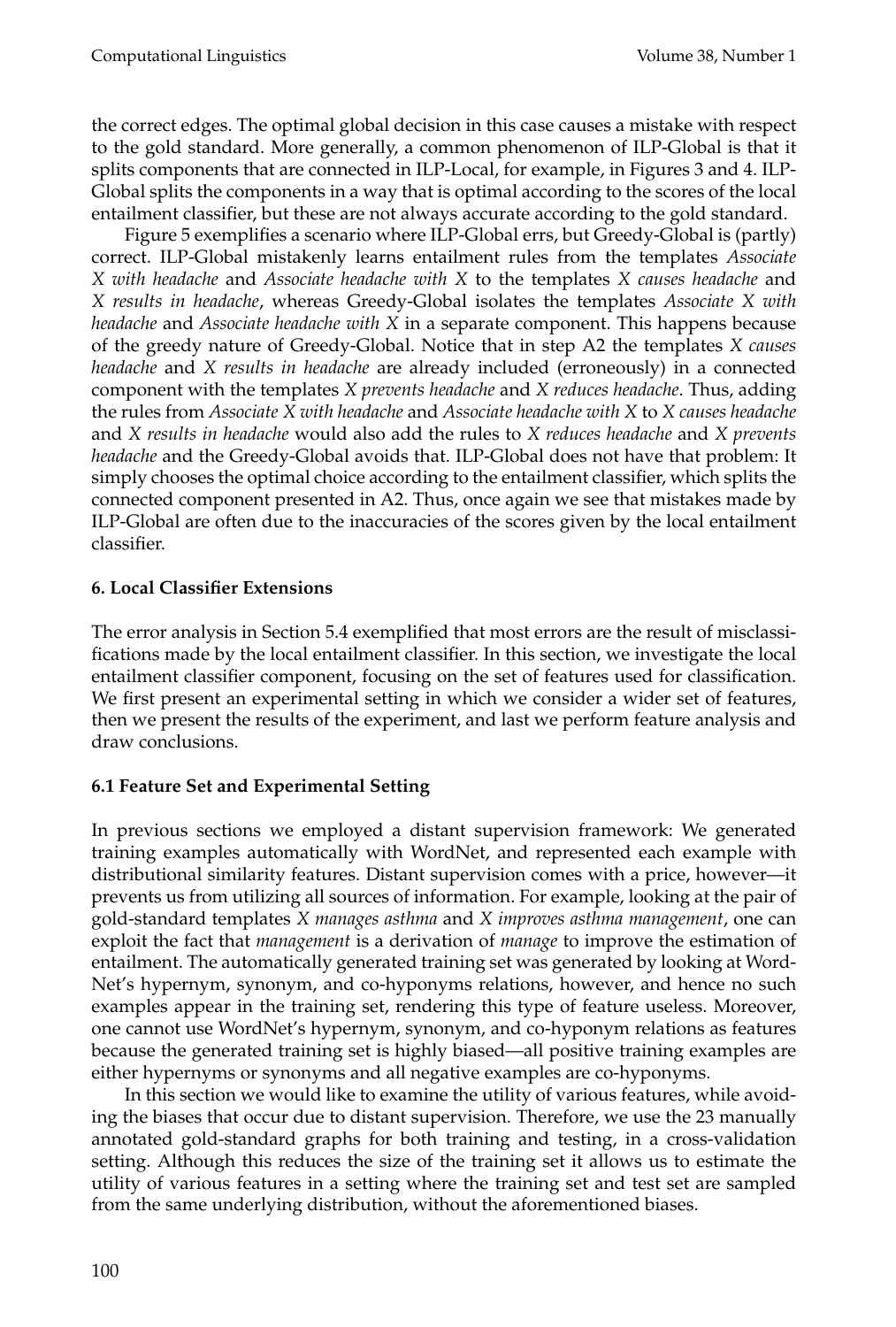We would like to extract features that express information that is diverse and orthogonal to the one given by distributional similarity. Therefore, we turn to existing knowledge resources that were created using both manual and automatic methods, expressing various types of linguistic and statistical information that is relevant for entailment prediction:

- 1. WordNet: contains manually annotated relations such as hypernymy, synonymy, antonymy, derivation, and entailment.
- 2. VerbOcean<sup>11</sup> (Chklovski and Pantel 2004): contains verb relations such as *stronger-than* and *similar* that were learned with pattern-based methods.
- 3. CATVAR<sup>12</sup> (Habash and Dorr 2003): contains word derivations such as *develop–development*.
- 4. FRED<sup>13</sup> (Ben Aharon, Szpektor, and Dagan 2010): contains entailment rules between templates learned automatically from FrameNet.
- 5. NomLex<sup>14</sup> (Macleod et al. 1998): contains English nominalizations including their argument mapping to the corresponding verbal form.
- 6. BAP<sup>15</sup> (Kotlerman et al. 2010): contains directional distributional similarity scores between lexical terms (rather than propositional templates) calculated with the BAP similarity scoring function.

Table 12 describes the 16 new features that were generated for each of the goldstandard examples (resulting in a total of 32 features). The first 15 features were generated by the aforementioned knowledge bases. The last feature measures the edit distance between templates: Given a pair of templates  $(t_1, t_2)$ , we concatenate the words in each template and derive a pair of strings (*s*1,*s*2). Then we compute the Levenshtein string edit-distance (Cohen, Ravikumar, and Fienberg 2003) between  $s_1$  and  $s_2$  and divide the score by  $|s_1| + |s_2|$  for normalization.

Table 12 also describes for each feature the number and percentage of examples for which the feature value is non-zero (out of the examples generated from the 23 goldstandard graphs). A salient property of many of the new features is that they are sparse: The four antonymy features as well as the Derivation, Entailment, Nomlex, and FRED features occur in very few examples in our data set, which might make training with these features difficult.

After generating the new features we employ a leave-one-graph-out strategy to maximally exploit the manually annotated gold standard for training. For each of the *test-set* graphs, we train over all development and test-set graphs except for the one that is left out,<sup>16</sup> after tuning the algorithm's parameters and test. Parameter tuning is done by cross-validation over the development set, tuning to maximize the *F*<sup>1</sup> of the set

<sup>11</sup> http://demo.patrickpantel.com/demos/verbocean/.

<sup>12</sup> http://clipdemos.umiacs.umd.edu/catvar/.

<sup>13</sup> http://u.cs.biu.ac.il/∼nlp/downloads/FRED.html.

<sup>14</sup> http://nlp.cs.nyu.edu/nomlex/index.html.

<sup>15</sup> http://u.cs.biu.ac.il/∼nlp/downloads/DIRECT.html.

<sup>16</sup> As described in Section 5, we train with a balanced number of positive and negative examples. Because the number of positive examples in the gold standard is smaller than the number of negative examples, we use all positives and randomly sample the same number of negatives, resulting in ∼ 1,500 training examples.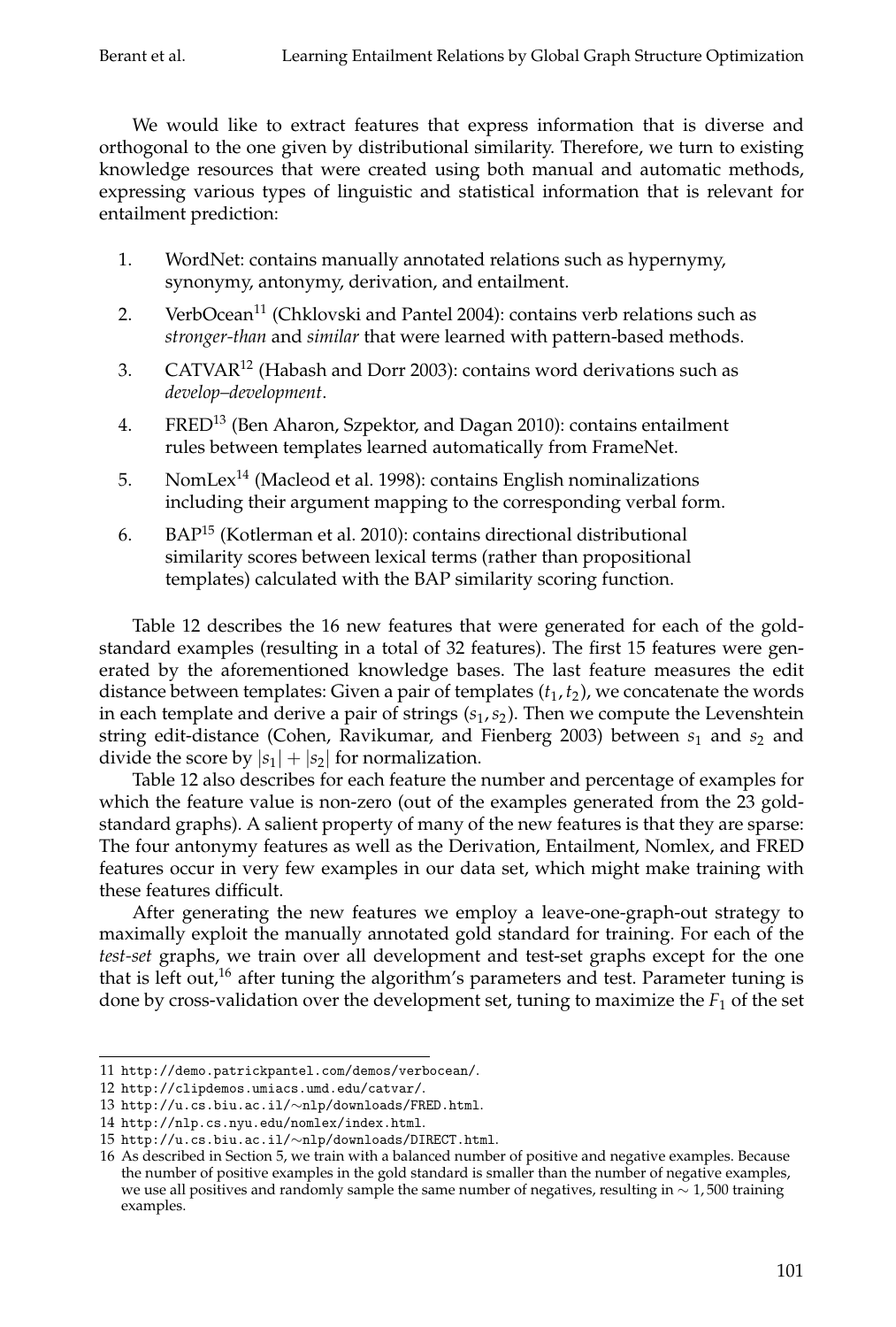#### **Table 12**

The set of new features. The last two columns denote the number and percentage of examples for which the value of the feature is non-zero in examples generated from the 23 gold-standard graphs.

| <b>Type</b>  | Description                                                                                                                                             | #                                                                                                                                                                                                                                                                                                                                                                                                                                                                                                                                                                                                                                                                                                                                                                        | $\frac{0}{0}$ |
|--------------|---------------------------------------------------------------------------------------------------------------------------------------------------------|--------------------------------------------------------------------------------------------------------------------------------------------------------------------------------------------------------------------------------------------------------------------------------------------------------------------------------------------------------------------------------------------------------------------------------------------------------------------------------------------------------------------------------------------------------------------------------------------------------------------------------------------------------------------------------------------------------------------------------------------------------------------------|---------------|
| boolean      | Whether $(t_1, t_2)$ are identical except for a pair of words<br>$(w_1, w_2)$ such that $w_2$ is a hypernym (distance $\leq$ 2) of $w_1$<br>in WordNet. | 120                                                                                                                                                                                                                                                                                                                                                                                                                                                                                                                                                                                                                                                                                                                                                                      | 1.1           |
| boolean      | Whether $(t_1, t_2)$ are identical except for a pair of words                                                                                           | 94                                                                                                                                                                                                                                                                                                                                                                                                                                                                                                                                                                                                                                                                                                                                                                       | 0.9           |
| boolean      | Whether $(t_1, t_2)$ are identical except for a pair of words                                                                                           | 302                                                                                                                                                                                                                                                                                                                                                                                                                                                                                                                                                                                                                                                                                                                                                                      | 2.8           |
| boolean      | Whether $(t_1, t_2)$ are identical except for a pair of words                                                                                           | 6                                                                                                                                                                                                                                                                                                                                                                                                                                                                                                                                                                                                                                                                                                                                                                        | 0.06          |
| boolean      | Whether $(t_1, t_2)$ are identical except for a pair of words                                                                                           | 25                                                                                                                                                                                                                                                                                                                                                                                                                                                                                                                                                                                                                                                                                                                                                                       | 0.2           |
| boolean      | Whether there exists in $(t_1, t_2)$ a pair of words $(w_1, w_2)$                                                                                       | 22                                                                                                                                                                                                                                                                                                                                                                                                                                                                                                                                                                                                                                                                                                                                                                       | 0.2           |
| boolean      | Whether there exists in $(t_1, t_2)$ a pair of words $(w_1, w_2)$                                                                                       | 73                                                                                                                                                                                                                                                                                                                                                                                                                                                                                                                                                                                                                                                                                                                                                                       | 0.7           |
| boolean      | Whether there exists in $(t_1, t_2)$ a pair of words $(w_1, w_2)$                                                                                       | 78                                                                                                                                                                                                                                                                                                                                                                                                                                                                                                                                                                                                                                                                                                                                                                       | 0.7           |
| boolean      | Whether there exists in $(t_1, t_2)$ a pair of words $(w_1, w_2)$                                                                                       | 20                                                                                                                                                                                                                                                                                                                                                                                                                                                                                                                                                                                                                                                                                                                                                                       | 0.2           |
|              |                                                                                                                                                         |                                                                                                                                                                                                                                                                                                                                                                                                                                                                                                                                                                                                                                                                                                                                                                          | 0.08          |
| boolean      |                                                                                                                                                         | 8                                                                                                                                                                                                                                                                                                                                                                                                                                                                                                                                                                                                                                                                                                                                                                        | 0.07          |
| boolean      | Whether $(t_1, t_2)$ are identical except for a pair of words                                                                                           | 104                                                                                                                                                                                                                                                                                                                                                                                                                                                                                                                                                                                                                                                                                                                                                                      | 1             |
| boolean      | Whether $(t_1, t_2)$ are identical except for a pair of words                                                                                           | 191                                                                                                                                                                                                                                                                                                                                                                                                                                                                                                                                                                                                                                                                                                                                                                      | 1.8           |
| boolean      | Disjunction of the features Hypernym, Synonym, Nom-                                                                                                     | 289                                                                                                                                                                                                                                                                                                                                                                                                                                                                                                                                                                                                                                                                                                                                                                      | 2.7           |
| real<br>real | $max_{w_1 \in t_1, w_2 \in t_2} BAP(w_1, w_2).$<br>Normalized edit-distance.                                                                            | 506                                                                                                                                                                                                                                                                                                                                                                                                                                                                                                                                                                                                                                                                                                                                                                      | 4.7<br>100    |
|              | boolean                                                                                                                                                 | $(w_1, w_2)$ such that $w_2$ is a synonym of $w_1$ in WordNet.<br>$(w_1, w_2)$ such that $w_2$ is a co-hyponym of $w_1$ in WordNet.<br>$(w_1, w_2)$ such that $w_2$ is an antonym of $w_1$ in WordNet.<br>$(w_1, w_2)$ such that $w_2$ is an antonym of $w_1$ in VerbOcean.<br>such that $w_2$ is an antonym of $w_1$ in WordNet.<br>such that $w_2$ is an antonym of $w_1$ in VerbOcean.<br>such that $w_2$ is a derivation of $w_1$ in WordNet or CATVAR.<br>such that $w_2$ is entailed by $w_1$ in WordNet.<br>Whether $t_1$ entails $t_2$ in FRED.<br>Whether $t_1$ entails $t_2$ in Nomlex.<br>$(w_1, w_2)$ such that $w_2$ is stronger than $w_1$ in VerbOcean.<br>$(w_1, w_2)$ such that $w_2$ is <i>similar to</i> $w_1$ in VerbOcean.<br>lex, and VO stronger. | 9             |

of learned edges (the development and test set are described in Section 5). Graphs are always learned with the LP-Global algorithm.

Our main goal is to check whether the added features improve performance, and therefore we run the experiment both with and without the new features. In addition, we would like to test whether using different classifiers affects performance. Therefore, we run the experiments with a linear-kernel SVM, a square-kernel SVM, a Gaussian-kernel SVM, logistic regression, and naive Bayes. We use the SVMPerf package (Joachims 2005) to train the SVM classifiers and the Weka package (Hall et al. 2009) for logistic regression and naive Bayes.

## **6.2 Experiment Results**

Table 13 describes the macro-average recall, precision, and  $F_1$  of all classifiers both with and without the new features on the development set and test set. Using all features is denoted by *Xall*, and using the original features is denoted by *Xold*.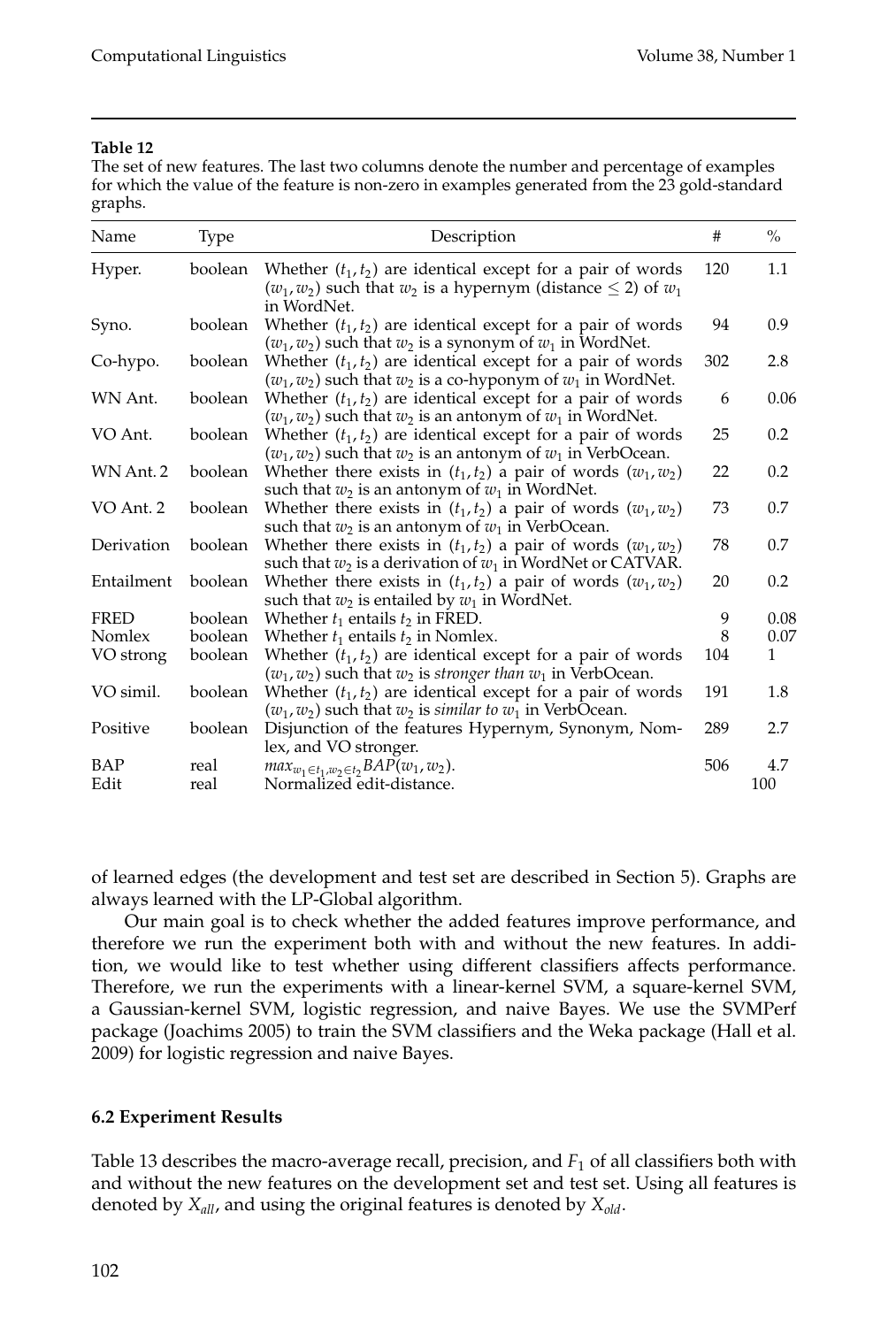#### **Table 13**

Macro-average recall, precision, and  $F_1$  on the development set and test set using the parameters that maximize  $F_1$  of the learned edges over the development set.

|                       |        | Development set |         |        | Test set  |                |
|-----------------------|--------|-----------------|---------|--------|-----------|----------------|
| Algorithm             | Recall | Precision       | $F_{1}$ | Recall | Precision | F <sub>1</sub> |
| Linear <sub>all</sub> | 48.1   | 31.9            | 36.3    | 51.7   | 37.7      | 40.3           |
| Linear <sub>old</sub> | 40.3   | 33.3            | 34.8    | 47.2   | 42.2      | 41.1           |
| Gaussian $_{all}$     | 41.8   | 32.4            | 35.1    | 48.0   | 41.1      | 40.7           |
| Gaussian $_{old}$     | 41.1   | 31.2            | 33.9    | 50.3   | 39.7      | 40.5           |
| $Square_{all}$        | 39.9   | 32.0            | 34.1    | 43.7   | 39.8      | 38.9           |
| Square $_{old}$       | 38.0   | 31.6            | 32.9    | 50.2   | 41.0      | 41.3           |
| Logistic $_{all}$     | 34.4   | 27.6            | 29.1    | 39.8   | 41.7      | 37.8           |
| $Logistic_{old}$      | 39.3   | 31.2            | 33.5    | 45.4   | 40.9      | 39.9           |
| $Bayes_{all}$         | 20.8   | 33.2            | 24.5    | 27.4   | 46.0      | 31.7           |
| $Bayes_{old}$         | 20.3   | 34.9            | 24.6    | 26.4   | 45.4      | 30.9           |

Examining the results it does not appear that the new features improve performance. Whereas on the development set the new features add  $1.2-1.5$   $F<sub>1</sub>$  points for all SVM classifiers, on the test set using the new features decreases performance for the linear and square classifiers. This shows that even if there is some slight increase in performance when using SVM on the development set, it is masked by the variance added in the process of parameter tuning. In general, including the new features does not yield substantial differences in performance.

Secondly, the SVM classifiers perform better than the logistic and naive Bayes classifiers. Using the more complex square and Gaussian kernels does not seem justified, however, as the differences between the various kernels are negligible. Therefore, in our analysis we will use a linear kernel SVM classifier.

Last, we note that although we use supervised learning rather than distant supervision, the results we get are slightly lower than those presented in Section 5. This is probably due to the fact that our manually annotated data set is rather small. Nevertheless, this shows that the quality of the distant supervision training set generated automatically from WordNet is reasonable.

Next, we perform analysis of the different features of the classifier to better understand the reasons for the negative result obtained.

#### **6.3 Feature Analysis**

We saw that the new features slightly improved performance for SVM classifiers on the development set, although no clear improvement was witnessed on the test set. To further check whether the new features carry useful information we measured the training set accuracy for each of the 12 training sets (leaving out each time one testset graph). Using the new features improved the average training set accuracy from 71.6 to 72.3. More importantly, it improved performance consistently in all 12 training sets by 0.4–1.2 points. This strengthens our belief that the new features do carry a certain amount of information, but this information is too sparse to affect the overall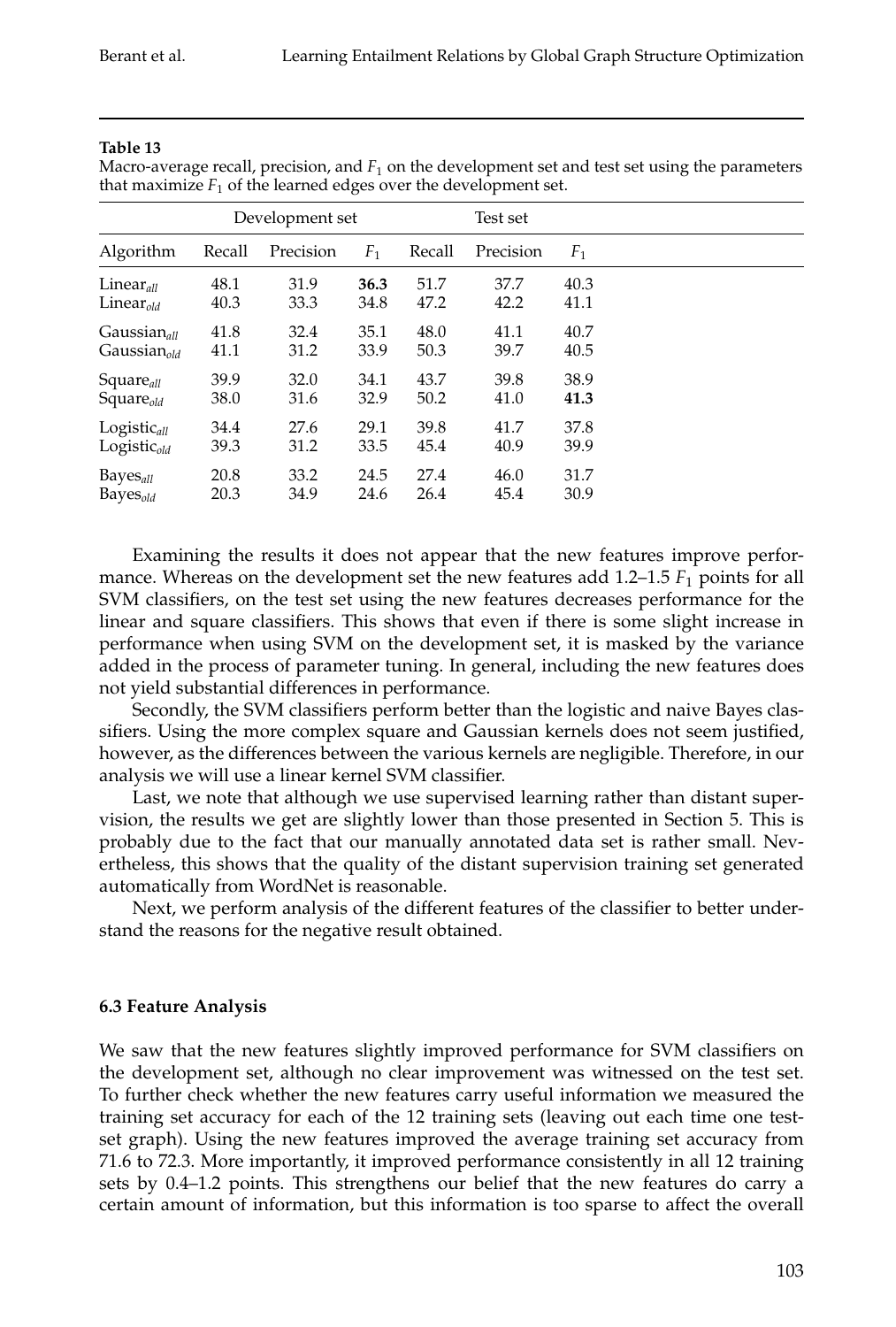performance of the algorithm. In addition, notice that the absolute accuracy on the training set is low—72.3. This shows that separating entailment from non-entailment using the current set of features is challenging.

Next, we would like to perform analysis on each of the features. First, we perform an ablation test over the features by omitting each one of them and re-training the classifier Linear<sub>all</sub>. In Table 14, the columns *ablation*  $F_1$  and  $\Delta$  show the  $F_1$  obtained and the difference in performance from the Linear<sub>all</sub> classifier, which scored 40.3  $F_1$  points. Results show that there is no "bad" feature that deteriorates performance. For almost all features ablation causes a decrease in performance, although this decrease is relatively small. There are only four features for which ablation decreases performance by more than one point: three distributional similarity features, but also the new hypernym feature.

The next three columns in the table describe the precision and recall of the new boolean features. The column *Feature type* indicates whether we expect a feature to indicate entailment or non-entailment and the columns *Prec.* and *Recall* specify the

#### **Table 14**

Results of feature analysis. The second column denotes the proportion of manually annotated examples for which the feature value is non-zero. A detailed explanation of the other columns is provided in the body of the article.

| Feature name | $\%$         | Ablation $F_1$ | Δ                | Feature type | Prec. | Recall         | Classification $F_1$ |
|--------------|--------------|----------------|------------------|--------------|-------|----------------|----------------------|
| h-b-B-pCt    | 8.2          | 39.3           | $-1$             |              |       |                | 14.9                 |
| h-b-B-pC     | 6.9          | 39.5           | $-0.8$           |              |       |                | 33.2                 |
| h-b-B-Ct     | 1.6          | 40.3           | $\boldsymbol{0}$ |              |       |                | 15.4                 |
| h-b-B-C      | 1.6          | 40.5           | 0.2              |              |       |                | 11.2                 |
| h-b-L-pCt    | 23.6         | 38.3           | $-2.0$           |              |       |                | 37.0                 |
| h-b-L-pC     | 21.4         | 39.4           | $-0.9$           |              |       |                | 35.2                 |
| h-b-L-Ct     | 9.7          | 40.1           | $-0.2$           |              |       |                | 27.3                 |
| h-b-L-C      | 8.1          | 39.7           | $-0.6$           |              |       |                | 14.1                 |
| h-u-B-Ct     | 1.0          | 39.4           | $-0.9$           |              |       |                | 10.9                 |
| h-u-B-C      | 1.1          | 39.8           | $-0.5$           |              |       |                | 12.6                 |
| h-u-L-Ct     | 6.1          | 39.8           | $-0.5$           |              |       |                | 18.5                 |
| h-u-L-C      | 6.3          | 39.2           | $-1.1$           |              |       |                | 19.3                 |
| $R-b-L-1$    | 22.5         | 40.1           | $-0.2$           |              |       |                | 26.7                 |
| R-u-L-l      | 8.3          | 39.4           | $-0.9$           |              |       |                | 23.2                 |
| $R-u-B-1$    | 1.9          | 39.8           | $-0.5$           |              |       |                | 16.7                 |
| Lin & Pantel | 8.8          | 38.7           | $-1.6$           |              |       |                | 23.0                 |
| Hyper.       | 1.1          | 38.7           | $-1.6$           | $^{+}$       | 37.1  | 4.9            | 9.7                  |
| Syno.        | 0.9          | 40.3           | $\boldsymbol{0}$ | $^{+}$       | 43.1  | 4.5            | 15.8                 |
| Co-hypo.     | 2.8          | 40.1           | $-0.2$           |              | 82.0  | 2.5            | 17.9                 |
| WN ant.      | 0.06         | 39.8           | $-0.5$           |              | 75.0  | 0.05           | 1.2                  |
| VO ant.      | 0.2          | 40.1           | $-0.2$           |              | 96.0  | 0.2            | 2.2                  |
| WN ant. 2.   | 0.2          | 39.4           | $-0.9$           |              | 59.1  | 0.1            | 2.7                  |
| VO ant. 2    | 0.7          | 40.2           | $-0.1$           |              | 98.6  | 0.7            | 2.2                  |
| Derivation   | 0.7          | 39.5           | $-0.8$           | $+$          | 47.4  | 4.1            | 10.2                 |
| Entailment   | 0.2          | 39.7           | $-0.6$           | $^{+}$       | 15.0  | 0.3            | 1.2                  |
| <b>FRED</b>  | 0.08         | 39.7           | $-0.6$           | $^{+}$       | 77.8  | 0.8            | 3.2                  |
| NomLex       | 0.07         | 39.8           | $-0.5$           | $^{+}$       | 75.0  | 0.7            | 3.3                  |
| VO strong.   | $\mathbf{1}$ | 39.4           | $-0.9$           | $^{+}$       | 34.6  | $\overline{4}$ | 6.9                  |
| VO simil.    | 1.8          | 39.4           | $-0.9$           | $+$          | 28.8  | 6.1            | 12.5                 |
| Positive     | 2.7          | 39.8           | $-0.5$           | $^{+}$       | 36.7  | 11.8           |                      |
| <b>BAP</b>   | 4.7          | 40.1           | $-0.2$           |              |       |                | 13.3                 |
| Edit         | 100          | 39.9           | $-0.4$           |              |       |                | 15.5                 |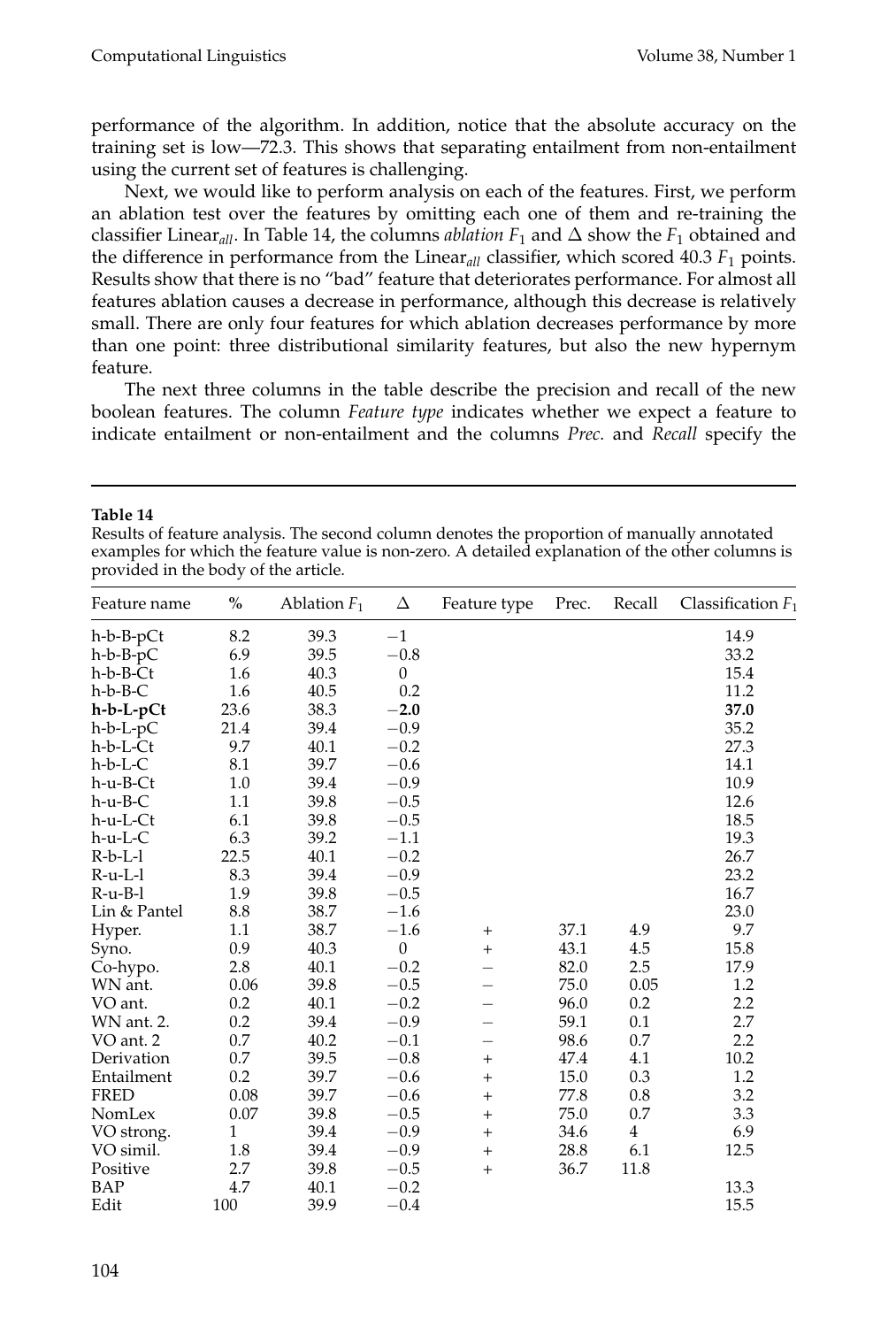precision and recall of that feature. For example, the feature *FRED* is a *positive* feature that we expect to support entailment, and indeed 77.8% of the gold-standard examples for which it is turned on are positive examples. It is turned on only in 0.8% of the positive examples, however. Similarly, *VO ant.* is a *negative* feature that we expect to support non-entailment, and indeed 96% of the gold-standard examples for which it is on are negative examples, but it is turned on in only 0.2% of the negative examples. The precision results are quite reasonable: For most positive features the precision is well over the proportion of positive examples in the gold standard, which is about 10% (except for the *Entailment* feature whose precision is only 15%). For the negative features it seems that the precision of VerbOcean features is very high (though they are sparse), and the precision of WordNet antonyms and co-hyponyms is lower. Looking at the recall we can see that the coverage of the boolean features is low.

The last column in the table describes results of training the classifier with a single feature. For each feature we train a linear kernel SVM, tune the sparsity parameter on the development set, and measure  $F_1$  over the test set. Naturally, classifiers that are trained on sparse features yield low performance.

This column allows us once again (cf. Table 8) to examine the original distributional similarity features. There are three distributional similarity features that achieve  $F_1$  of more than 30 points, and all three represent features using *pairs* of argument instantiations rather than treat each argument separately, as we have already witnessed in Section 5.

Note also that the feature *h-b-L-pCt*, which uses binary templates, the *Lin* similarity measure, and features that are pairs of CUI tuples, is the best feature both in terms of the ablation test and when it is used as a single feature for the classifier. The result obtained by this feature is only 3.3 points lower than that obtained when using the entire feature set. We believe this is for two reasons: First, the 16 distributional similarity features are correlated with one another and thus using all of them does not boost performance substantially. For example, the Pearson correlation coefficients between the features *h-b-B-pCt, h-b-B-Ct, h-b-L-pCt, h-b-L-Ct, h-u-B-Ct,* and *h-u-L-Ct* (all utilize CUI tuples) and *h-b-B-pC, h-b-B-C, h-b-L-pC, h-b-L-C, h-u-B-C,* and *h-u-L-C* (all use CUIs), respectively, are over 0.9. The second reason for gaining only 3.3 points by the remaining features is that, as discussed, the new set of features is relatively sparse.

To sum up, we suggest several hypotheses that explain our results and analysis:

- The new features are too sparse to substantially improve the performance of the local entailment classifier in our data set. This perhaps can be attributed to the nature of our domain-specific health-care corpus. In the future, we would like to examine the sparsity of these features in a general domain.
- Looking at the training set accuracy, ablations, and precision of the new features, it seems that the behavior of most of them is reasonable. Thus, it is possible that in a different learning scheme that does not use the resources as features the information they provide may become beneficial. For example, in a simple "back-off" approach one can use rules from precise resources to determine entailment, and apply a classifier only when no precise resource contains a relevant rule.
- In our corpus representing distributional similarity features with pairs of argument instantiations is better than treating each argument independently.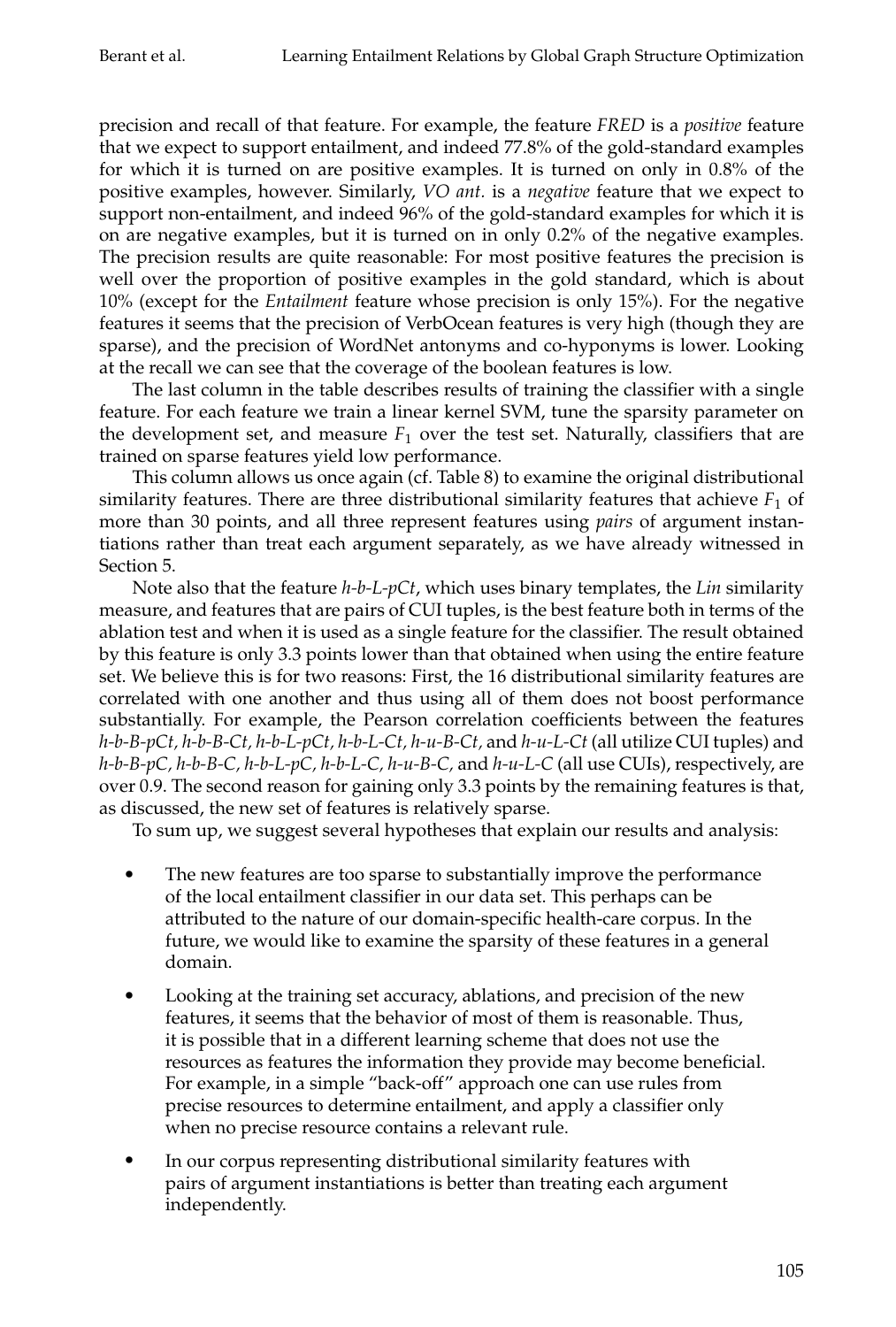Given the current training set accuracy and the sparsity of the new features, it is important to develop methods that gather large-scale information that is orthogonal to distributional similarity. In our opinion, the most promising direction for acquiring such rich information is by methods that look at co-occurrence of predicates or templates on the Web (Chklovski and Pantel 2004; Pekar 2008).

## **7. Conclusions and Future Work**

This article presented a global optimization algorithm for learning entailment rules between predicates, represented as propositional templates. Most previous work on learning entailment rules between predicates focused on local learning methods, which consider each pair of predicates in isolation. To the best of our knowledge, this is the most comprehensive attempt to date to exploit global interactions between predicates for improving the set of learned entailment rules.

We modeled the problem as a graph learning problem, and searched for the best graph under a global transitivity constraint. Two objective functions were defined for the optimization procedure, one score-based and the other probabilistic, and we have shown that under certain conditions (specified in Appendix A) the score-based function can be interpreted probabilistically. This allowed us to use both margin as well as probabilistic classifiers for the underlying entailment classifier. We solved the optimization problem using Integer Linear Programming, which provides an optimal solution (compared to the greedy algorithm suggested by Snow, Jurafsky, and Ng [2006]), and demonstrated empirically that this method outperforms local algorithms as well as a state-of-the-art greedy optimization algorithm on the graph learning task. We also analyzed quantitatively and qualitatively the reasons for the improved performance of our global algorithm and performed detailed error analysis. Last, we experimented with various entailment classifiers that utilize different sets of features from many knowledge bases.

The experiments and analysis performed indicate that the current performance of the local entailment classifier needs to be improved. We believe that the most promising direction for improving the local classifier is to use methods that look for co-occurrence of predicates in sentences or documents on the Web, because these methods excel at identifying specific semantic relations. It is also possible to use other sources of information such as lexicographic resources, although this probably will require a learning scheme that is robust to the relatively low coverage of these resources. Increasing the size of the training corpus is also an important direction for improving the entailment classifier.

Another important direction for future work is to apply our algorithm to graphs that are larger by a few orders of magnitude than the focused entailment graphs dealt with in this article. This will introduce a challenge to our current optimization algorithm due to complexity issues, as our ILP contains  $O(|V|^3)$  constraints. In addition, this will require careful handling of predicate ambiguity, which interferes with the transitivity of entailment and will become a pertinent issue in large graphs. Some first steps in this direction have already been carried out (Berant, Dagan, and Goldberger 2011).

In addition, our graphs currently contain a single type of edge, namely, the entailment relation. We would like to model more types of edges in the graph, representing additional semantic relations such as co-hyponymy, and to explicitly describe the interactions between the various types of edges, aiming to further improve the quality of the learned entailment rules.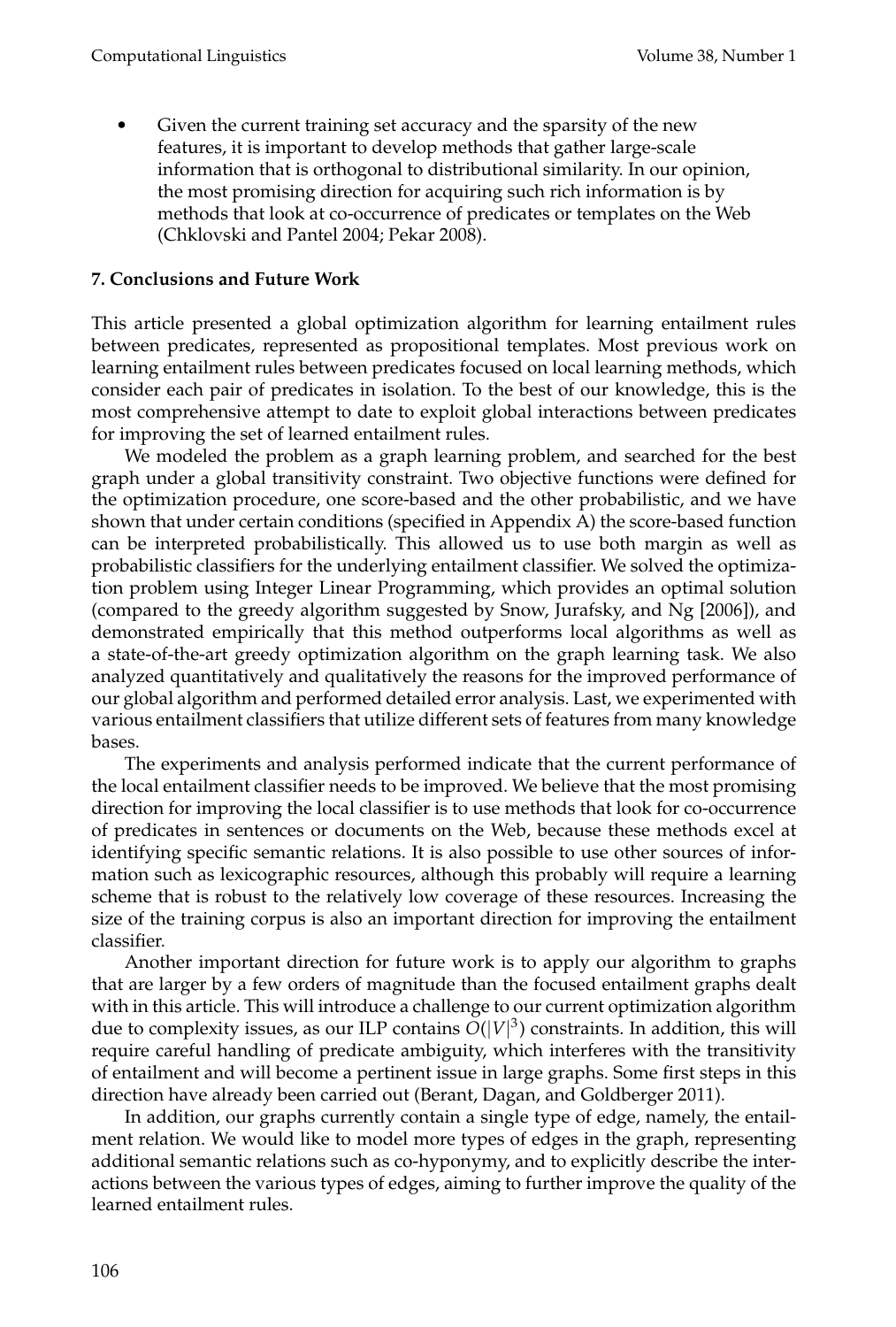

#### **Figure 8**

A hierarchical summary of propositions involving *nausea* as an argument, such as *headache is related to nausea*, *acupuncture helps with nausea*, and *Lorazepam treats nausea*.

Last, in Section 3.1 we mentioned that by merging strongly connected components in entailment graphs, hierarchies of predicates can be generated (recall Figure 1). As proposed by Berant, Dagan, and Goldberger (2010), we believe that these hierarchies can be useful not only in the context of semantic inference applications, but also in the field of faceted search and hierarchical text exploration (Stoica, Hearst, and Richardson 2007). Figure 8 exemplifies how a set of propositions can be presented to a user according to the hierarchy of predicates shown in Figure 1. In the field of faceted search, information is presented using a number of hierarchies, corresponding to different facets or dimensions of the data. One can easily use the hierarchy of predicates learned by our algorithm as an additional facet in the context of a text-exploration application. In future work, we intend to implement this application and perform user experiments to test whether adding this hierarchy facilitates exploration of textual information.

## **Appendix A: Derivation of the Probabilistic Objective Function**

In this section we provide a full derivation for the probabilistic objective function given in Section 4.2.2. Given two nodes *u* and *v* from a set of nodes *V*, we denote by  $I_{uv} = 1$  the event that *u* entails *v*, by  $F_{uv}$  the feature vector representing the ordered pair  $(u, v)$ , and by  $F$  the set of feature vectors over all ordered pairs of nodes, that is,  $F = \bigcup_{u \neq v} F_{uv}$ . We wish to learn a set of edges *E*, such that the posterior probability *P*(*G*|*F*) is maximized, where  $G = (V, E)$ . We assume that we have a "local" model estimating the edge posterior probability  $P_{uv} = P(I_{uv} = 1|F_{uv})$ . Because this model was trained over a balanced training set, the prior for the event that *u* entails *v* under the model is uniform:  $P(I_{uv} = 1) = P(I_{uv} = 0) = \frac{1}{2}$ . Using Bayes's rule we get:

$$
P(I_{uv} = 1 | F_{uv}) = \frac{P(I_{uv} = 1)}{P(F_{uv})} \cdot P(F_{uv} | I_{uv} = 1) = a \cdot P(F_{uv} | I_{uv} = 1)
$$
(A.1)

$$
P(I_{uv} = 0 | F_{uv}) = \frac{P(I_{uv} = 0)}{P(F_{uv})} \cdot P(F_{uv} | I_{uv} = 0) = a \cdot P(F_{uv} | I_{uv} = 0)
$$
 (A.2)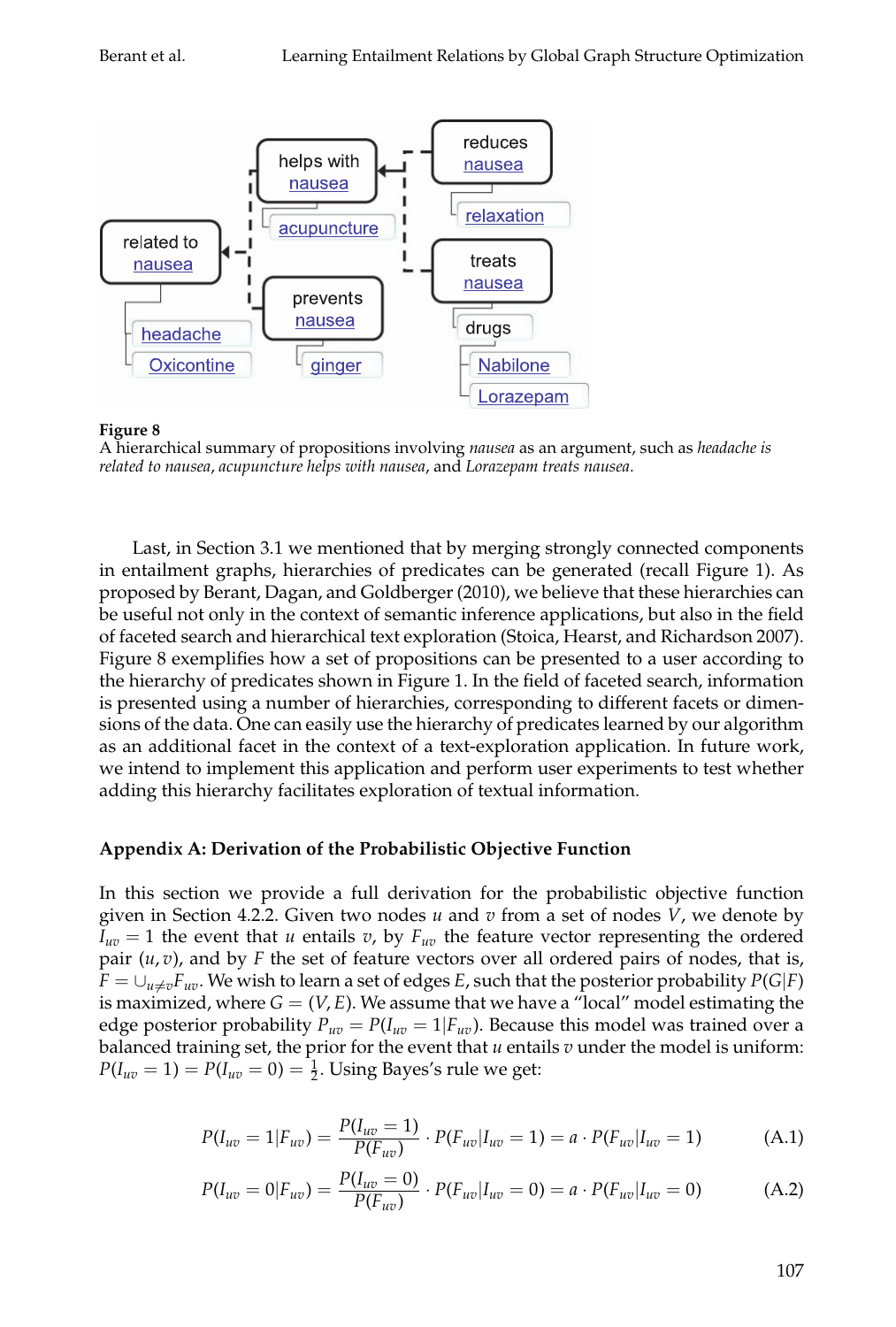where  $a = \frac{1}{2 \cdot P(F_{uv})}$  is a constant with respect to any graph. Thus, we conclude that  $P(I_{uv}|F_{uv}) = a \cdot P(F_{uv}|I_{uv})$ . Next, we make three independence assumptions (the first two are following Snow, Jurafsky, and Ng [2006]):

$$
P(F|G) = \prod_{u \neq v} P(F_{uv}|G)
$$
\n(A.3)

$$
P(F_{uv}|G) = P(F_{uv}|I_{uv})
$$
\n(A.4)

$$
P(G) = \prod_{u \neq v} P(I_{uv})
$$
\n(A.5)

Assumption A.3 states that each feature vector is independent from other feature vectors given the graph. Assumption A.4 states that the features  $F_{uv}$  for the pair  $(u, v)$ are generated by a distribution depending only on whether entailment holds for (*u*, *v*). Last, Assumption A.5 states that edges are independent and the prior probability of a graph is a product of the prior probabilities of the edges. Using these assumptions and equations A.1 and A.2, we can now express the posterior  $P(G|F)$ :

$$
P(G|F) \propto P(G) \cdot P(F|G) \tag{A.6}
$$

$$
= \prod_{u \neq v} [P(I_{uv}) \cdot P(F_{uv}|I_{uv})]
$$
\n(A.7)

$$
=\prod_{u\neq v} P(I_{uv})\cdot \frac{P(I_{uv}|F_{uv})}{a}
$$
\n(A.8)

$$
\propto \prod_{u \neq v} P(I_{uv}) \cdot P_{uv} \tag{A.9}
$$

$$
= \prod_{(u,v)\in E} P(I_{uv} = 1) \cdot P_{uv} \cdot \prod_{(u,v)\notin E} P(I_{uv} = 0) \cdot (1 - P_{uv}) \tag{A.10}
$$

Note that under the "local model" the prior for an edge in the graph was uniform, because the model was trained over a balanced training set. Generally, however, this is not the case, and thus we introduce an edge prior into the model when formulating the global objective function. Now, we can formulate  $P(G|F)$  as a linear function:

$$
\hat{G} = \underset{G}{\text{argmax}} \prod_{(u,v)\in E} P(I_{uv} = 1) \cdot P_{uv} \cdot \prod_{(u,v)\notin E} P(I_{uv} = 0) \cdot (1 - P_{uv}) \tag{A.11}
$$

$$
= \underset{G}{\text{argmax}} \sum_{(u,v)\in E} \log(P_{uv} \cdot P(I_{uv} = 1)) + \sum_{(u,v)\notin E} \log[(1 - P_{uv}) \cdot P(I_{uv} = 0)] \tag{A.12}
$$

$$
= \underset{G}{\text{argmax}} \sum_{u \neq v} \left( I_{uv} \cdot \log(P_{uv} \cdot P(I_{uv} = 1)) + (1 - I_{uv}) \cdot \log[(1 - P_{uv}) \cdot P(I_{uv} = 0)] \right)
$$
\n(A.13)

$$
= \underset{G}{\text{argmax}} \sum_{u \neq v} \left( \log \frac{P_{uv} \cdot P(I_{uv} = 1)}{(1 - P_{uv}) \cdot P(I_{uv} = 0)} \cdot I_{uv} + (1 - P_{uv}) \cdot P(I_{uv} = 0) \right) \tag{A.14}
$$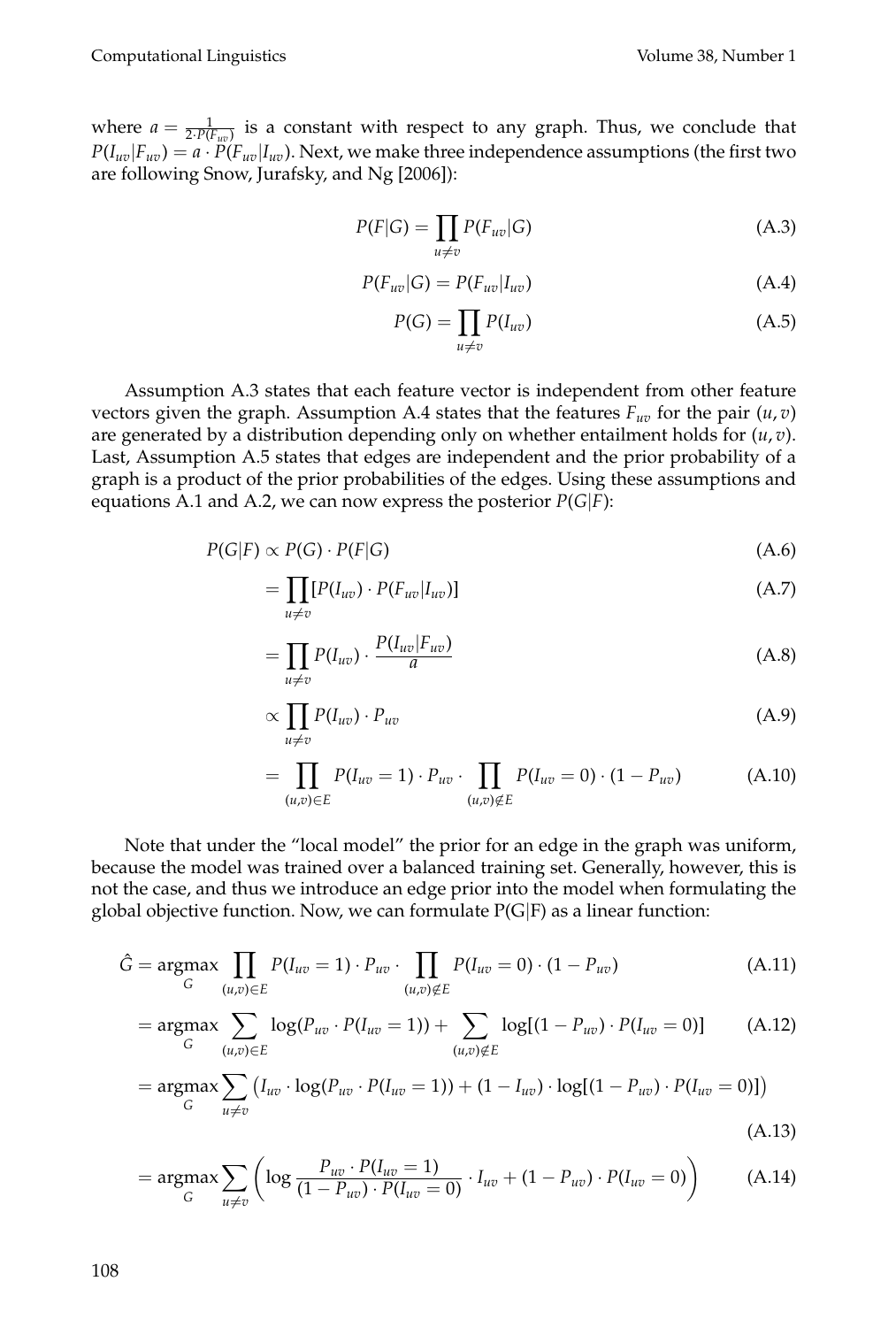$$
= \underset{G}{\operatorname{argmax}} \sum_{u \neq v} \log \frac{P_{uv}}{(1 - P_{uv})} \cdot I_{uv} + \log \eta \cdot |E| \tag{A.15}
$$

In the last transition we omit  $\sum_{u \neq v} (1 - P_{uv}) \cdot P(I_{uv} = 0)$ , which is a constant with respect to the graph and denote the prior odds ratio by  $\eta = \frac{P(I_{uv} = 1)}{P(I_{uv} = 0)}$ . This leads to the final formulation described in Section 4.2.2.

## **Acknowledgments**

We would like to thank Roy Bar-Haim, David Carmel, and the anonymous reviewers for their useful comments. We also thank Dafna Berant and the nine students who prepared the gold-standard data set. This work was developed under the collaboration of FBK-irst/University of Haifa and was partially supported by the Israel Science Foundation grant 1112/08. The first author is grateful to the Azrieli Foundation for the award of an Azrieli Fellowship, and has carried out this research in partial fulfilment of the requirements for the Ph.D. degree.

#### **References**

- Althaus, Ernst, Nikiforos Karamanis, and Alexander Koller. 2004. Computing locally coherent discourses. In *Proceedings of the ACL*, pages 399–406, Barcelona.
- Baker, Collin F., Charles J. Fillmore, and John B. Lowe. 1998. The Berkeley framenet project. In *Proceedings of COLING-ACL*, pages 86–90, Montreal.
- Bar-Haim, Roy, Ido Dagan, Iddo Greental, and Eyal Shnarch. 2007. Semantic inference at the lexical-syntactic level. In *Proceedings of AAAI*, pages 871–876, Vancouver.
- Ben Aharon, Roni, Idan Szpektor, and Ido Dagan. 2010. Generating entailment rules from framenet. In *Proceedings of ACL*, pages 241–246, Uppsala.
- Bentivogli, Luisa, Ido Dagan, Hoa Trang Dang, Danilo Giampiccolo, and Bernarde Magnini. 2009. The fifth Pascal recognizing textual entailment challenge. In *Proceedings of TAC-09*, pages 14–24, Gaithersburg, MD.
- Berant, Jonathan, Ido Dagan, and Jacob Goldberger. 2010. Global learning of focused entailment graphs. In *Proceedings of ACL*, pages 1220–1229, Uppsala.
- Berant, Jonathan, Ido Dagan, and Jacob Goldberger. 2011. Global learning of typed entailment rules. In *Proceedings of ACL*, pages 610–619, Portland, OR.
- Bhagat, Rahul, Patrick Pantel, and Eduard Hovy. 2007. LEDIR: An unsupervised algorithm for learning directionality of

inference rules. In *Proceedings of EMNLP-CoNLL*, pages 161–170, Prague. Budanitsky, Alexander and Graeme Hirst. 2006. Evaluating Wordnet-based measures of lexical semantic relatedness. *Computational Linguistics*, 32(1):13–47.

- Chklovski, Timothy and Patrick Pantel. 2004. VerbOcean: Mining the Web for fine-grained semantic verb relations. In *Proceedings of EMNLP*, pages 33–40, Barcelona.
- Clark, Peter, William Murray, John Thompson, Phil Harrison, Jerry Hobbs, and Christiane Fellbaum. 2007. On the role of lexical and world knowledge in RTE3. In *Proceedings of the Workshop on Textual Entailment and Paraphrasing*, pages 54–59, Prague.
- Clarke, James and Mirella Lapata. 2008. Global inference for sentence compression: An integer linear programming approach. *Journal of Artificial Intelligence Research*, 31:273–381.
- Cohen, William, Pradeep Ravikumar, and Stephen E. Fienberg. 2003. A comparison of string distance metrics for name-matching tasks. In *Proceedings of IIWeb*, pages 73–78, Acapulco.
- Connor, Michael and Dan Roth. 2007. Context sensitive paraphrasing with a single unsupervised classifier. In *Proceedings of ECML*, pages 104–115, Warsaw.
- Coyne, Bob and Owen Rambow. 2009. Lexpar: A freely available English paraphrase lexicon automatically extracted from Framenet. In *Proceedings of the IEEE International Conference on Semantic Computing*, pages 53–58, Berkeley, CA.
- Dagan, Ido, Bill Dolan, Bernardo Magnini, and Dan Roth. 2009. Recognizing textual entailment: Rational, evaluation and approaches. *Natural Language Engineering*, 15(4):1–17.
- Do, Quang and Dan Roth. 2010. Constraints based taxonomic relation classification. In *Proceedings of EMNLP*, pages 1099–1109, Cambridge, MA.
- Fellbaum, Christiane. 1998a. A semantic network of English: The mother of all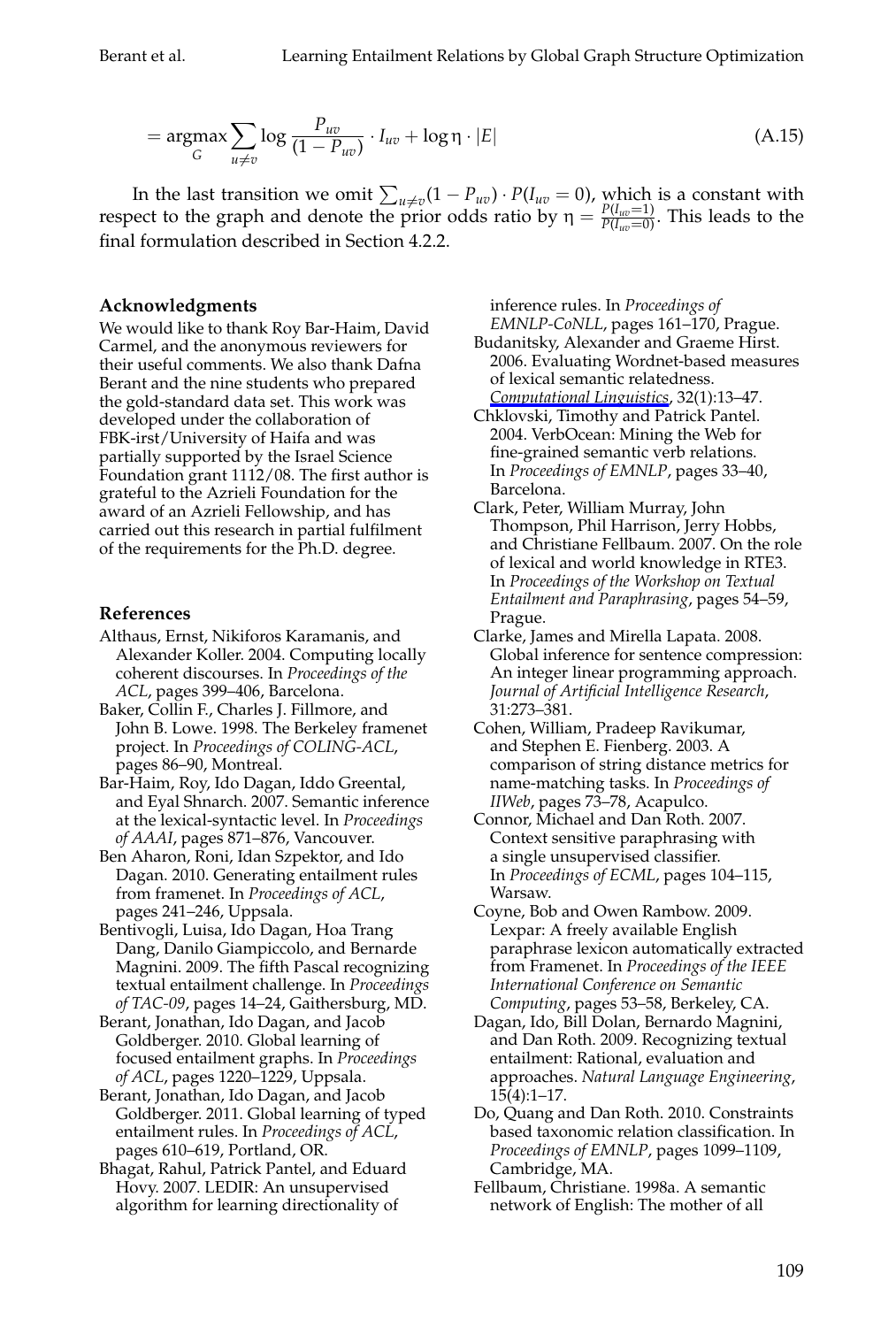#### Computational Linguistics Volume 38, Number 1

wordNets. *Natural Language Engineering*, 32:209–220.

- Fellbaum, Christiane, editor. 1998b. *WordNet: An Electronic Lexical Database (Language, Speech, and Communication)*. The MIT Press, Cambridge, MA.
- Finkel, Jenny R. and Christopher D. Manning. 2008. Enforcing transitivity in coreference resolution. In *Proceedings of ACL-08: HLT, Short Papers*, pages 45–48, Columbus, OH.
- Habash, Nizar and Bonnie Dorr. 2003. A categorial variation database for English. In *Proceedings of the NAACL*, pages 17–23, Edmonton.
- Hall, Mark, Eibe Frank, Geoffrey Holmes, Bernhard Pfahringer, Peter Reutemann, and Ian H. Witten. 2009. The WEKA data mining software: An update. *SIGKDD Explorations*, 11(1):10–18.
- Harmeling, Stefan. 2009. Inferring textual entailment with a probabilistically sound calculus. *Natural Language Engineering*, 15(4):459–477.
- Harris, Zellig. 1954. Distributional structure. *Word*, 10(23):146–162.
- Joachims, Thorsten. 2005. A support vector method for multivariate performance measures. In *Proceedings of ICML*, pages 377–384, Bonn.
- Kingsbury, Paul, Martha Palmer, and Mitch Marcus. 2002. Adding semantic annotation to the Penn TreeBank. In *Proceedings of HLT*, pages 252–256, San Diego, CA.
- Kipper, Karin, Hoa T. Dang, and Martha Palmer. 2000. Class-based construction of a verb lexicon. In *Proceedings of AAAI*, pages 691–696, Austin, TX.
- Kotlerman, Lili, Ido Dagan, Idan Szpektor, and Maayan Zhitomirsky-Geffet. 2010. Directional distributional similarity for lexical inference. *Natural Language Engineering*, 16:359–389.
- Lin, Dekang. 1998a. Automatic retrieval and clustering of similar words. In *Proceedings of COLING-ACL*, pages 768–774, Montreal.
- Lin, Dekang. 1998b. Dependency-based evaluation of Minipar. In *Proceedings of the Workshop on Evaluation of Parsing Systems at LREC*, pages 317–329, Granada.
- Lin, Dekang and Patrick Pantel. 2001. Discovery of inference rules for question answering. *Natural Language Engineering*, 7(4):343–360.
- Macleod, Catherine, Ralph Grishman, Adam Meyers, Leslie Barrett, and Ruth Reeves. 1998. Nomlex: A lexicon of

nominalizations. In *Proceedings of Euralex*, pages 187–193, Liege. `

- Martins, Andre, Noah Smith, and Eric Xing. 2009. Concise integer linear programming formulations for dependency parsing. In *Proceedings of ACL*, pages 342–350, Singapore.
- Meyers, Adam, Ruth Reeves, Catherine Macleod, Rachel Szekeley, Veronika Zielinska, and Brian Young. 2004. The cross-breeding of dictionaries. In *Proceedings of LREC*, pages 1095–1098, Lisbon.
- Mirkin, Shachar, Ido Dagan, and Maayan Gefet. 2006. Integrating pattern-based and distributional similarity methods for lexical entailment acquisition. In *Proceedings of COLING-ACL*, pages 579–586, Sydney.
- Nikulin, Vladimir. 2008. Classification of imbalanced data with random sets and mean-variance filtering. *International Journal of Data Warehousing and Mining*, 4(2):63–78.
- Pekar, Viktor. 2008. Discovery of event entailment knowledge from text corpora. *Computer Speech & Language*, 22(1):1–16.
- Raina, Rajat, Andrew Ng, and Christopher Manning. 2005. Robust textual inference via learning and abductive reasoning. In *Proceedings of AAAI*, pages 1099–1105, Pittsburgh, PA.
- Riedel, Sebastian and James Clarke. 2006. Incremental integer linear programming for non-projective dependency parsing. In *Proceedings of EMNLP*, pages 129–137, Sydney.
- Roth, Dan and Wen-tau Yih. 2004. A linear programming formulation for global inference in natural language tasks. In *Proceedings of CoNLL*, pages 1–8, Boston, MA.
- Schoenmackers, Stefan, Jesse Davis, Oren Etzioni, and Daniel S. Weld. 2010. Learning first-order horn clauses from Web text. In *Proceedings of EMNLP*, pages 1088–1098, Cambridge, MA.
- Sekine, Satoshi. 2005. Automatic paraphrase discovery based on context and keywords between NE pairs. In *Proceedings of IWP*, pages 80–87, Jeju Island.
- Siegel, Sidney and N. John Castellan. 1988. *Non-parametric Statistics for the Behavioral Sciences*. McGraw-Hill, New-York.
- Smith, Noah and Jason Eisner. 2005. Contrastive estimation: Training log-linear models on unlabeled data. In *Proceedings of ACL*, pages 354–362, Ann Arbor, MI.